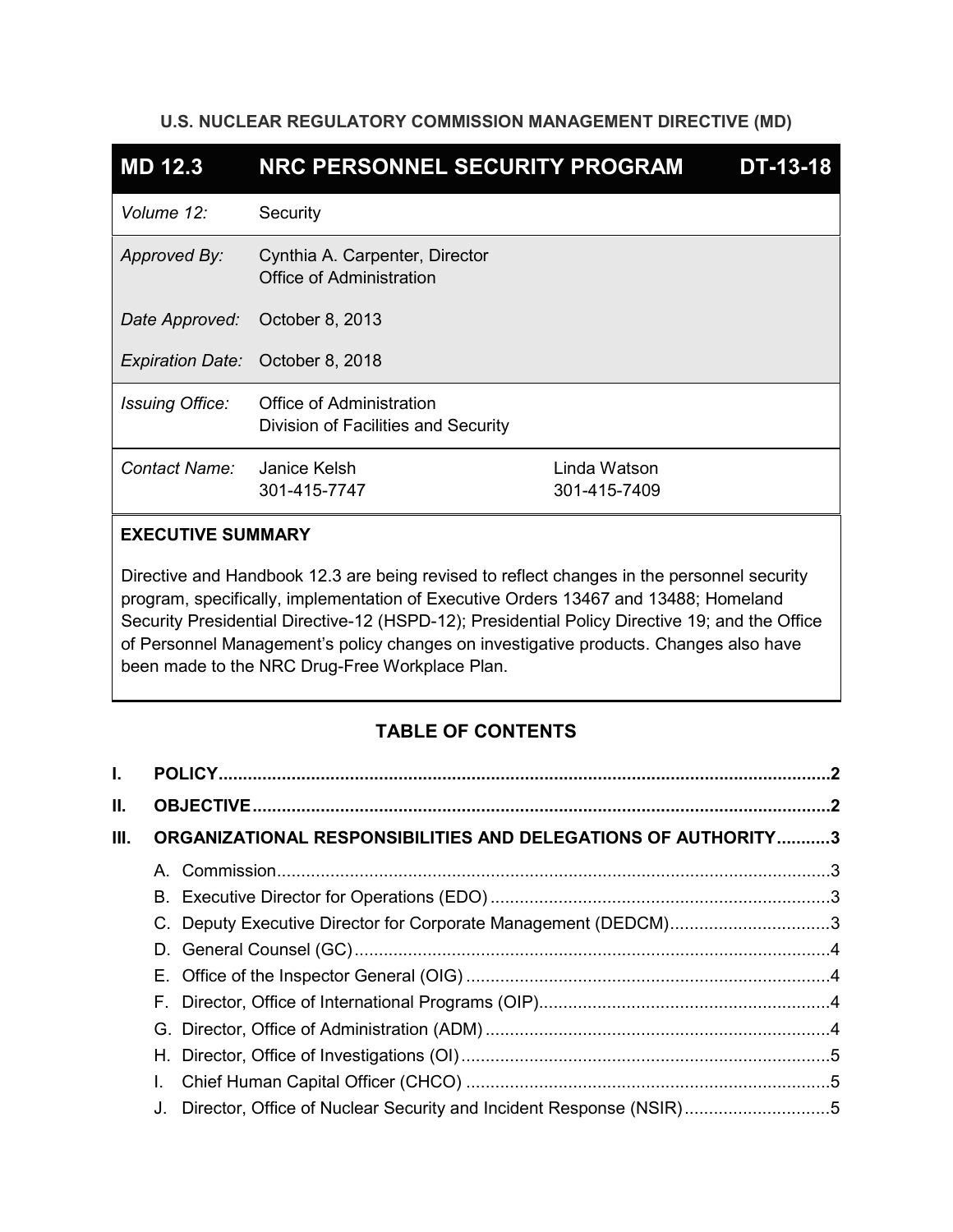## MD 12.3 NRC PERSONNEL SECURITY PROGRAM Date Approved: 10/08/2013

# <span id="page-1-0"></span>**I. POLICY**

- **A.** It is the policy of the U.S. Nuclear Regulatory Commission to establish a personnel security program to ensure that determinations are made in accordance with pertinent laws, Executive orders (E.O.), management directives (MD), and applicable directives of other Federal agencies for the following:
	- 1. NRC access authorization (security clearance);
	- 2. NRC employment clearance (pre-appointment investigation waiver, Section 145b of the Atomic Energy Act of 1954 (AEA), as amended);
	- 3. Unescorted access to nuclear power facilities for NRC employees or contractors;
	- 4. Access to special nuclear material by NRC licensees;
	- 5. Access to unclassified Safeguards Information (SGI);
	- 6. Access to sensitive NRC information, technology systems, or data;
	- 7. Unescorted access to NRC facilities;
	- 8. Visits involving classified National Security Information (NSI), Restricted Data (RD), or Sensitive Compartmented Information (SCI); and
	- 9. Provision of information to foreign regulatory assignees.
- **B.** It is also NRC policy that its workplace be free from illegal use, possession, or distribution of controlled substances.

# <span id="page-1-1"></span>**II. OBJECTIVE**

Provide assurance that NRC employees, consultants, contractors, and licensees are reliable and trustworthy to have access to NRC facilities, classified information, sensitive NRC information and equipment, nuclear power facilities, and special nuclear material.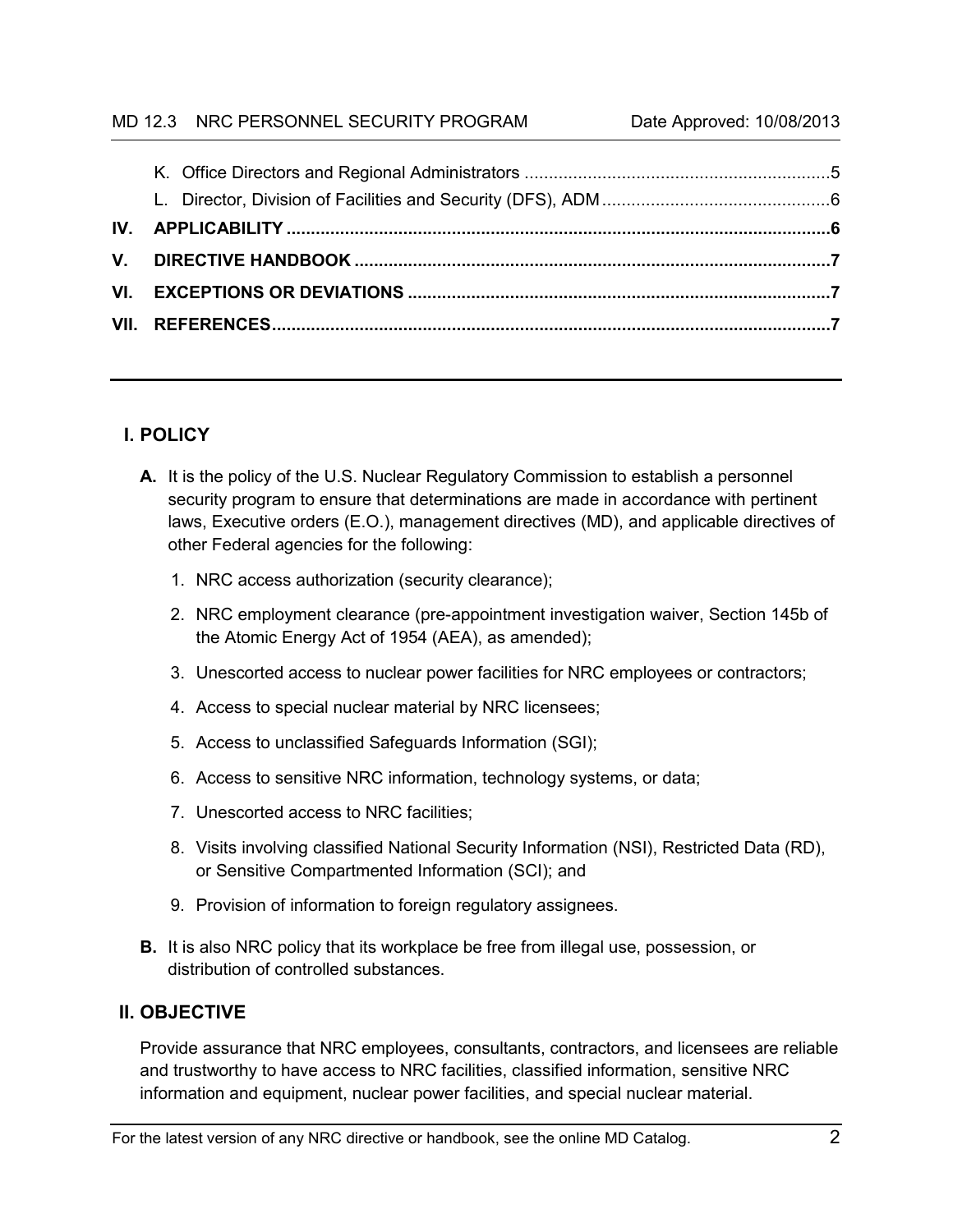# <span id="page-2-0"></span>**III. ORGANIZATIONAL RESPONSIBILITIES AND DELEGATIONS OF AUTHORITY**

### <span id="page-2-1"></span>**A. Commission**

- 1. Performs the Commission functions specified in Title 10 of the *Code of Federal Regulations* (CFR) Part 10, "Criteria and Procedures for Determining Eligibility for Access to Restricted Data or National Security Information or an Employment Clearance," for personnel security clearance cases subject to personnel security hearing procedures.
- 2. Only the Commission may grant temporary access authorization for access to Restricted Data (RD).

# <span id="page-2-2"></span>**B. Executive Director for Operations (EDO)**

The Executive Director for Operations (EDO) approves the sensitivity criteria to be used in determining whether individual contractor employees require information technology (IT) Level I or Level II approval for access to NRC IT systems or access to sensitive information.

# <span id="page-2-3"></span>**C. Deputy Executive Director for Corporate Management (DEDCM)**

- 1. Performs the functions assigned to the Deputy Executive Director for Corporate Management (DEDCM) in accordance with 10 CFR Part 10, including the granting, suspension, denial, or revocation of access authorization (see 64 *Federal Register* 15636, "Conformance to National Policies for Access to and Protection of Classified Information," April 1, 1999).
- 2. Grants exemptions to 10 CFR Part 25, "Access Authorization," and Part 95, "Facility Security Clearance and Safeguarding of National Security Information and Restricted Data," when a finding can be made that the requested exemption does not endanger the common defense and security, as authorized by the Office of the Secretary (SECY) in SECY-80-387, "Delegation of Authority to Grant Exemptions to 10 CFR Parts 25 and 95."
- 3. Performs the functions of the designated NRC senior agency official in accordance with the provisions of Section 6.1(a) of E.O. 12968, "Access to Classified Information," to direct and administer the NRC's Personnel Security Program, including active oversight and implementation of continuing security education and awareness programs, and ensure that the order is effectively carried out.
- 4. Approves NRC's employment of individuals before the security investigation is completed, as required by Section 145b of the AEA, provided that the individual is not granted access to classified NSI, the requesting office clearly demonstrates a need for the individual, and an affirmative recommendation is made by the Director of the Division of Facilities and Security (DFS), Office of Administration (ADM).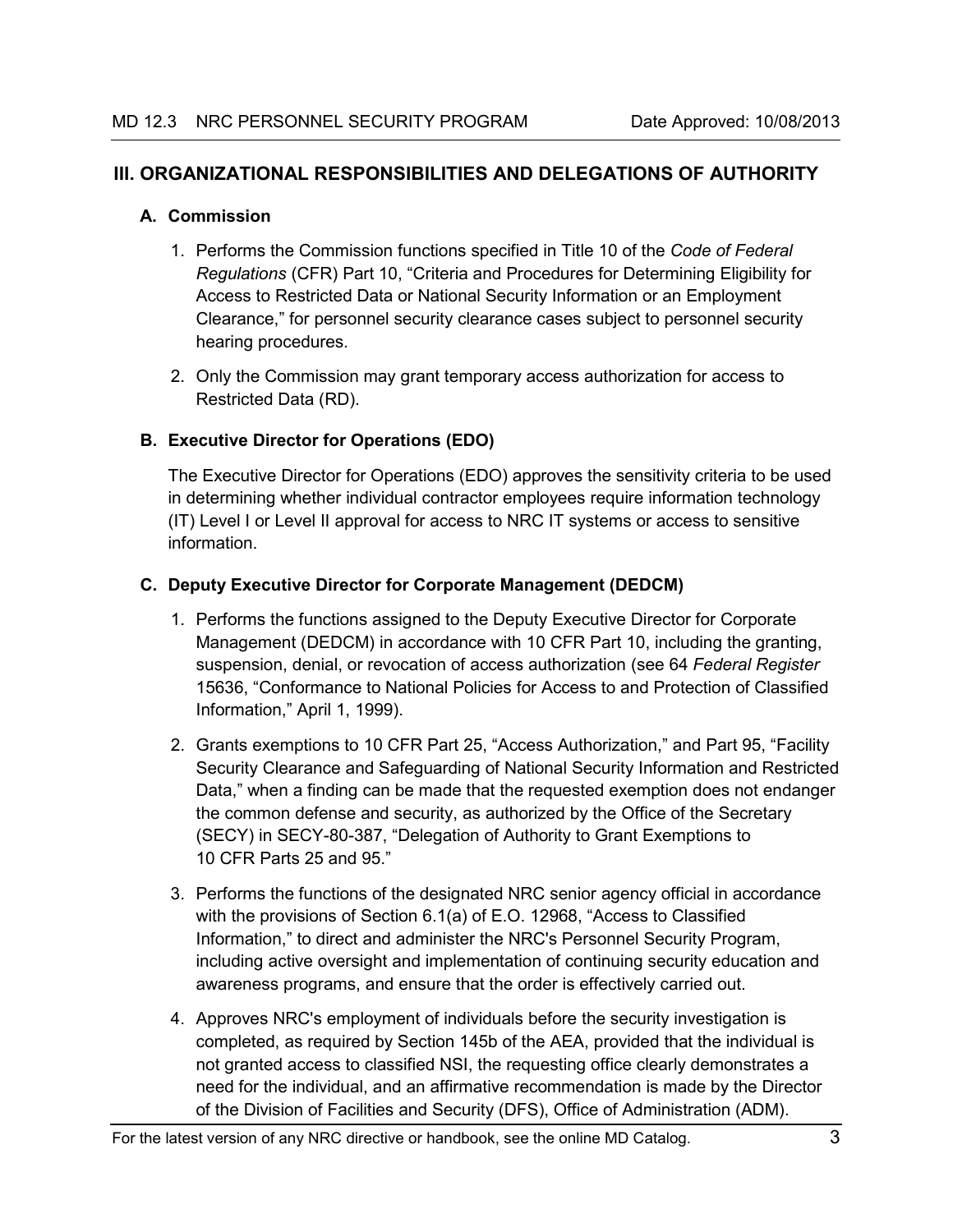- 5. Grants access, in accordance with the authority in Section 145b of the AEA, to RD and other NRC classified information to designated members of Congress (no investigation to be conducted). This access, as authorized by SECY-81-291, "Approval Under Section 145b of the Atomic Energy Act of 1954, as Amended, to Grant Access to Restricted Data and Other NRC Classified Information to Designated Members of Congress (No Investigation To Be Conducted)," applies to members of Congress serving on NRC congressional oversight subcommittees.
- 6. Establishes, in accordance with the authority in Section 145g of the AEA, standards and specifications in writing as to the scope and extent of investigations, the reports of which NRC will use to make the determination that permitting a person access to RD will not endanger the common defense and security.

# <span id="page-3-0"></span>**D. General Counsel (GC)**

- 1. Performs the functions assigned to the General Counsel (GC) in accordance with 10 CFR Part 10, including appointment of hearing counsel and concurrence in the issuance of subpoenas.
- 2. Performs legal review of matters related to personnel security.

# <span id="page-3-1"></span>**E. Office of the Inspector General (OIG)**

Provides DFS, ADM, with information obtained in audits and investigations that is relevant to security issues consistent with 10 CFR 1.12, "Office of the Inspector General."

# <span id="page-3-2"></span>**F. Director, Office of International Programs (OIP)**

- 1. Approves or disapproves the assignment of foreign regulatory employees to NRC after security approval from DFS, ADM, and coordination with the office to which the person is temporarily assigned.
- 2. Provides assistance, when needed, to the Office of Nuclear Security and Incident Response (NSIR), Division of Security Operations (DSO), for certifying security assurances of foreign nationals requiring access to classified information.

# <span id="page-3-3"></span>**G. Director, Office of Administration (ADM)**

- 1. Performs the functions assigned to ADM in accordance with 10 CFR Part 10, including appointing the NRC hearing examiner, serving as the official contact between the individual and the agency, and concurring on written communication between the Director of DFS, ADM and the DEDCM relative to clearance, suspension, and denials.
- 2. Oversees the NRC personnel security program as carried out by DFS, ADM.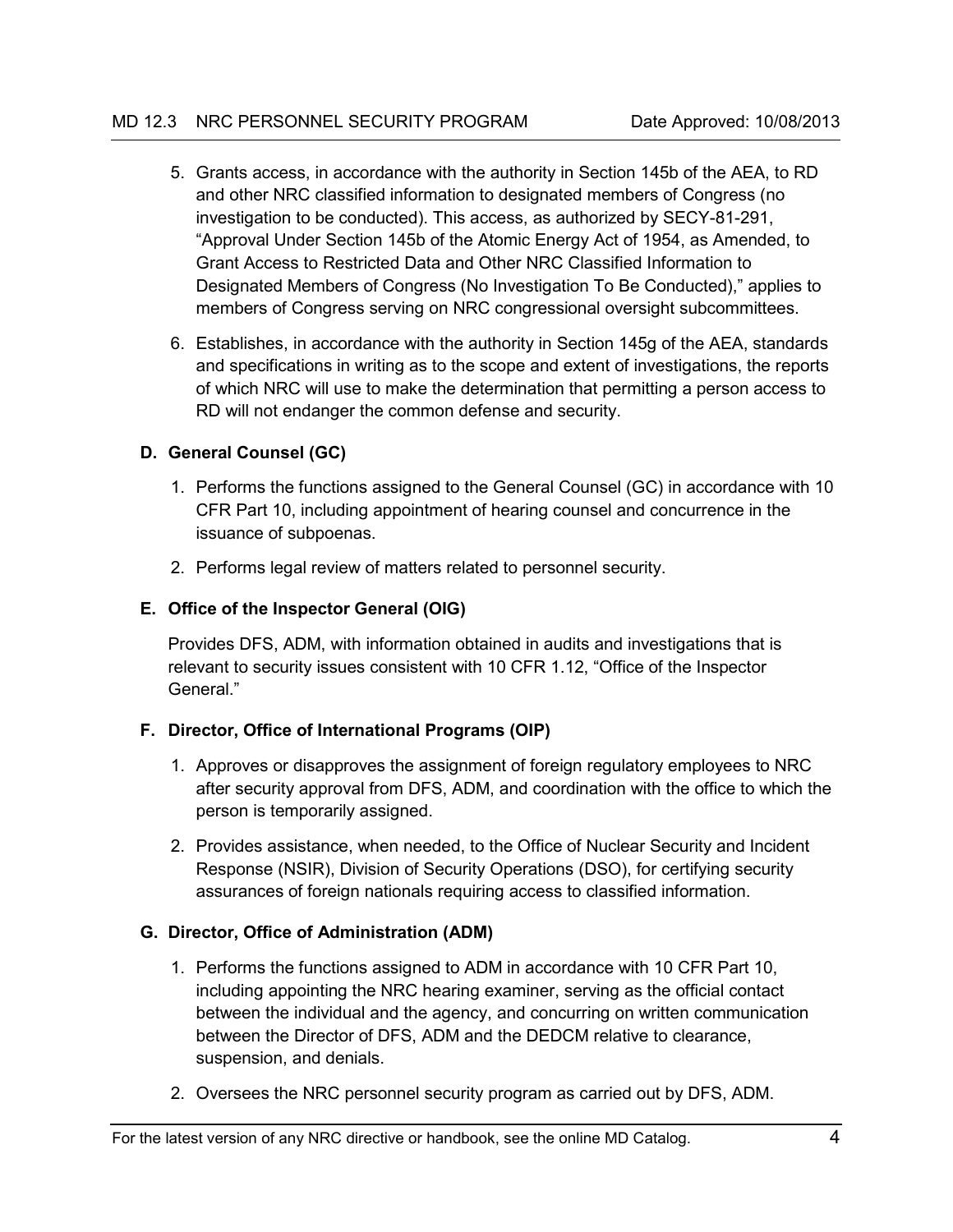3. Serves as the agency drug program coordinator and oversees the drug testing program.

### <span id="page-4-0"></span>**H. Director, Office of Investigations (OI)**

- 1. Coordinates with DFS, ADM whenever information derived from DFS, ADM files alone and not corroborated by other means is used in OI reports.
- 2. Provides security-related information to DFS, ADM developed on licensees, licensee applicants, licensee contractors, or vendor personnel who currently have or are in the process of obtaining a "Q," "L," or reciprocal level access authorization or other security determination.

### <span id="page-4-1"></span>**I. Chief Human Capital Officer (CHCO)**

- 1. Concurs in a request for a pre-appointment investigation waiver in Section 145b of the AEA, in accordance with Management Directive 10.1, "Appointments, General Employment Issues, Details, and Position Changes."
- 2. Prepares appropriate personnel actions when an NRC employee's clearance is suspended and/or revoked.

#### <span id="page-4-2"></span>**J. Director, Office of Nuclear Security and Incident Response (NSIR)**

- 1. Informs ADM of any changes to the access authorization program requirements for NRC-licensed facilities to ensure comparability between licensee and NRC programs.
- 2. Certifies that a foreign national who requires access to classified information has the appropriate security assurance through his or her government.

# <span id="page-4-3"></span>**K. Office Directors and Regional Administrators**

- 1. Ensure that NRC employees, NRC contractor personnel, and any other personnel under their jurisdiction are cognizant of and comply with the provisions of MD 12.3, as appropriate.
- 2. Ensure that NRC licensee and licensee-related personnel under their jurisdiction are cognizant of and comply with the personnel security provisions of 10 CFR Parts 10, 25, and 95.
- 3. Advise DFS, ADM of any information that indicates noncompliance with MD 12.3 or that is otherwise pertinent to the proper protection of classified information, SGI, sensitive unclassified information, or NRC property.
- 4. Notify DFS, ADM of individuals under their jurisdiction who possess an access authorization, or for whom an access authorization has been requested, who are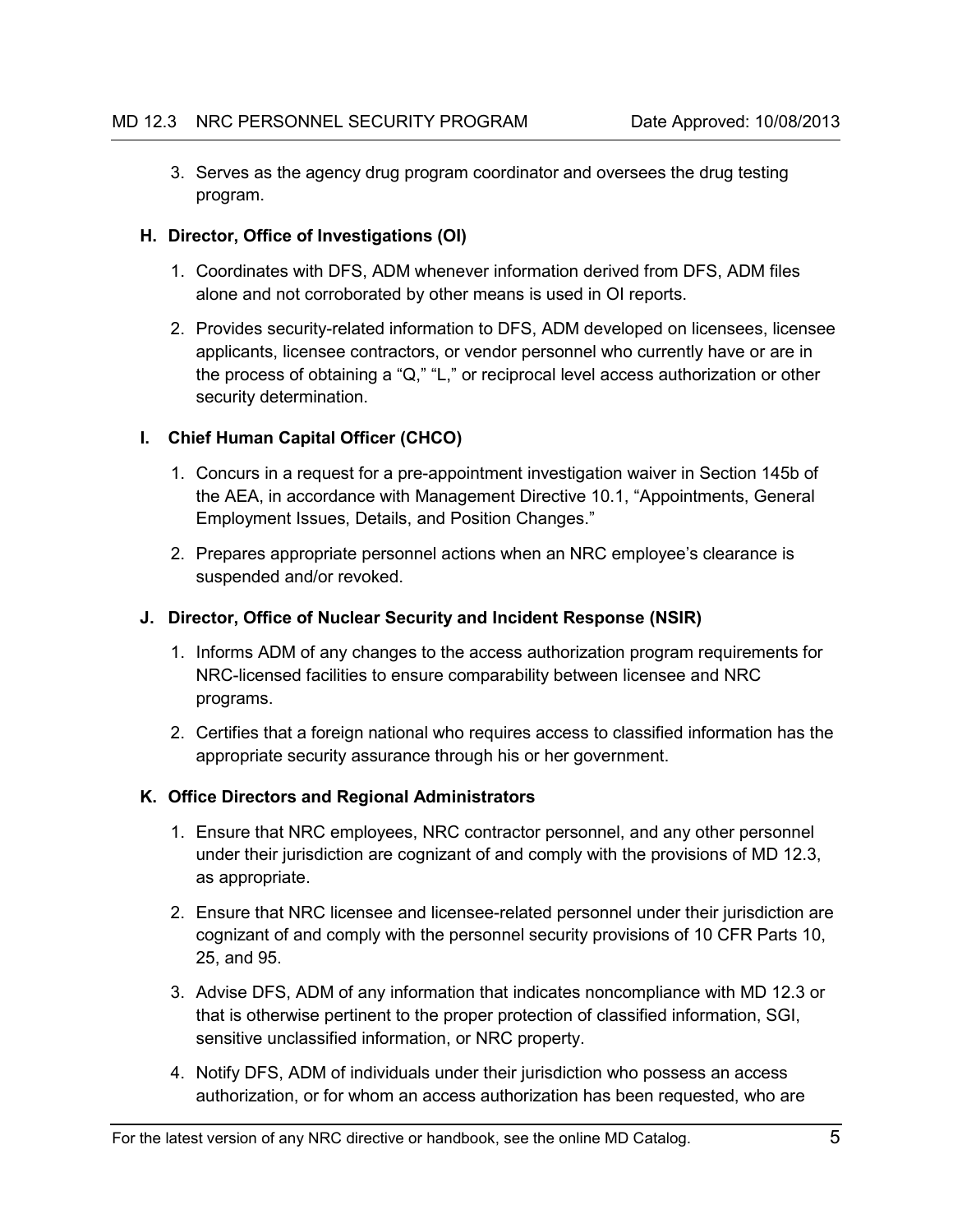hospitalized or otherwise treated for an illness or mental condition that may cause defects in their judgment, trustworthiness, or reliability, and of any subsequent developments as required by the handbook to this directive.

- 5. Notify DFS, ADM of persons under their jurisdiction possessing access authorizations who are disabled for a prolonged period (6 months or more), are deceased, have terminated employment, require change of access authorization, or who are subject to any circumstance that may affect their continued eligibility for access authorization.
- 6. Report immediately to OIG and DFS, ADM all alleged or suspected incidents of employee or contractor fraud, misconduct, unauthorized disclosure, or misuse of automated information systems.

### <span id="page-5-0"></span>**L. Director, Division of Facilities and Security (DFS), ADM**

- 1. Plans, develops, establishes, and administers policies, standards, and procedures for the overall NRC personnel security program, including denial or revocation in cases involving substantially derogatory information falling within 10 CFR 10.11, "Criteria," when the case has not been favorably resolved through an interview or other investigation.
- 2. Administers the visitor control program, including incoming and outgoing visits requiring access to classified NSI, the assignment of foreign regulatory employees to the NRC in coordination with OIP, and the acceptance and issuance of security assurances to and from foreign governments.
- 3. Serves as the NRC central point of contact with the Federal Bureau of Investigation, the Office of Personnel Management, and other investigative agencies on NRC personnel security matters.
- 4. Recommends to the DEDCM approval of Section 145b waiver of the Atomic Energy Act of 1954 for employing an individual before the completion of the security investigation.
- 5. Supplies OIG with the personnel security information necessary to conduct investigations and audits.

# <span id="page-5-1"></span>**IV. APPLICABILITY**

MD 12.3 applies to all NRC employees, licensees, consultants, experts, panel members, applicants for employment, and other persons designated by the DEDCM, as well as to all NRC contractors and subcontractors to whom it applies as a condition of a contract or a purchase order.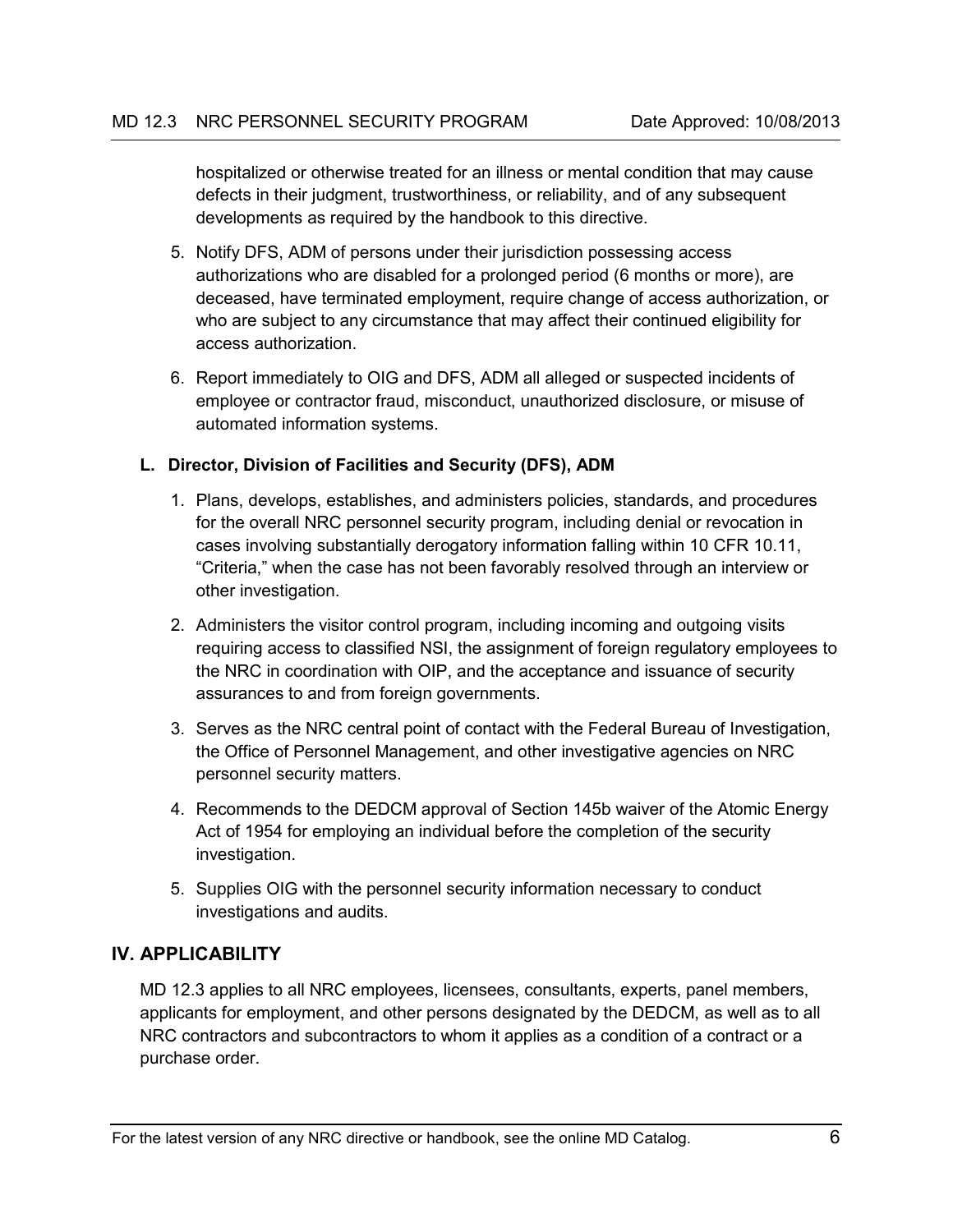### <span id="page-6-0"></span>**V. DIRECTIVE HANDBOOK**

Handbook 12.3 provides guidelines for personnel security, classified visits, foreign assignees, and drug testing.

# <span id="page-6-1"></span>**VI. EXCEPTIONS OR DEVIATIONS**

Exceptions to or deviations from MD 12.3 may be granted by the Director of DFS, ADM, in writing, except for those areas in which the responsibility or authority is vested solely with the Commission, the DEDCM, or the Director of ADM, and is nondelegable, or for matters specifically required by law, E.O., or directive to be referred to other management officials.

### <span id="page-6-2"></span>**VII. REFERENCES**

#### *Code of Federal Regulations*

10 CFR 1.12, "Office of the Inspector General."

10 CFR Part 7, "Advisory Committees."

10 CFR Part 10, "Criteria and Procedures for Determining Eligibility for Access to Restricted Data or National Security Information or an Employment Clearance."

10 CFR Part 11, "Criteria and Procedures for Determining Eligibility for Access to or Control Over Special Nuclear Material."

10 CFR Part 25, "Access Authorization."

10 CFR 73.21, "Protection of Safeguards Information: Performance Requirements."

10 CFR Part 95, "Facility Security Clearance and Safeguarding of National Security Information and Restricted Data."

32 CFR Part 147, "Adjudicative Guidelines for Determining Eligibility for Access to Classified Information."

#### *Department of Health and Human Services*

Mandatory Guidelines for Federal Workplace Drug Testing Programs, at [http://www.gpo.gov/fdsys/pkg/FR-2008-11-25/pdf/E8-26726.pdf.](http://www.gpo.gov/fdsys/pkg/FR-2008-11-25/pdf/E8-26726.pdf)

#### *Executive Orders*

10450, "Security Requirements for Government Employment," April 27, 1953, as amended.

10865, "Safeguarding Classified Information Within Industry," February 20, 1960, as amended.

12564, "Drug-Free Federal Workplace," September 15, 1986.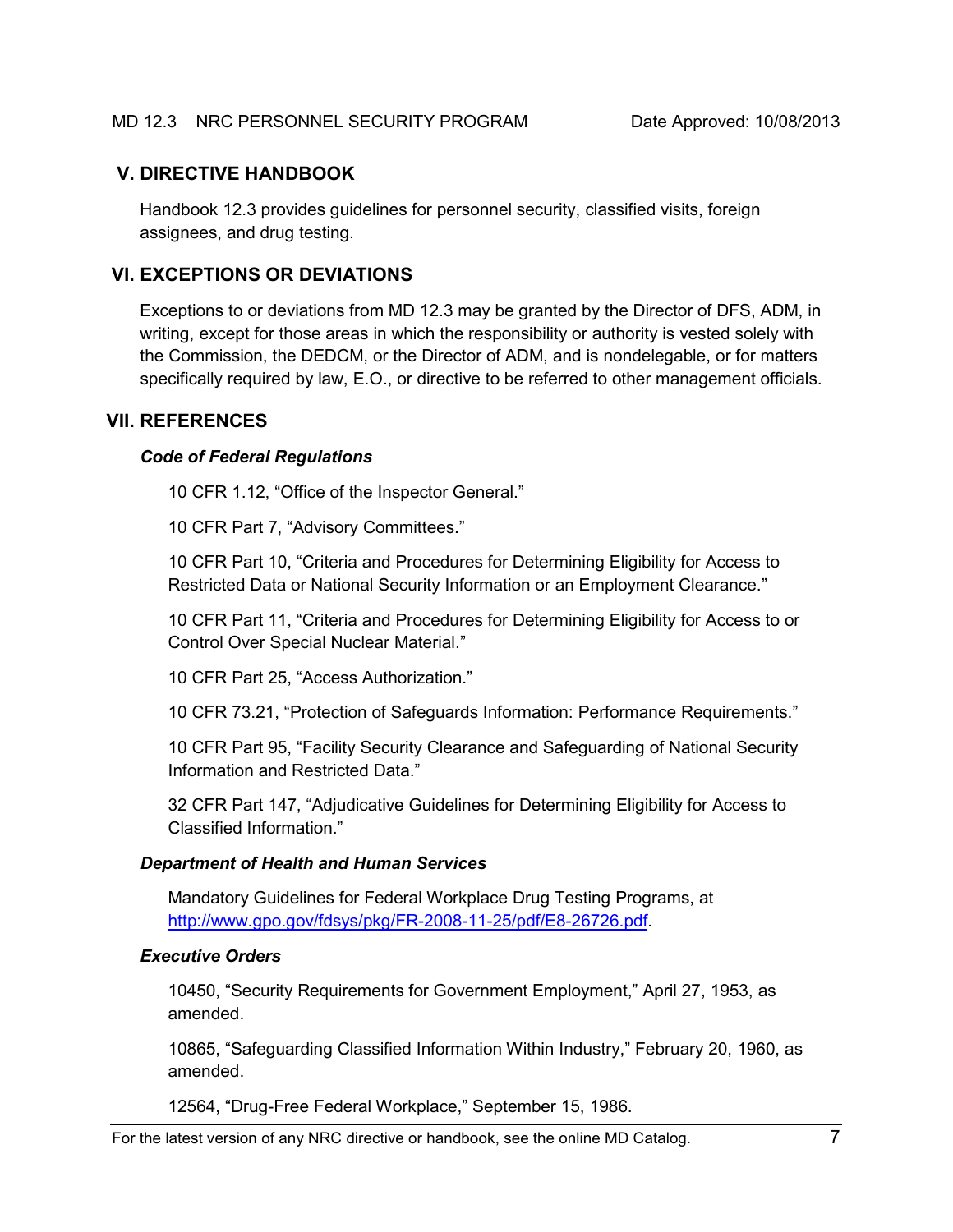12968, "Access to Classified Information," August 2, 1995.

13467, "Reforming Processes Related to Suitability for Government Employment, Fitness for Contractor Employees, and Eligibility for Access to Classified National Security Information," June 30, 2008.

13488, "Granting Reciprocity on Excepted Service and Federal Contractor Employee Fitness and Reinvestigating Individuals in Positions of Public Trust," January 16, 2009.

13526, "Classified National Security Information," December 29, 2009.

#### *Federal Register Notice*

"Conformance to National Policies for Access to and Protection of Classified Information" (April 1, 1999, 64 FR 15636).

#### *Nuclear Regulatory Commission Documents*

Management Directive—

3.1, "Freedom of Information Act."

3.2, "Privacy Act."

3.4, "Release of Information to the Public."

10.1, "Appointments, General Employment Issues, Details, and Position Changes."

10.122, "Employee Assistance and Wellness Services Program."

11.1, "NRC Acquisition of Supplies and Services."

12.1, "NRC Facility Security Program."

12.2, "NRC Classified Information Security Program."

12.6, "NRC Sensitive Unclassified Information Security Program."

NRC Forms Library on SharePoint:

[http://portal.nrc.gov/nrcformsportal/default.asp.](http://portal.nrc.gov/nrcformsportal/default.asp)

NRC System of Records NRC-35, "Drug Testing Program Records—NRC," at [http://www.nrc.gov/reading-rm/foia/privacy-systems.html.](http://www.nrc.gov/reading-rm/foia/privacy-systems.html)

NRC System of Records NRC-39, "Personnel Security Files and Associated Records— NRC," at [http://www.nrc.gov/reading-rm/foia/privacy-systems.html.](http://www.nrc.gov/reading-rm/foia/privacy-systems.html)

NUREG/BR-0134, "NRC Drug-Free Workplace Plan," Revision 2, March 2007.

NUREG/BR-0136, "The NRC Drug Testing Manual," August 2008.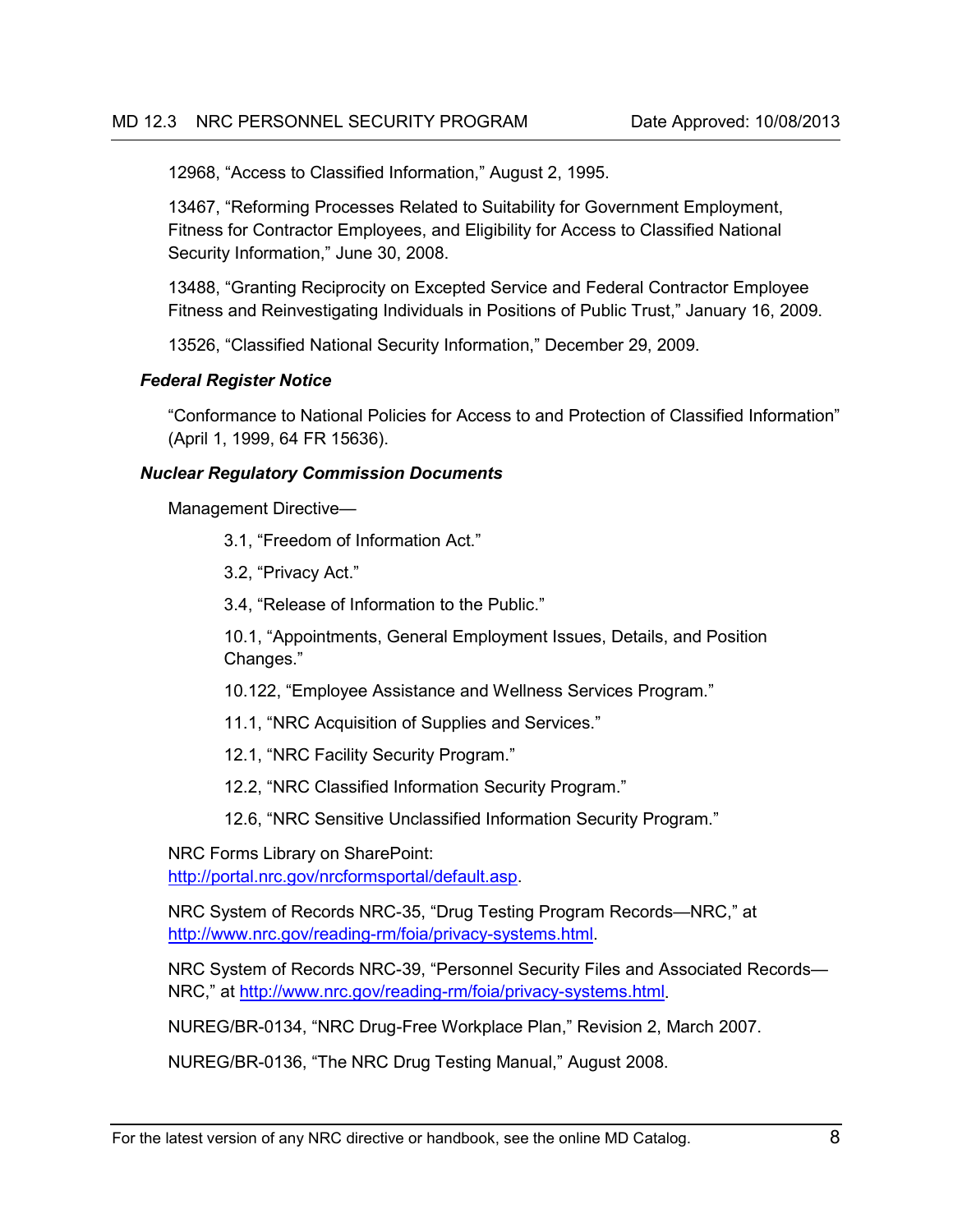SECY-80-387, "Delegation of Authority to Grant Exemptions to 10 CFR Parts 25 and 95," August 15, 1980.

SECY- 81-291, "Approval Under Section 145b of the Atomic Energy Act of 1954, as Amended, to Grant Access to Restricted Data and Other NRC Classified Information to Designated Members of Congress (No Investigation To Be Conducted)," May 5, 1981.

Yellow Announcement 08-040, "General Notice of NRC Drug Testing Program Changes and Notice of Employee Awareness Sessions," as the revised NRC Drug-Free Workplace Plan (August 2007) at

[http://www.internal.nrc.gov/announcements/yellow/2008/2008-040.html.](http://www.internal.nrc.gov/announcements/yellow/2008/2008-040.html)

#### *Other Documents*

Agreement Between the United States of America and the International Atomic Energy Agency for the Application of Safeguards in the United States (and Protocol Thereto), November 18, 1977, at [http://www.state.gov/t/isn/5209.htm.](http://www.state.gov/t/isn/5209.htm)

Homeland Security Presidential Directive-12 (HSPD-12), August 27, 2004.

Presidential Policy Directive 19, "Protecting Whistleblowers with Access to Classified Information," October 10, 2012.

Treaty on the Non-Proliferation of Nuclear Weapons, March 5, 1970.

#### *United States Code*

Atomic Energy Act of 1954, as amended (42 U.S.C. 2011 et seq.).

Controlled Substances Act (CSA), Title II of the Comprehensive Drug Abuse Prevention and Control Act of 1970, Pub. L. No. 91-513, 84 Stat. 1236 (October 27, 1970) (22 U.S.C. et seq.).

Fair Credit Reporting Act of 1970 (15 U.S.C. 1681 et seq.).

Freedom of Information Act of 1966 (5 U.S.C. 522).

Inspector General Act (5 U.S.C. App. 3).

Privacy Act of 1974, as amended (5 U.S.C. 552a).

Section 503 of the Supplemental Appropriation Act of 1987, Pub. L. 100-71, July 11, 1987.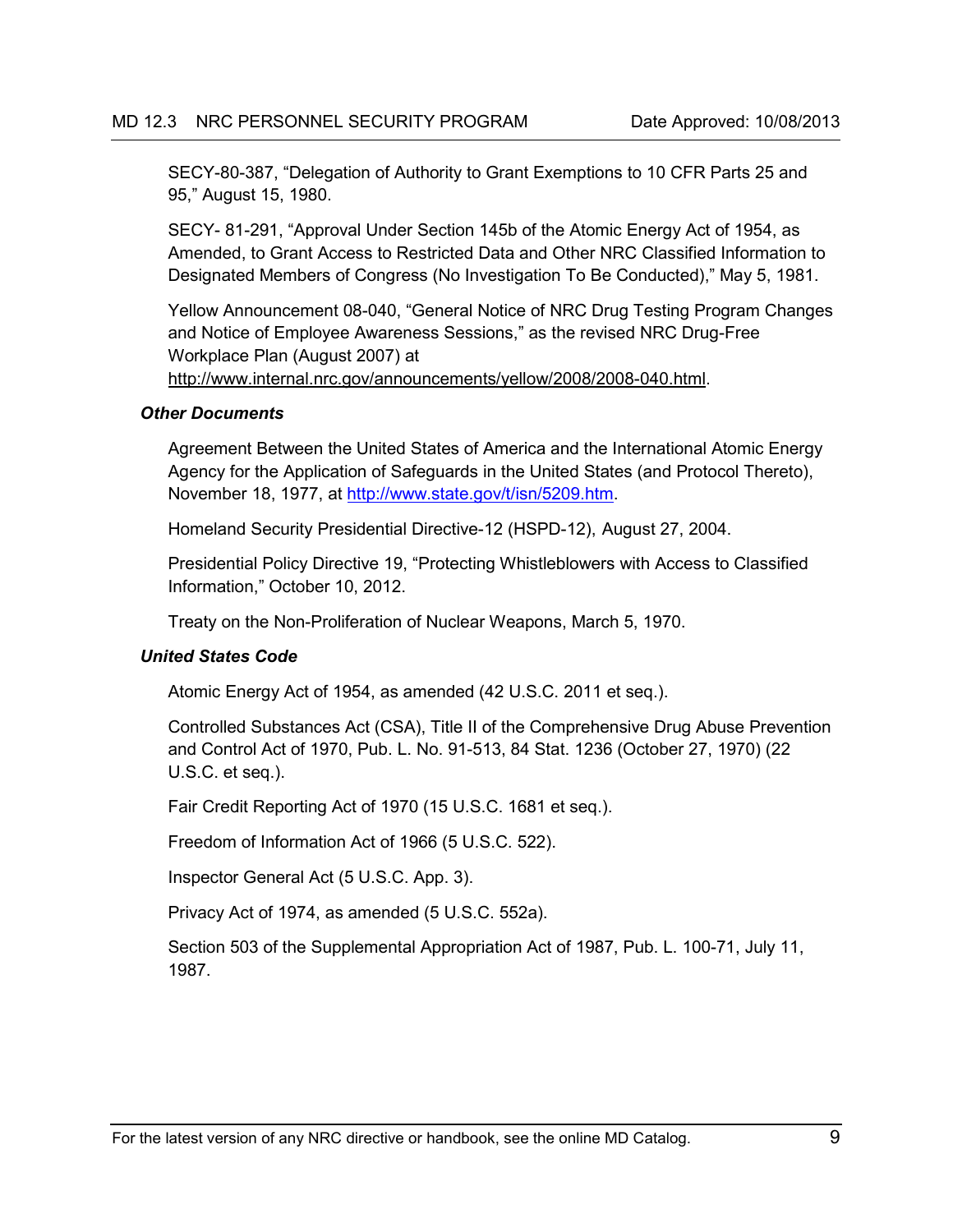## **U.S. NUCLEAR REGULATORY COMMISSION DIRECTIVE HANDBOOK (DH)**

| <b>DH 12.3</b>         | NRC PERSONNEL SECURITY PROGRAM                                    |                              | <b>DT-13-18</b> |
|------------------------|-------------------------------------------------------------------|------------------------------|-----------------|
| Volume 12:             | Security                                                          |                              |                 |
| Approved By:           | Cynthia A. Carpenter, Director<br><b>Office of Administration</b> |                              |                 |
| Date Approved:         | October 8, 2013                                                   |                              |                 |
|                        | Expiration Date: October 8, 2018                                  |                              |                 |
| <b>Issuing Office:</b> | Office of Administration<br>Division of Facilities and Security   |                              |                 |
| Contact Name:          | Janice Kelsh<br>301-415-7747                                      | Linda Watson<br>301-415-7409 |                 |

# **EXECUTIVE SUMMARY**

Directive and Handbook 12.3 are being revised to reflect changes in the personnel security program, specifically, implementation of Executive Orders 13467 and 13488; Homeland Security Presidential Directive-12 (HSPD-12); Presidential Policy Directive 19; and the Office of Personnel Management's policy changes on investigative products. Changes also have been made to the NRC Drug-Free Workplace Plan.

# **TABLE OF CONTENTS**

| L. |   |                                                                   |  |
|----|---|-------------------------------------------------------------------|--|
|    | A | Introduction 3                                                    |  |
|    |   |                                                                   |  |
|    |   |                                                                   |  |
|    |   |                                                                   |  |
|    |   |                                                                   |  |
|    |   | F. Access to NRC Information Technology (IT) Systems or Sensitive |  |
|    |   |                                                                   |  |
| Ш. |   | <b>INVESTIGATIONS AND DETERMINING ELIGIBILITY FOR ACCESS</b>      |  |
|    |   |                                                                   |  |
|    |   |                                                                   |  |
|    |   |                                                                   |  |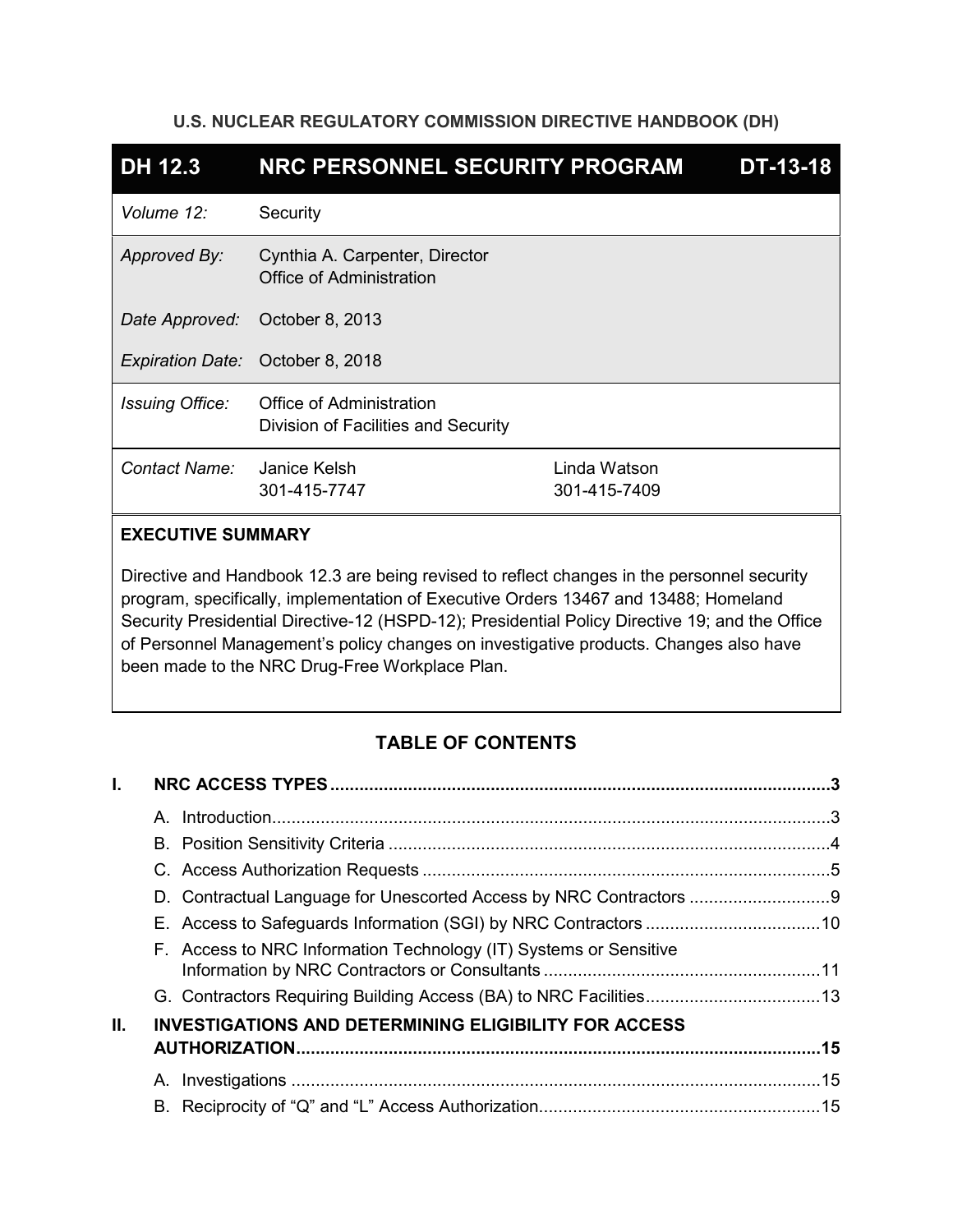# DH 12.3 NRC PERSONNEL SECURITY PROGRAM Date Approved: 10/08/2013

|      |    | D. Pre-Appointment Investigation Waiver with No Access to Classified                                                                        |  |
|------|----|---------------------------------------------------------------------------------------------------------------------------------------------|--|
|      |    |                                                                                                                                             |  |
|      | F. |                                                                                                                                             |  |
|      | G. |                                                                                                                                             |  |
|      |    |                                                                                                                                             |  |
|      | L. |                                                                                                                                             |  |
|      | J. |                                                                                                                                             |  |
|      | Κ. |                                                                                                                                             |  |
|      | L. |                                                                                                                                             |  |
|      |    |                                                                                                                                             |  |
|      |    | N. Termination of Contractor Unescorted Building Access (BA), Information                                                                   |  |
|      |    | Technology (IT) Access, Power Reactor Access, and Safeguards                                                                                |  |
|      |    |                                                                                                                                             |  |
|      |    | O. Badging Requirements in Homeland Security Presidential Directive-12                                                                      |  |
| III. |    | CONTROL OF VISITS INVOLVING CLASSIFIED INFORMATION 25                                                                                       |  |
|      |    |                                                                                                                                             |  |
|      |    |                                                                                                                                             |  |
|      |    |                                                                                                                                             |  |
|      |    |                                                                                                                                             |  |
|      |    |                                                                                                                                             |  |
|      | D. |                                                                                                                                             |  |
|      | Е. | Visits Involving Access to Sensitive Compartmented Information (SCI)30                                                                      |  |
|      | F. | Visits Involving Access to Classified Information by Foreign Nationals<br>Sponsored by Foreign Governments or International Organizations30 |  |
|      |    | G. Visits to Foreign Governments or Activities by NRC Personnel 31                                                                          |  |
|      |    |                                                                                                                                             |  |
| IV.  |    | ASSIGNMENT OF FOREIGN REGULATORY EMPLOYEES TO THE NRC 31                                                                                    |  |
|      |    |                                                                                                                                             |  |
|      | В. |                                                                                                                                             |  |
|      |    |                                                                                                                                             |  |
|      | D. |                                                                                                                                             |  |
|      |    |                                                                                                                                             |  |
|      | F. |                                                                                                                                             |  |
|      |    |                                                                                                                                             |  |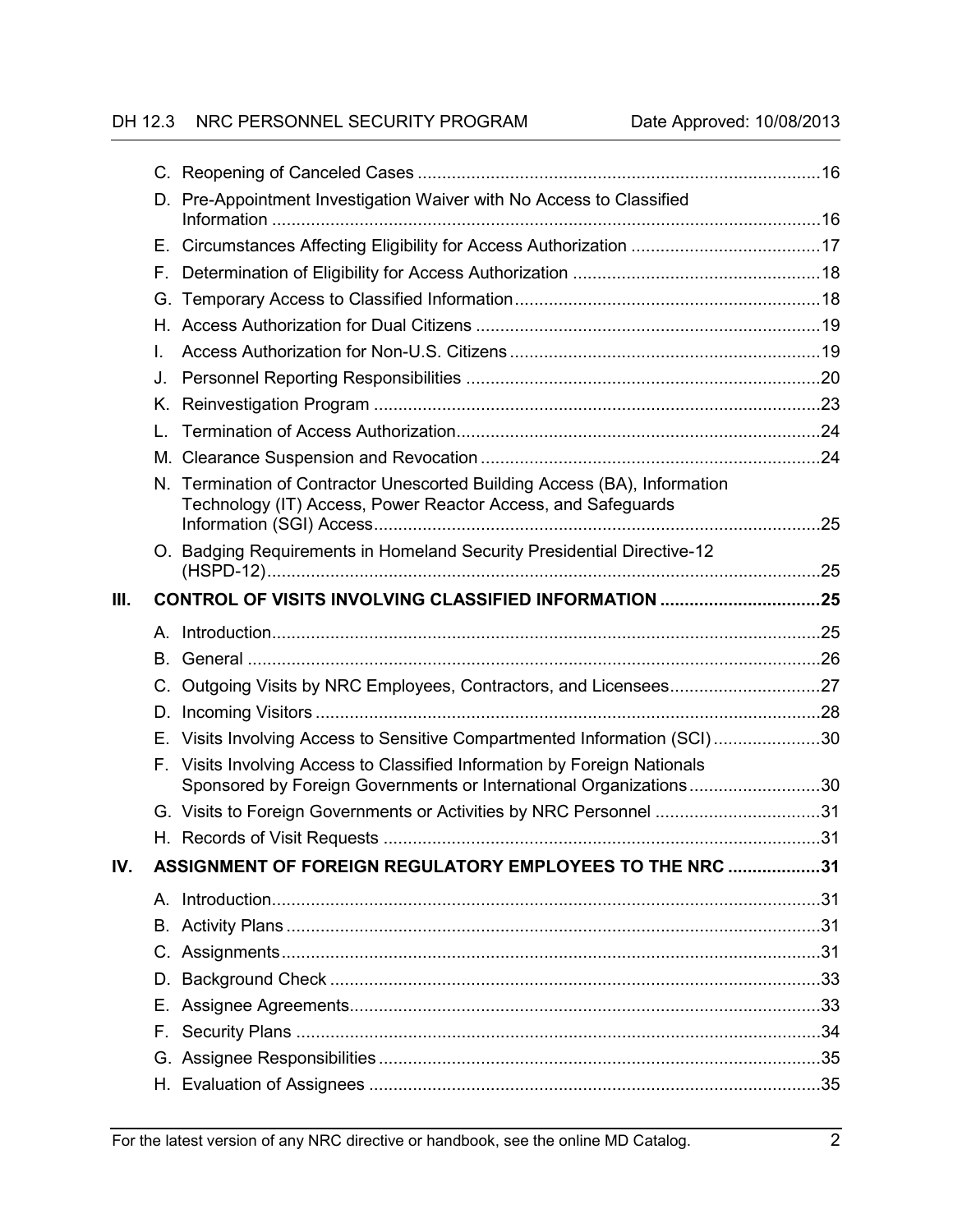#### DH 12.3 NRC PERSONNEL SECURITY PROGRAM Date Approved: 10/08/2013

| $\mathsf{V}_{\mathsf{L}}$ |  |                                                                        |  |
|---------------------------|--|------------------------------------------------------------------------|--|
|                           |  |                                                                        |  |
|                           |  |                                                                        |  |
|                           |  |                                                                        |  |
|                           |  | D. Drug Testing when an Employee is Working under the NRC's Flexiplace |  |
|                           |  |                                                                        |  |

# **EXHIBITS**

# <span id="page-11-0"></span>**I. NRC ACCESS TYPES**

# <span id="page-11-1"></span>**A. Introduction**

- 1. The U.S. Nuclear Regulatory Commission reviews and makes eligibility determinations for NRC access authorization and/or employment clearance (in accordance with Executive Order (E.O.) 12968, "Access to Classified Information," and E.O. 10450, "Security Requirements for Government Employment"), unescorted access to nuclear power facilities, access to Safeguards Information (SGI) (in accordance with E.O. 10865, "Safeguarding Classified Information Within Industry"), access to sensitive NRC information technology systems or data, and unescorted access to NRC facilities.
- 2. Exhibits 1 through 4 are provided to explain in greater detail the requirements of Management Directive (MD) 12.3.
- 3. Exhibit 4 lists security clearances/access types and investigative requirements for those with authorized access and an established need-to-know.
- 4. Personnel security and associated records maintained in accordance with the provisions of the NRC personnel security program are protected from public disclosure in accordance with the provisions of the Inspector General Act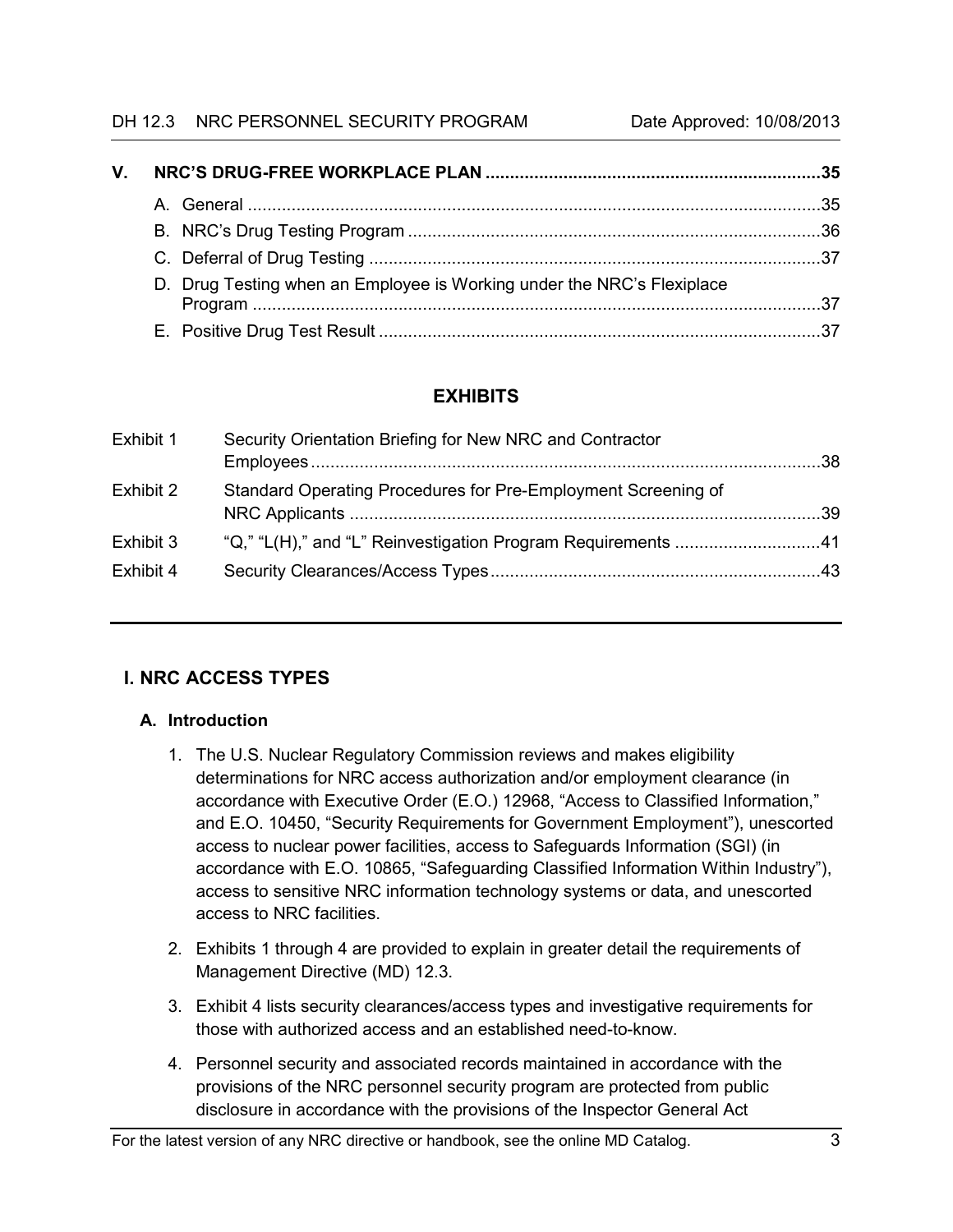(5 U.S.C. App.), the Privacy Act of 1974, as amended (in accordance with MD 3.1, "Freedom of Information Act"; MD 3.2, "Privacy Act"; and MD 3.4, "Release of Information to the Public"), and are subject to the routine uses specified for NRC System of Records NRC-39, "Personnel Security Files and Associated Records-NRC."

# <span id="page-12-0"></span>**B. Position Sensitivity Criteria**

Position sensitivity criteria determine whether a person in a particular NRC position requires a "Q" or a high public trust "L(H)" security clearance on the basis of a Single Scope Background Investigation (SSBI) by the Office of Personnel Management (OPM) or the Federal Bureau of Investigation (FBI), or an "L" security clearance, as a minimum, on the basis of an Access National Agency Check with Inquiries (ANACI).

1. Special Sensitive Positions of a High Degree of Importance or Sensitivity for Sensitive Compartmented Information (SCI)

People in positions of a high degree of importance or designated as special-sensitive require an NRC "Q" access authorization based on an OPM or FBI SSBI in accordance with Section 145f of the Atomic Energy Act of 1954 (AEA), as amended. These positions include—

- (a) The Chairman,
- (b) An NRC Commissioner,
- (c) The Inspector General, and
- (d) Any person who requires access to sensitive compartmented information.
- 2. Positions of a Critical-Sensitive Designation that Require a "Q" Clearance

People in certain critical-sensitive positions must have an NRC "Q" access authorization based on an SSBI. Functions considered critical-sensitive and requiring a "Q" clearance have one or more of the following characteristics:

- (a) Access to Secret or Top Secret-Restricted Data or Top Secret National Security Information.
- (b) Access to Confidential Restricted Data involving broad naval nuclear propulsion program policy or direction.
	- (i) Examples of Confidential Restricted Data involving broad naval nuclear propulsion policy or direction include preliminary safety analysis reports, final safety analysis reports, and any amendments to those reports.
	- (ii) This does not apply to information associated with the transportation, storage, or disposal of naval nuclear propulsion fuel or components that are classified as Confidential Restricted Data.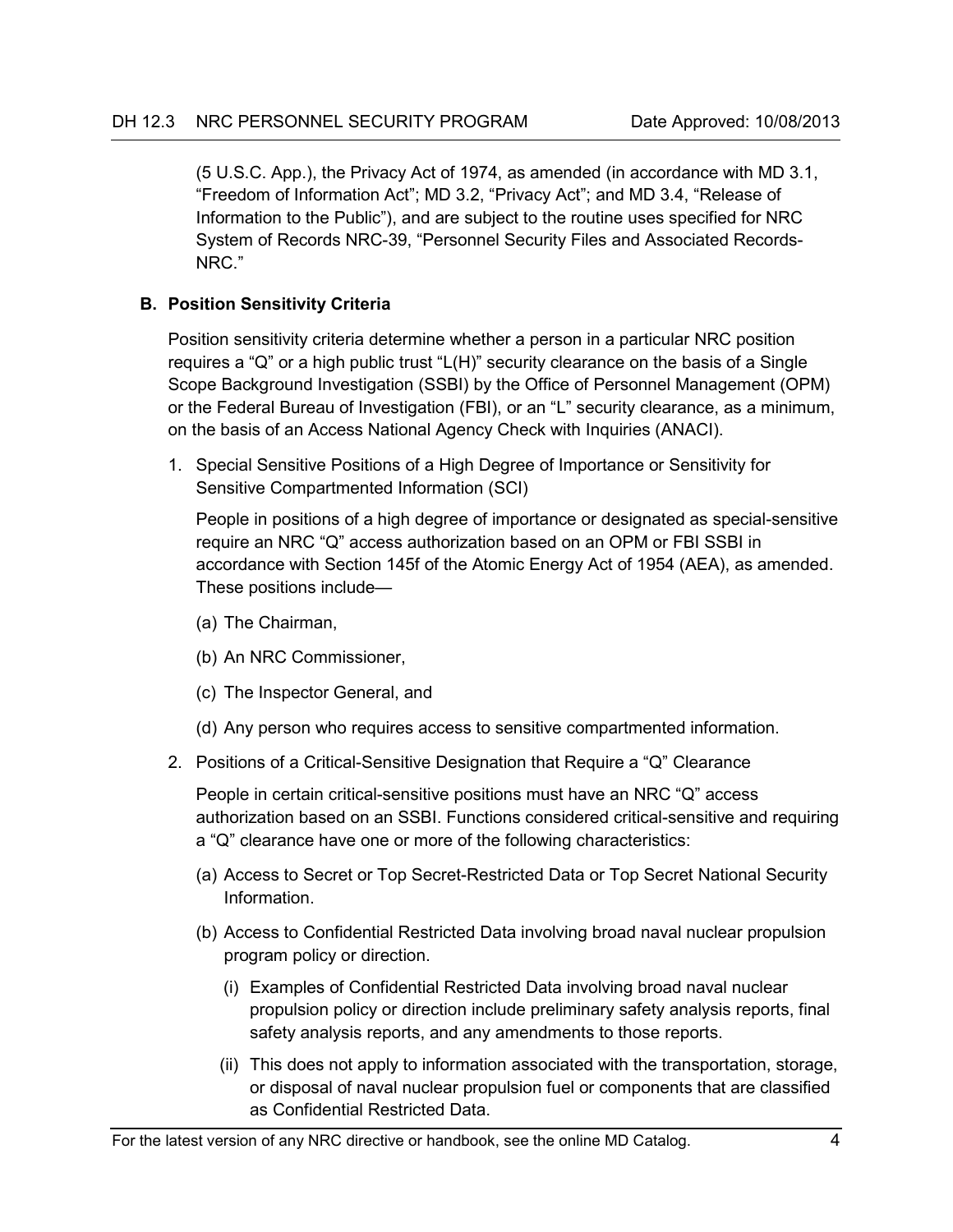3. Positions of High Public Trust that Require an "L(H)" Clearance

People in positions of high public trust require an "L(H)" access authorization based on an OPM SSBI. The types of functions considered to be of high public trust—

- (a) Final approval of plans, policies, or programs that directly affect the overall operations and direction of the NRC.
- (b) Responsibility for the planning, direction, and implementation of a computer security program; major responsibility for the direction, planning, and design of a computer system, including the hardware and software; the capability to access a computer system during its operation or maintenance in a way that could cause, or that has a relatively high risk of causing, grave damage; or the capability to realize a significant personal gain from computer access.
- (c) Duties performed by resident inspectors.
- (d) Other duties requiring high public trust as determined on an as needed basis by the Deputy Executive Director for Corporate Management (DEDCM).
- 4. "L" Positions of a Noncritical-Sensitive Designation

People in any NRC position not covered by Sections I.B.1 through 3 of this handbook require an NRC "L" access authorization based on an ANACI investigation.

# <span id="page-13-0"></span>**C. Access Authorization Requests**

- 1. Employees
	- (a) Requests for access authorizations ("Q," "L(H)," or "L") for NRC employees, applicants for NRC employment (anyone who has received an authorized conditional offer of employment), and NRC experts, panel members, and consultants must be submitted through the Office of the Chief Human Capital Officer (OCHCO) or the regional Human Resources Branch, as appropriate, to the Office of Administration (ADM).
	- (b) An NRC official in OCHCO or the regional Human Resources Branch is responsible for submitting NRC Form 236, "Personnel Security Clearance Request and Notification," on the NRC Forms Library on SharePoint, available at <http://portal.nrc.gov/nrcformsportal/default.asp> to the Personnel Security Branch (PSB), Division of Facilities and Security (DFS), ADM, with a completed security forms packet. Upon favorable review of the access authorization request package, PSB will return the approved NRC Form 236 to OCHCO or the regional Human Resources Branch, as appropriate, indicating the level of access being authorized or documenting the temporary waiver of a clearance. If the outcome of the review is less than favorable, PSB will notify OCHCO or the regional Human Resources Branch.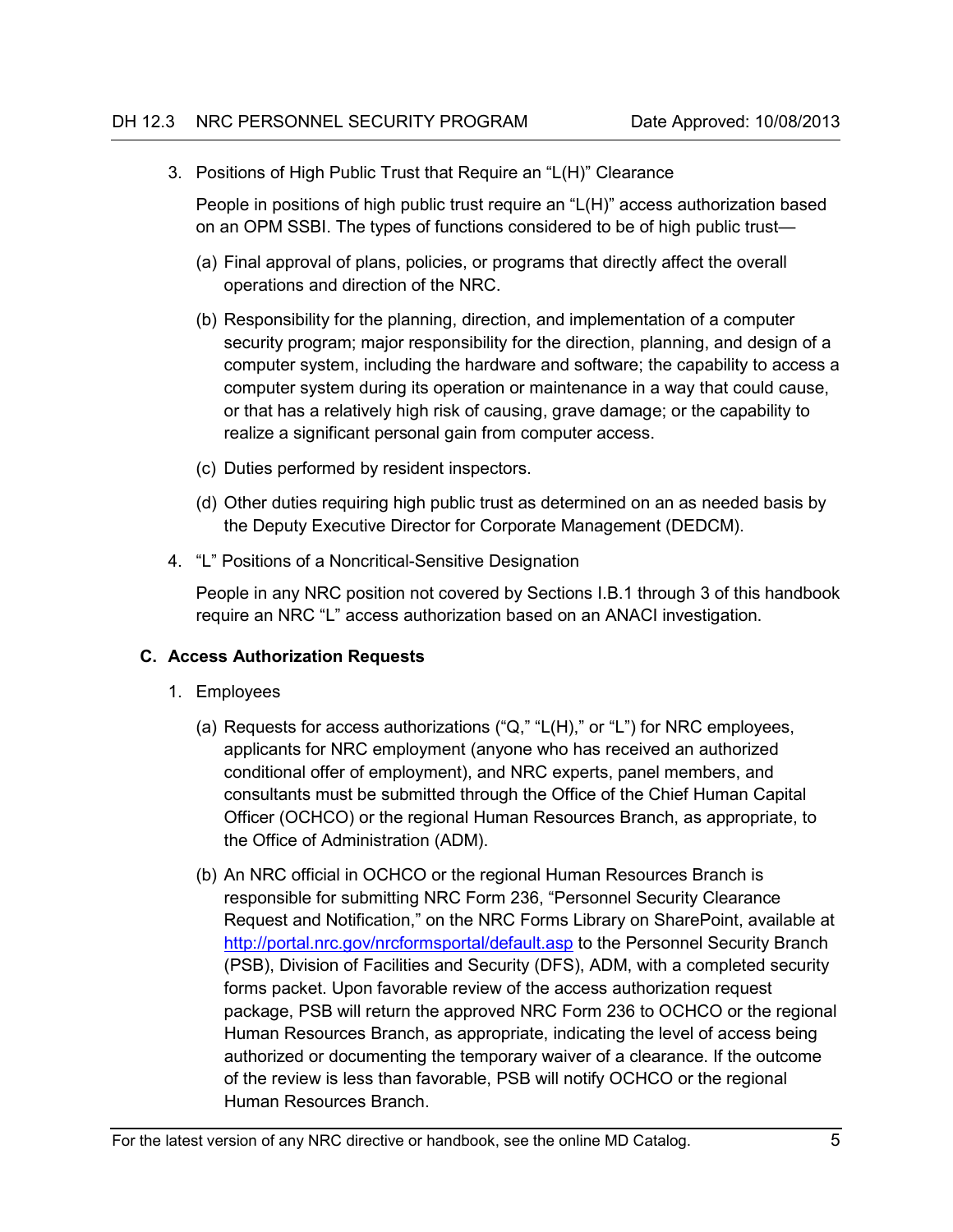- (c) An applicant for an NRC access authorization must be a U.S. citizen and meet the investigative coverage requirements for U.S. residency for the immediate period before the date the applicant signed the security forms. For "Q" and "L(H)" clearances, the applicant must meet the immediate 10-year U.S. residency coverage requirement. For "L" clearances, the requirement is the immediate 7-year U.S. residency coverage period. All NRC employees must have a security clearance or a temporary waiver of a clearance (see Section 145b of the AEA). The temporary waiver is normally granted to new employees while an investigation is being conducted to meet the requirements for a security clearance. The temporary waiver does not permit employees access to classified information. A pre-employment review of an applicant's background is conducted by PSB to provide the basis for the temporary waiver. A background investigation, conducted by OPM, provides the basis for granting a clearance.
- (d) For "Q" and "L(H)" clearances, the required investigation will cover the last 10 years. For "L" clearances, the investigation will cover the last 7 years. Applicants living overseas for extensive periods (1 year or more, excluding formal educational purposes) during the 7- or 10-year periods cannot be investigated in a timely manner in most cases. For this reason, applicants who have lived overseas for an extended period of time are not eligible for interim access authorization due to the difficulty in obtaining investigative coverage overseas. This may also result in a delay or the inability to process the final access authorization approval or clearance.
- (e) A security orientation briefing must be given to NRC employees and consultants requiring access authorizations when they enter duty status. This briefing will normally be given by a representative of PSB, or in a regional office by a regional security representative (see Exhibit 1).
- 2. Contractors (Information Technology (IT) and Building Access (BA))
	- (a) An NRC contractor, subcontractor, or other individual who is not an NRC employee (for example, other Government agency personnel or licensees) requiring access to the local area network (LAN) and/or unescorted building access (BA) must submit a request for such access on NRC Form 89, "Badge Request." A contractor requiring a national security clearance is processed using NRC Form 237, "Request for Access Authorization." The requester must forward this form to PSB, or, if otherwise indicated, to the approving official of the NRC office sponsoring the activity that requires NRC access authorization. Instructions are printed on the reverse side of NRC Form 237. See Section I.C.3 of this handbook, "Security Forms Packet for an Access Authorization Request."
	- (b) At contractor facilities at which NRC is not the cognizant security authority (CSA), access authorizations will be requested following the procedures of the CSA.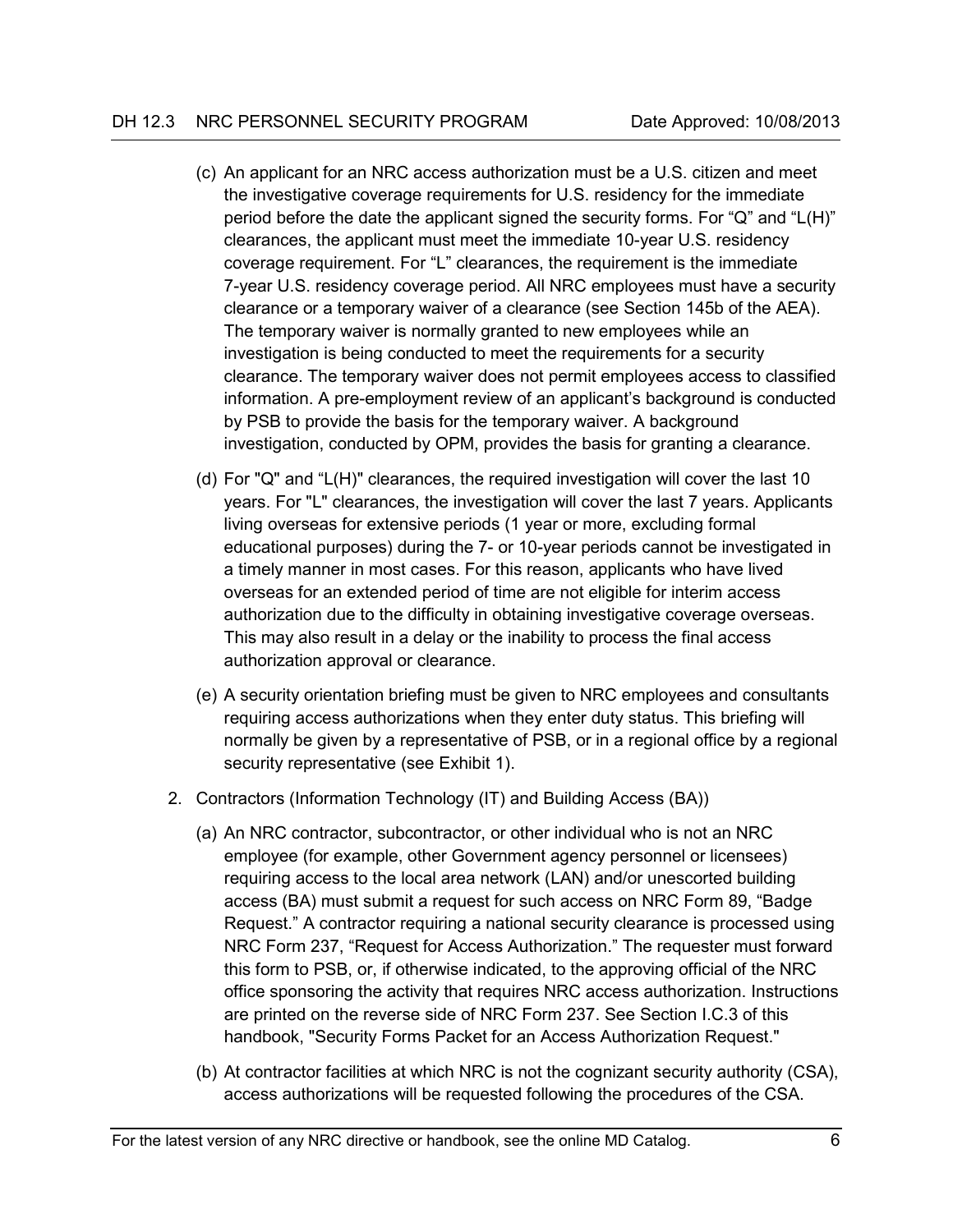- (c) A foreign ownership, control, or influence (FOCI) review must be completed by the Office of Nuclear Security and Incident Response (NSIR) with a favorable determination on a company before granting personnel security clearances. An FOCI is not required for IT access or BA. (For further guidance on FOCI, refer to MD 12.1, "NRC Facility Security Program," and MD 12.2, "NRC Classified Information Security Program.")
- (d) All contractors requiring an NRC access authorization or a national security clearance must meet the investigative coverage requirements for U.S. residency for the immediate period before the date the contractor signed the security forms. For all access authorizations or "L" clearances, the requirement is the immediate 7-year U.S. residency coverage period. For "Q" and "L(H)" clearances, the contractor must meet the immediate 10-year U.S. residency coverage requirement. A pre-employment review of a contractor's background is conducted by PSB to provide the basis for an interim access authorization approval. A background investigation conducted by OPM provides the basis for granting a final access approval or clearance. Applicants living overseas for extensive periods (1 year or more, excluding formal educational purposes) during the 7- or 10-year periods cannot be investigated in a timely manner. For this reason, applicants who have lived overseas for an extended period of time are not eligible for interim access authorization due to the difficulty in obtaining investigative coverage overseas. This may also result in a delay or the inability to process the final access authorization approval or clearance.
- (e) Foreign nationals (non-U.S. citizens) are not eligible for a national security clearance. However, at the discretion of the DEDCM, foreign nationals may be processed for access authorizations with access to classified information limited to the specific programs, projects, contracts, licenses, or grants for which there is a need for access, if they meet the 7- or 10-year U.S. residency requirements (see Section II.I of this handbook for additional details).
- (f) A security orientation briefing must be given to NRC contractors granted national security clearances. This briefing will normally be given by a representative of PSB, or in a regional office by a regional security representative (see Exhibit 1 to this handbook).
- 3. Security Forms Packet for an Access Authorization Request
	- (a) Unless otherwise indicated, each request for access authorization must be accompanied by a properly completed security forms packet containing the following:
		- (i) Signature pages from the Electronic Questionnaires for Investigations Processing (e-QIP). Applicants must complete Standard Form (SF)-86, "Questionnaire for National Security Positions" (QSP) (initiated by PSB in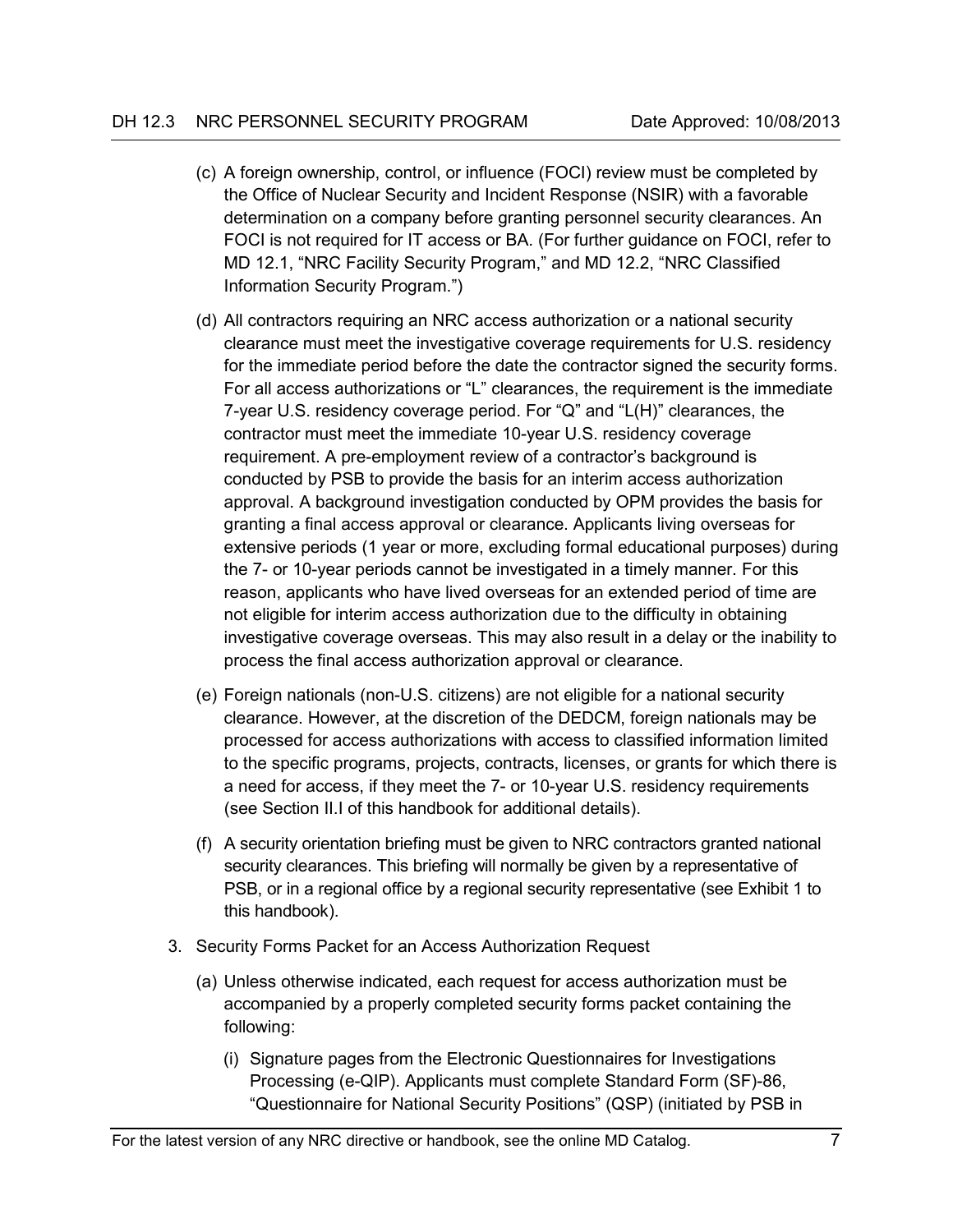e-QIP), except BA applicants who are required to complete SF-85, "Questionnaire for Non-Sensitive Positions."

- (ii) Two applicant fingerprint cards (SF-87 for Federal employee applicants or FD-258, "FBI Fingerprint Card," for contractors) (available from OCHCO or PSB), or equivalent electronic fingerprint images.
- (iii) NRC Form 176, "Security Acknowledgment/Access Authorization."
- (iv) Résumé (for NRC applicants; not required for contractors).
- (v) NRC Form 236 (for NRC employees) and NRC Form 237 (for contractors or licensees).
- (vi) OF-306, "Declaration for Federal Employment" (available from OCHCO or PSB) (required for NRC employees and BA contractors).
- (vii) Reference checks (not required for contractors or licensees).
- (viii) Education verification (not required for contractors or licensees).
- (ix) NRC Form 448, "Request for Appointment of a Consultant, Expert, or Member" (for consultants; not required for contractors, NRC applicants, or licensees).
- (x) NRC Form 89 (for NRC contractors; not required for NRC employees, licensees, or consultants).
- (b) PSB will return requests for access authorization to the requester if—
	- (i) All security forms are not completed and signed as required.
	- (ii) The printed content of the security or release form is altered.
	- (iii) Required information is not provided.
	- (iv) The forms are illegible.
	- (v) The "Certification and Authorization for Release of Information" pages on the SF-86 are not signed.
- (c) Information entered on the forms in the security packet will be used in conjunction with any other relevant information to determine an applicant's initial or continued eligibility for an access authorization, an employment clearance, unescorted access to nuclear power facilities, access to SGI, or access to sensitive NRC IT systems, data, or facilities.
- 4. Cancelled or Withdrawn Request

When a request for an applicant's access authorization is to be withdrawn or cancelled, PSB should be notified immediately by telephone or e-mail so that the investigation may be promptly discontinued. The notification should contain the full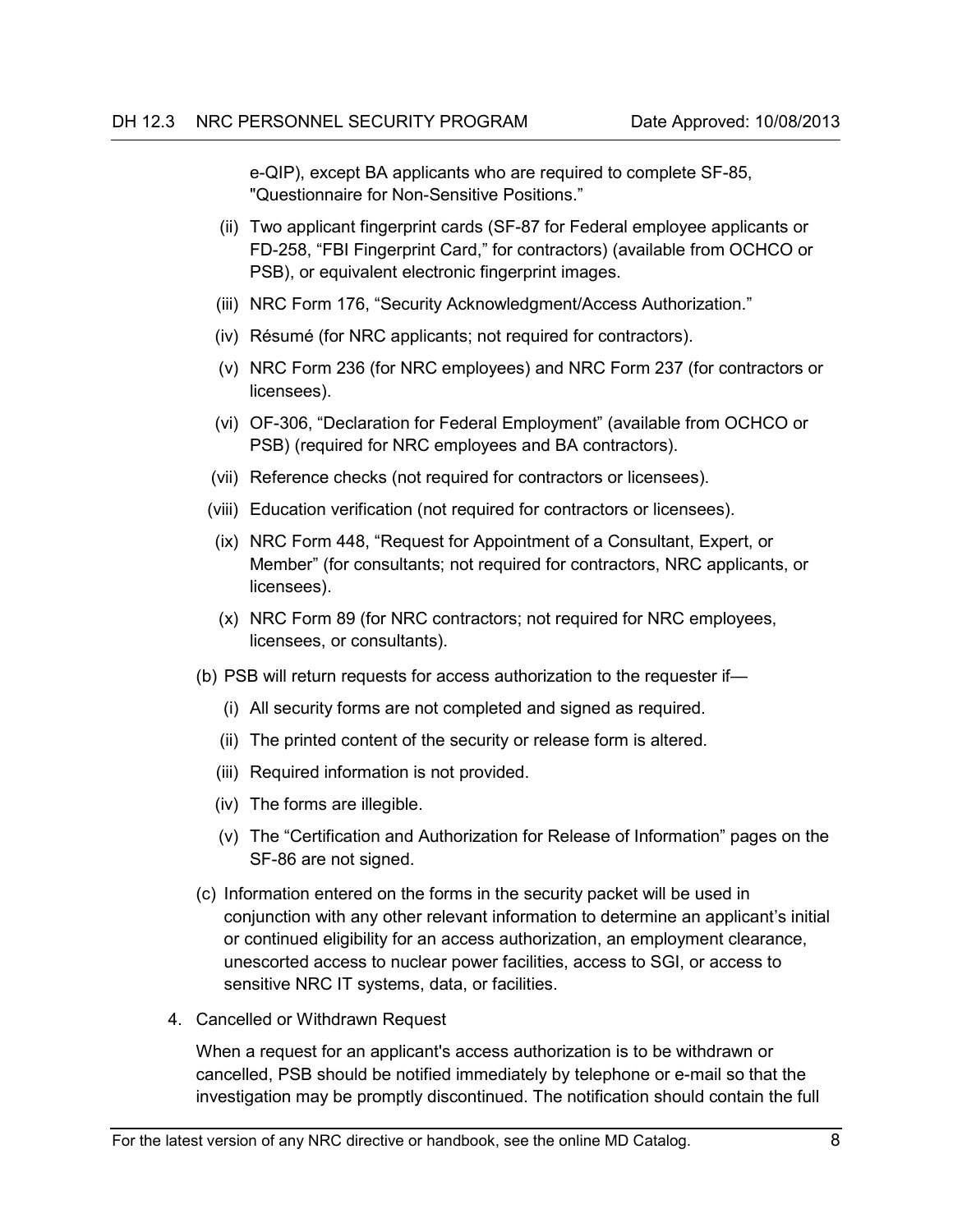name of the applicant, the date of the request, and the type of access authorization being cancelled. Telephone notifications must be promptly confirmed in writing to PSB.

### <span id="page-17-0"></span>**D. Contractual Language for Unescorted Access by NRC Contractors**

- 1. Sponsoring Office Responsibilities for Unescorted Access of NRC Contractors
	- (a) The NRC sponsoring office must decide whether performance in accordance with an NRC contract, interagency agreement (IAA), or memorandum of understanding (MOU) will involve unescorted access to nuclear power facilities, access to SGI, access to NRC IT systems or sensitive information, or BA. For these contracts, the sponsoring office must state on the appropriate procurement request document that—
		- (i) "This contract requires unescorted access to nuclear power facilities by contractor employees," or "This contract requires contractor access to nuclear power reactor SGI," or "This contract requires access to NRC information technology systems or sensitive information."
		- (ii) "This contract requires continuous unescorted access (in excess of 30 calendar days) to NRC Headquarters or regional office facilities, or otherwise requires NRC photo-identification or keycard badges."
	- (b) Include NRC Form 187, "Contract Security and/or Classification Requirements," available on the NRC Forms Library on SharePoint, according to the requirements of MD 11.1, "NRC Acquisition of Supplies and Services." (See MD 12.1 for escort and badge responsibilities, and security requirements outlined in the MD 11.1, Handbook.)
- 2. Unescorted Access at Nuclear Power Reactor Facilities

Individual contractors requiring unescorted access to protected and vital areas of nuclear power facilities (and IT Level II access, if applicable) will be approved in accordance with the following procedures:

(a) Interim Approval

Interim approvals may be obtained by two methods:

(i) For the first method, the contractor employee must submit to PSB through the NRC COR a completed personnel security forms packet, including an SF-86. DFS will conduct criminal history and credit checks. On the basis of the result of these checks, DFS will determine the contractor employee's eligibility for interim access and will indicate "objection" or "no objection" to the sponsoring office, pending completion of the required background investigation.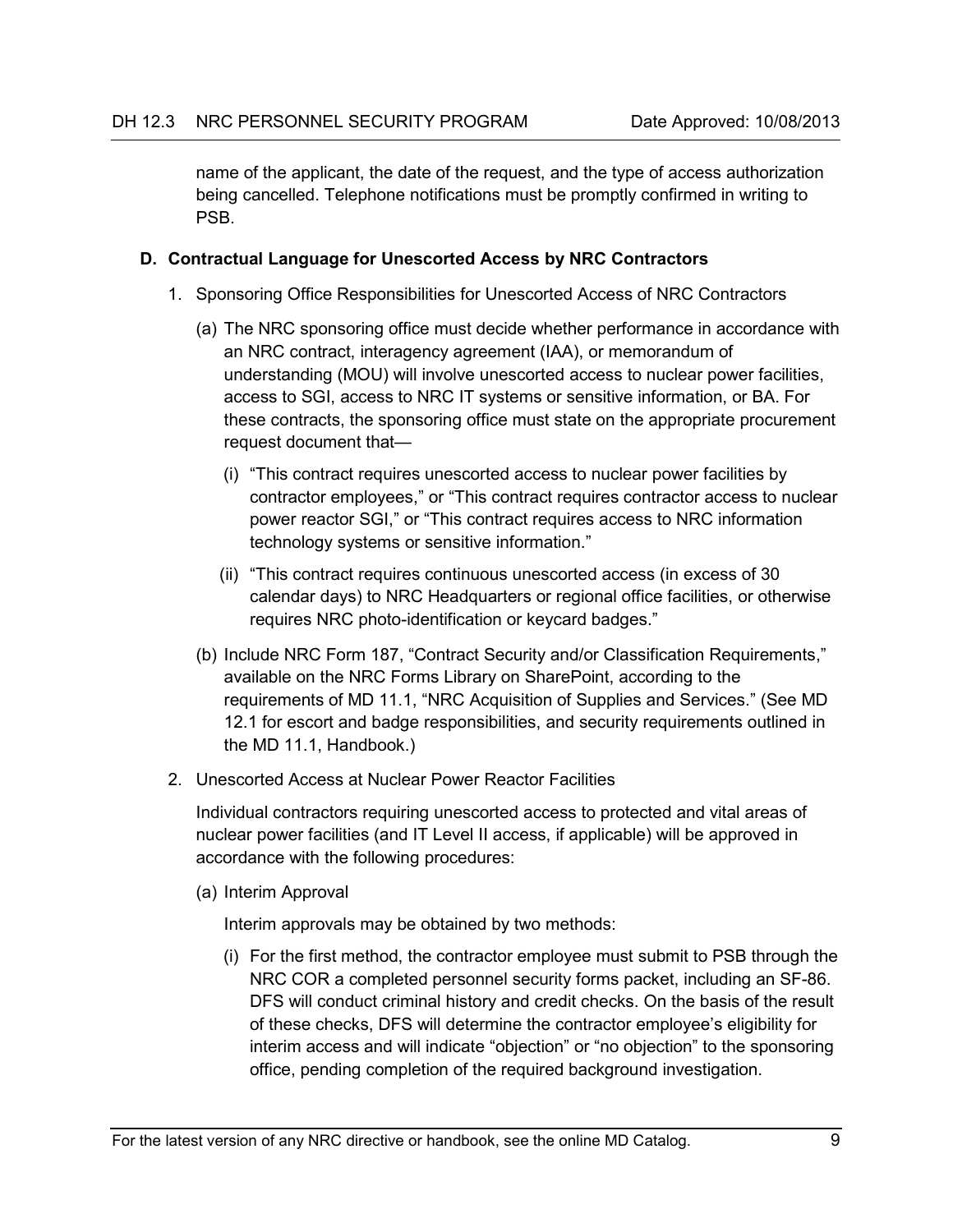- (ii) For the second method, the contractor employee will be fingerprinted by the facility and those fingerprints will be submitted to the NRC's Criminal History Program for processing. In addition, the applicant will be subject to the utility's access authorization program.
- (b) Final Approval

Final access approval will be granted after—

- (i) The required investigation on the applicant has been completed and has received a favorable adjudicative review, resulting in NRC's endorsement of the applicant's unescorted access at all nuclear facilities, as long as the individual employee is employed on the contract, and provided no new issue or information is developed that may bring the applicant's eligibility into question.
- (ii) The contractor has obtained unescorted access authorization (other than interim access) at the specific facility through that utility's access authorization program.
- (iii) The applicant possesses a valid Federal Government-issued security clearance as verified by DFS.
- (c) Resolving Questions of Eligibility

The investigation described in Section I.D.2(b)(i) of this handbook may involve an ANACI or other investigation as PSB deems necessary. PSB, DFS, ADM, will resolve any question regarding the contractor employee's eligibility for unescorted access to protected or vital areas of nuclear power facilities before granting a final approval.

(d) Notification of Unusual Circumstances

Contractors who possess interim or final unescorted access to nuclear power facilities or access to SGI are subject to the reporting requirements set forth in Section II.J of this handbook. The security officer or designee must promptly report the circumstances to the Director of DFS.

# <span id="page-18-0"></span>**E. Access to Safeguards Information (SGI) by NRC Contractors**

The NRC sponsoring office must decide whether performance in accordance with an NRC contract will involve access to SGI. This access may require a National Agency Check with Inquiry (NACI) or other investigation as PSB deems necessary. On the basis of the review of the applicant's security forms by PSB, and/or the receipt of adverse information by NRC, the individual may be denied access to SGI until a final determination of eligibility for access is made. SGI access for contractor employees may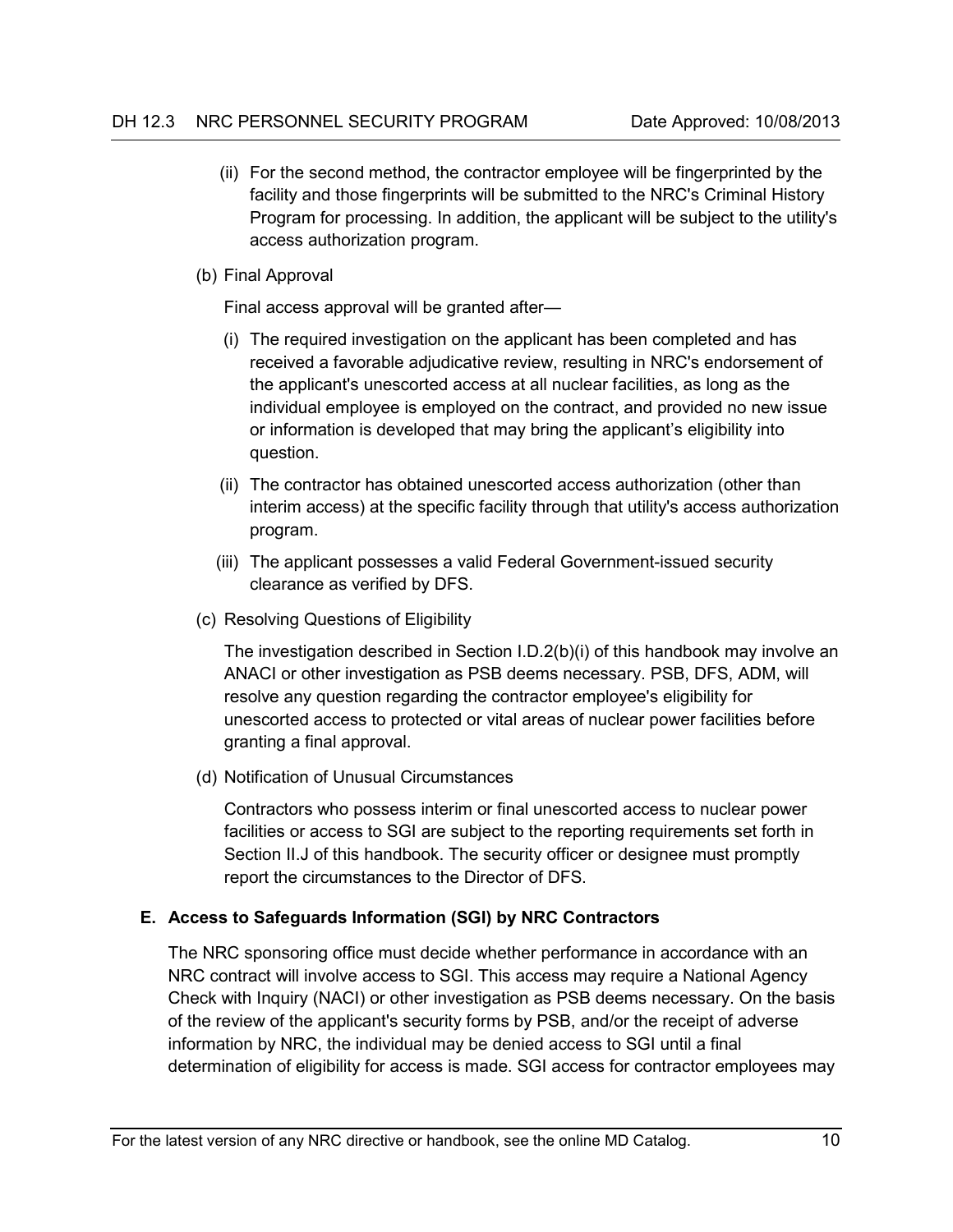be granted in accordance with licensee programs. See MD 12.6, "NRC Sensitive Unclassified Information Security Program," for further information.

## <span id="page-19-0"></span>**F. Access to NRC Information Technology (IT) Systems or Sensitive Information by NRC Contractors or Consultants**

- 1. The Executive Director for Operations approves the sensitivity criteria to be used in determining whether individual contractor employees require IT Level I or Level II approval for access to NRC IT systems or sensitive information. An IT Level I or Level II approval requires a background investigation. IT Level I or Level II access is also required for contractors working offsite with sensitive unclassified information.
- 2. Before starting work, contractors requiring IT access (either Level I or Level II) must be granted either an interim access or a final access based on a background investigation. A pre-employment review of an applicant's background is conducted by PSB to provide the basis for interim access. A more thorough investigation covering the last 7 years, conducted by OPM, provides the basis for granting final access. Applicants living overseas for extensive periods (1 year or more, excluding formal educational purposes) during the 7-year period cannot be investigated in a timely manner. For this reason, applicants who have lived overseas for an extended period of time are not eligible for interim access authorization due to the difficulty in obtaining investigative coverage overseas. This may also result in a delay or the inability to process the final access authorization approval or clearance.
	- (a) IT Level I

IT Level I involves responsibility for the planning, direction, and implementation of a computer security program; major responsibility for the direction, planning, and design of a computer system, including the hardware and software; the capability to access a computer system during its operation or maintenance in a way that could cause or that has a relatively high risk of causing grave damage; or the capability to realize a significant personal gain from computer access. These positions may involve—

- (i) Responsibility for the development, direction, implementation, and administration of NRC computer security programs, including direction and control of risk analysis or threat assessment.
- (ii) Significant involvement in life-critical or mission-critical systems.
- (iii) Responsibility for preparing or approving data for input into a system that does not necessarily involve personal access to the system but creates a high risk for grave damage or realizing significant personal gain.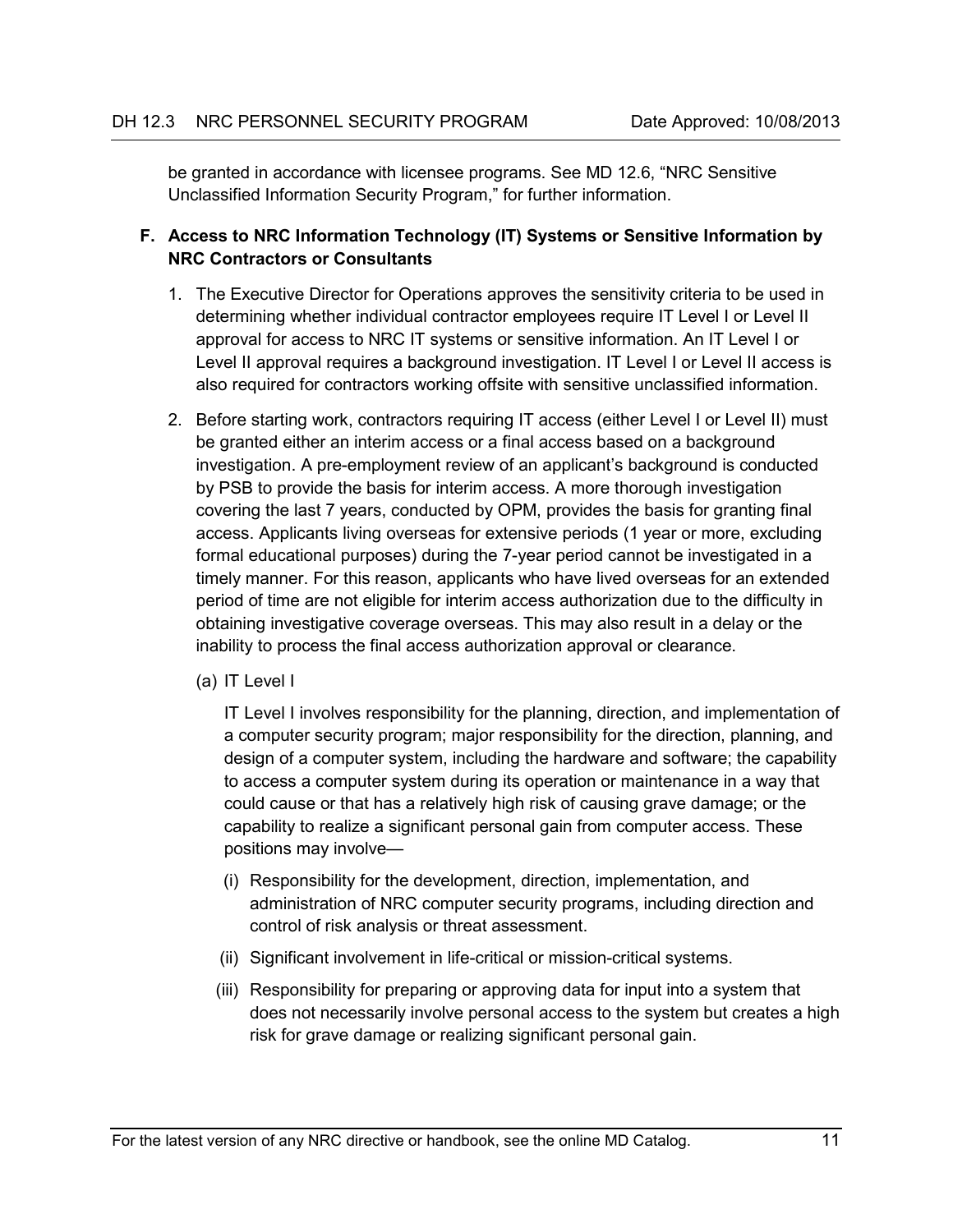- (iv) Relatively high-risk assignments associated with or directly involving the accounting, disbursement, or authorization for disbursement from systems of either—
	- Dollar amounts of \$10 million per year or greater; or
	- Lesser amounts if the activities of the individual are not subject to technical review by higher authority at the IT Level I to ensure the integrity of the system.
- (v) Positions involving major responsibility for the direction, planning, design, testing, maintenance, operation, monitoring, and/or management of systems hardware and software.
- (vi) Other positions that involve relatively high risk for causing grave damage or realizing significant personal gain.
- (b) IT Level II

IT Level II includes all other individuals with access to IT systems or sensitive information, including those needing an NRC LAN account.

- 3. Individual contractor employees requiring access will be approved for access in accordance with the following procedures.
	- (a) Interim Approval
		- (i) The contractor employee will submit a completed personnel security forms packet to PSB through the NRC COR (see Section I.C.3 of this handbook).
		- (ii) The COR will forward the completed security forms packet to PSB for preemployment checks.
		- (iii) PSB will conduct criminal history and credit checks, review form SF-86, "Questionnaire for National Security Positions," and determine the contractor employee's eligibility for interim access. PSB will issue a memorandum reflecting interim approval or disapproval to the COR and sponsoring office, pending completion of the required background investigation.
	- (b) Resolving Questions of Eligibility

On the basis of PSB review of the contractor employee's security forms, background investigation, and/or the receipt of issue information, the Chief of PSB may deny a contractor employee access to NRC IT systems or sensitive information until a final determination of eligibility for access is made.

(c) Final Approval or Disapproval

Upon receipt of the complete OPM background investigation, PSB will adjudicate the case. A final letter will be issued by PSB to the contracting officer's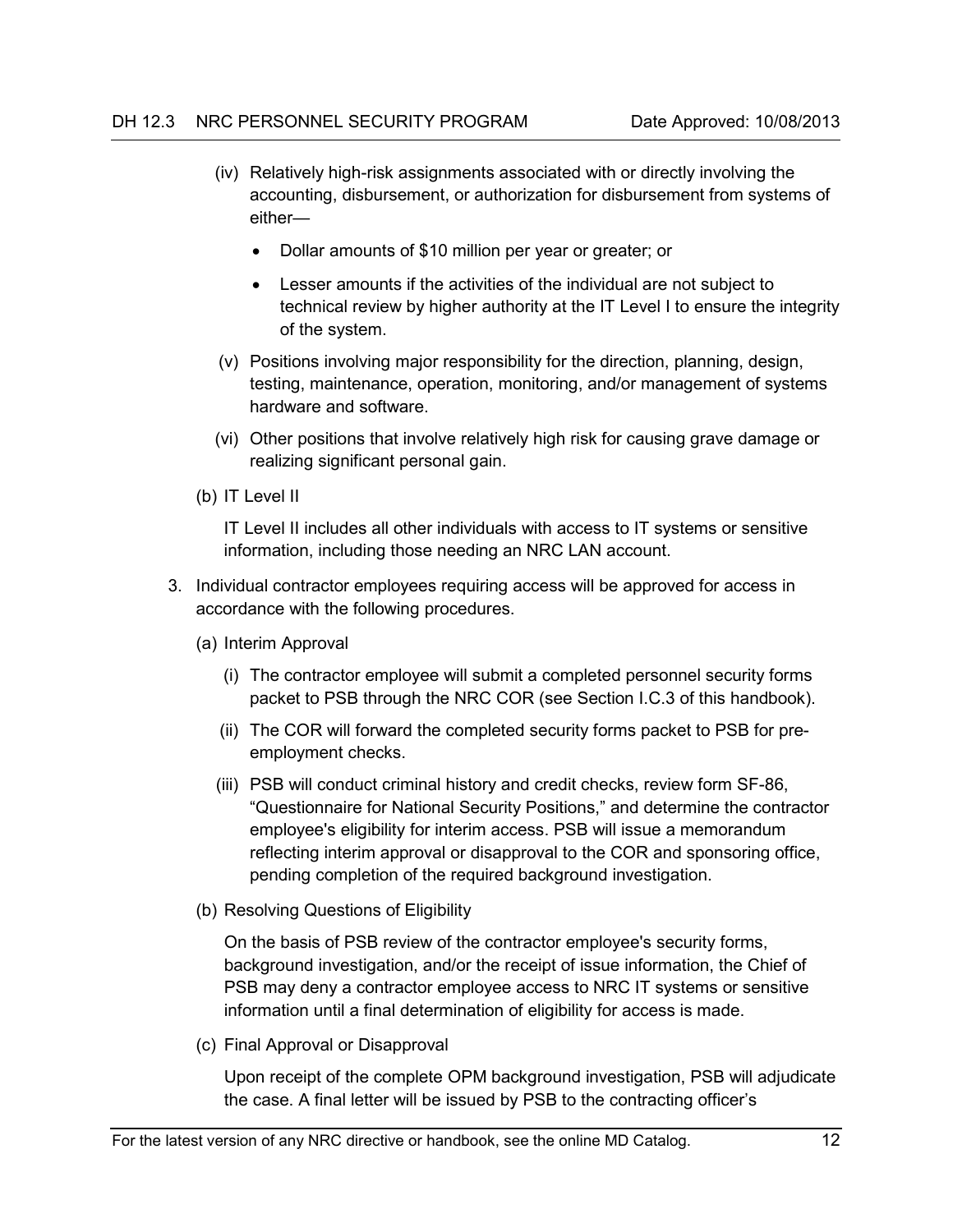representative (COR) and sponsoring office indicating approval or denial for IT Level I or Level II access.

## <span id="page-21-0"></span>**G. Contractors Requiring Building Access (BA) to NRC Facilities**

- 1. The number of escorted contractors working in the building should be minimized. The NRC sponsoring office must decide whether performance in accordance with an NRC contract, purchase order, IAA, MOU, or similar agreement will involve unescorted BA (in excess of 30 calendar days) or requires an NRC photoidentification or keycard badge to NRC headquarters buildings or regional office facilities. If it is determined that the work will take more than 30 calendar days, or that the work requires a photo-identification badge, approval for unescorted BA must be received by PSB before the onsite work begins. For these contractual or other similar arrangements or agreements requiring unescorted BA to NRC facilities, the COR and sponsoring office must include NRC Form 187 with Section 5.F. checked.
- 2. Individual contractor employees or other individuals requiring BA will be approved for continuous unescorted access in accordance with the following procedures:
	- (a) Contractor Building Access Procedures

Approval for granting contractors unescorted BA must be based on 10 years of investigative coverage in the United States. Contractors with less than 5 years of investigative coverage in the United States may be granted unescorted BA with restrictions specified by PSB, such as going through lobby visitor screening procedures before each entry to the building.

- (b) Interim Building Access Approval or Denial
	- (i) The contractor will submit the following information to PSB through the NRC headquarters or regional COR: a completed e-QIP SF-85, OF-306, two FD-258s (or electronic fingerprints), and NRC Form 89. All foreign nationals or naturalized citizens must provide original legal residence documentation (for example, a naturalization certificate or a resident card) in person to PSB. For regional offices, the OCHCO representative may conduct this verification and forward it to PSB.
	- (ii) On the basis of PSB review of the applicant's security forms and credit and criminal history, PSB will determine the applicant's eligibility for interim access and will issue a memorandum reflecting interim approval or denial to the COR, pending completion of the required preliminary checks.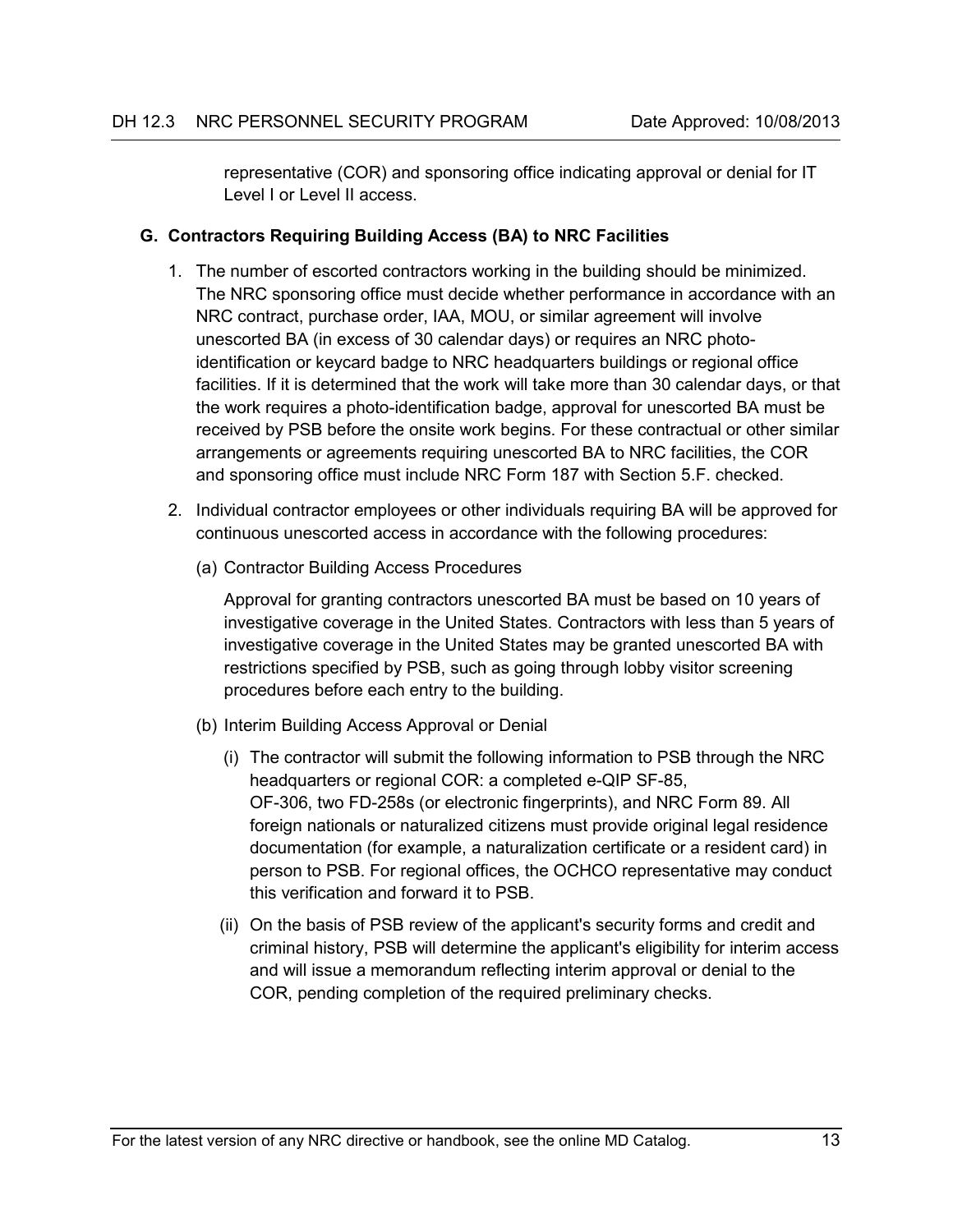(c) Final Approval or Denial

Final unescorted BA approval will be granted under one of the following conditions:

- (i) Upon receipt of the complete OPM background investigation, PSB will adjudicate the case. A final letter will be issued by PSB to the COR and sponsoring office indicating approval or denial for BA.
- (ii) As determined by PSB, the applicant possesses a valid NRC access approval, security clearance, or equivalent investigation conducted by an authorized Federal investigative agency (the investigation must be within the most recent 5 years).
- (d) Reinvestigation for Building Access (BA) and Childcare Contractor Cases
	- (i) BA is valid for 10 years from the initial approval date, provided that the individual remains employed in accordance with an NRC contract, MOU, IAA, or similar arrangement. Each individual who is approved for unescorted BA must be recertified every 10 years from the date of the initial approval and each subsequent reinvestigation.
	- (ii) Childcare BA approvals are valid for 5 years from the date of initial approval, provided the individual remains employed in accordance with the NRC Childcare Contract. Each individual who is approved for unescorted access in accordance with the NRC Childcare Contract must be recertified every 5 years from the date of the initial approval and each subsequent reinvestigation.
	- (iii) For each subsequent recertification, the contractor will submit a new e-QIP SF-85 and two FD-258s to PSB, through the NRC headquarters or regional COR, for each individual who requires reinvestigation. With timely application and in the absence of any adverse information, the individual will maintain unescorted BA pending reinvestigation. If the contractor fails to submit a timely application, unescorted BA approval will expire at the end of the 5-year period and the individual will be denied unescorted access to NRC facilities.
- (e) Resolving Questions of Eligibility

Any questions regarding the individual's final eligibility for continuous unescorted BA to NRC facilities on the basis of the OPM investigation will be resolved between the individual and PSB. PSB will contact the individual to obtain further information in an effort to mitigate any concerns that may affect the approval to continue the individual's unescorted access. The individual is provided an opportunity to give additional information and to appeal a denial of building access to the director of DFS.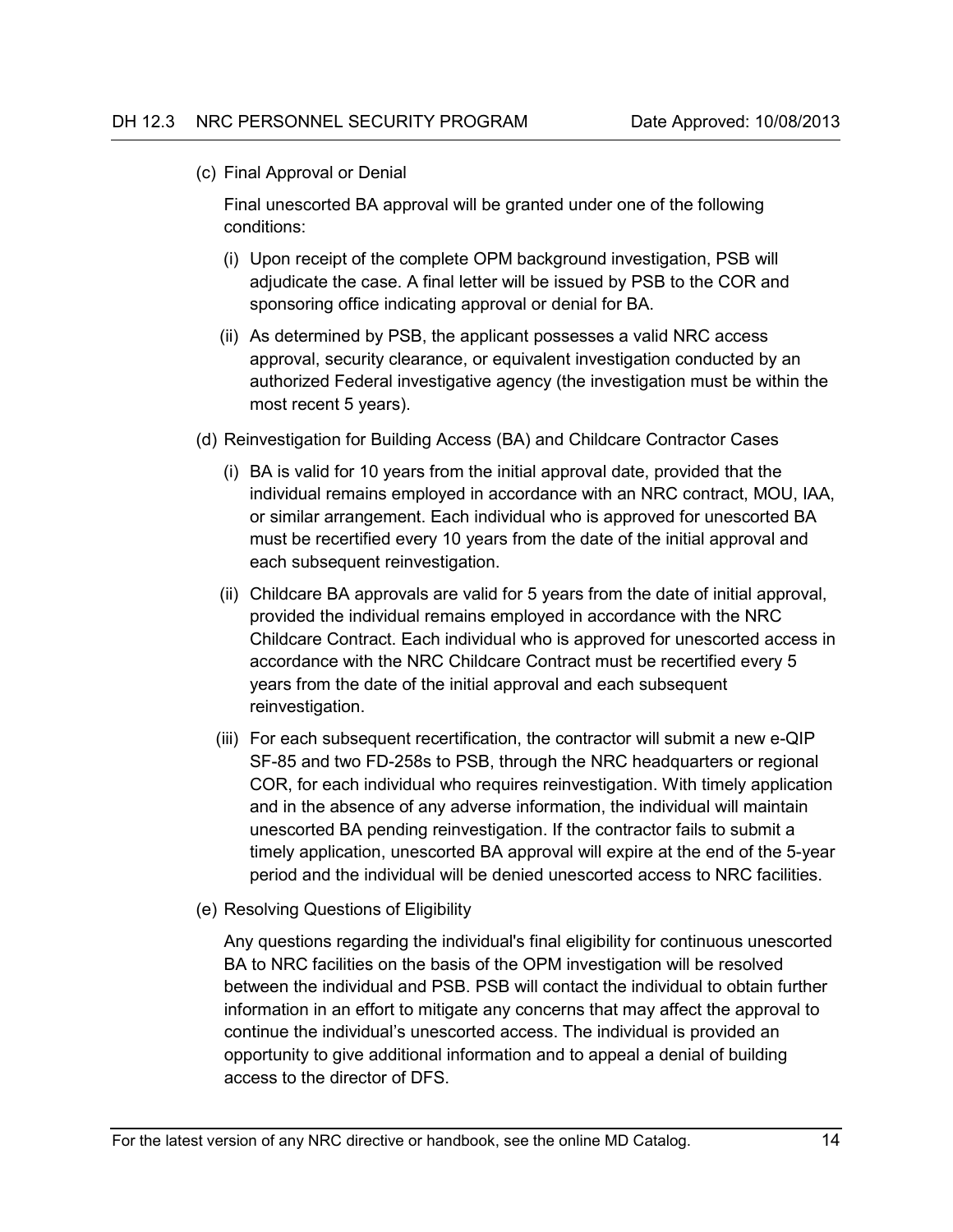- 3. A contractor employee or other individual requiring unescorted BA will not be provided unescorted access to NRC facilities until being approved for interim or final access in accordance with these procedures.
- 4. NRC CORs may be issued a security infraction, as described in MD 12.1 for situations in their which contractors do not follow the access procedures of MD 12.3. Examples may include when a contractor requires access for more than 30 calendar days and does not receive access approval from PSB, or when a contractor is denied access and is subsequently escorted into the building for work.
- 5. Any exception to the requirements of this section requires the approval of the Director of DFS. For example, the need to escort contractors to work within NRC space for more than 30 calendar days may warrant a possible exception. Other possible exceptions may include situations in which escort requirements could be relaxed if the escort would be subjected to hazardous conditions.

# <span id="page-23-0"></span>**II. INVESTIGATIONS AND DETERMINING ELIGIBILITY FOR ACCESS AUTHORIZATION**

### <span id="page-23-1"></span>**A. Investigations**

- 1. The hiring or employing office, in coordination with OCHCO and the Director, DFS, must determine the position sensitivity, using the criteria specified in Section I.B of this handbook, before requesting access authorization for the following individuals: NRC employees, applicants for employment, consultants, experts, and panel members. The access authorization or similar access approval level or type of investigation required for NRC contractor and subcontractor employees will usually be determined on the basis of the employee's classified access requirements; access to SGI, NRC IT systems, or sensitive information; or need for unescorted access to nuclear power facilities, NRC headquarters, or regional office facilities.
- 2. Instead of an OPM report of investigation, NRC may accept an investigation for a position of high public trust from another Federal Government department or agency that conducts personnel security investigations (current within the most recent 5 years), provided that an equivalent investigation and access authorization have been granted to the individual on the basis of an investigation and report.

# <span id="page-23-2"></span>**B. Reciprocity of "Q" and "L" Access Authorization**

1. An NRC "Q," "L," and an "L(H)" access authorization may be granted by NRC if a pre-existing equivalent investigation is less than 5 years old, meets the required level of the clearance requested, and is linked with separation of employment of 2 years or less. An SF-86 may be required.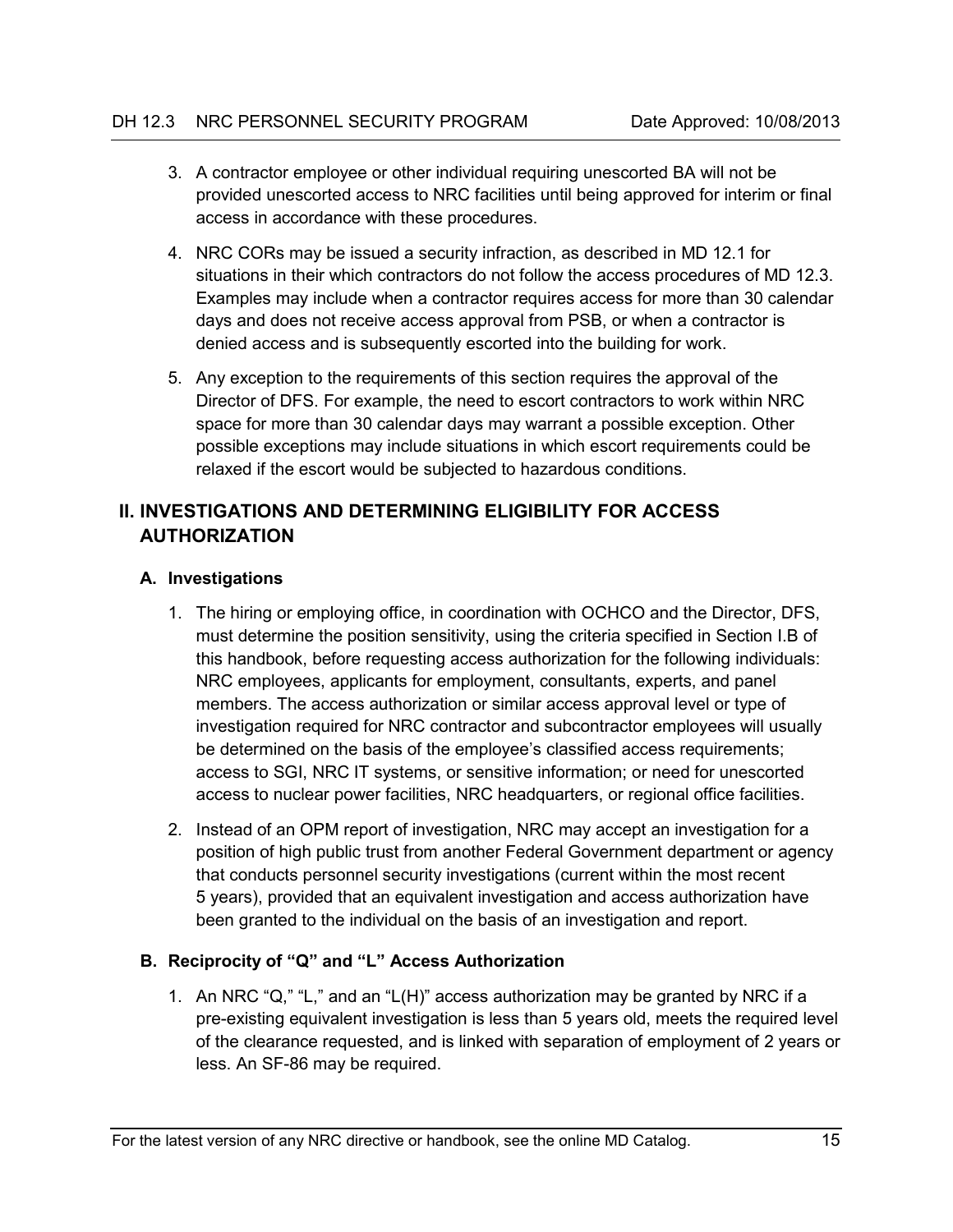2. Except when an agency has substantial information indicating that an employee may not satisfy the eligibility standards for an access authorization, background investigations and eligibility determinations conducted by other competent Federal authorities will be accepted.

### <span id="page-24-0"></span>**C. Reopening of Canceled Cases**

A canceled case is any request that is canceled before the investigation is completed. If more than 90 days have passed since the security forms originally submitted were signed, an individual will be required to update, re-sign, re-date, and resubmit the security forms to reopen the canceled case.

#### <span id="page-24-1"></span>**D. Pre-Appointment Investigation Waiver with No Access to Classified Information**

- 1. The DEDCM is authorized to approve the employment of an individual before completion of the security investigation and the reports required by Section 145b of the AEA. This authority may not be redelegated and is limited to situations in which the individual will not have access to classified information. Also, there must be an affirmative recommendation from the Director of DFS and a clear need shown by the requesting organization to use the services of that individual while the required security investigation is pending.
- 2. All waivers must be submitted on NRC Form 236 and must meet the following criteria:
	- (a) The waiver must be requested by the office director, the deputy office director, or his or her designee; or by the regional administrator, the deputy regional administrator, or his or her designee.
	- (b) The waiver must be justified by indicating that a serious delay or interference to an essential NRC operation or program will occur unless the individual is employed with a waiver as soon as possible.
	- (c) The waiver must indicate that the hiring office will establish administrative controls to ensure that the individual will not have access to classified National Security Information (NSI) or Restricted Data (RD) until the appropriate access authorization is granted.
	- (d) The waiver must be concurred on by the CHCO, or his or her designee; the Director of DFS; and if regional personnel are involved, the Human Resources Branch.
- 3. OCHCO and PSB must process all Section 145b AEA requests under Exhibit 2 of this handbook. OCHCO or the regional Human Resources Branch, when applicable, must provide PSB with the results of pre-employment checks (reference checks)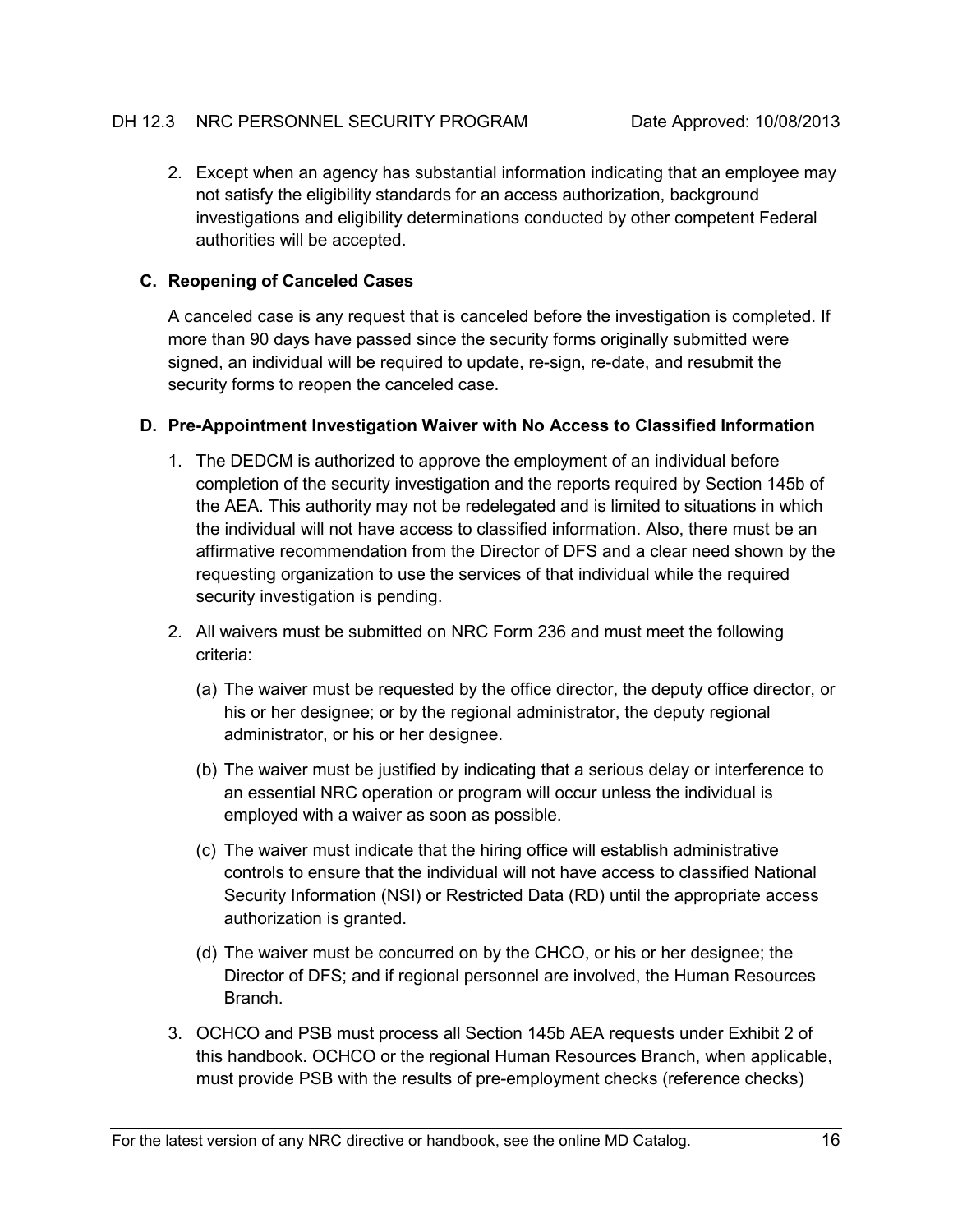conducted for NRC applicants who are being considered for employment under Section 145b of the AEA.

- 4. An exception to personal reference checking for consultants or experts may be recommended to OCHCO by the office director or the regional administrator in those cases in which the consultant or expert is known to be highly regarded and respected in the professional community. This recommendation must be reflected on NRC Form 236.
- 5. In the case of students being considered for temporary summer appointments, personal reference checks must be conducted under the procedures specified in Exhibit 2 of this handbook.

### <span id="page-25-0"></span>**E. Circumstances Affecting Eligibility for Access Authorization**

- 1. The circumstances that may affect a person's initial or continued eligibility for NRC access authorization, employment clearance, unescorted access to nuclear power facilities, access to SGI, or access to NRC IT systems or sensitive information are listed in 10 CFR 10.11, "Criteria," and 32 CFR Part 147, "Adjudicative Guidelines for Determining Eligibility for Access to Classified Information." These matters must be promptly reported to the Director of DFS by the person's designated employment official. In addition, the individual must adhere to the requirements of Section II.J of this handbook.
- 2. In the case of contractor personnel, the circumstances must be reported promptly to the Director of DFS by the contracting officer, the COR, or other person so designated.
- 3. The reporting requirements of Section II.J.11 of this handbook do not excuse an individual from the requirement to report to PSB an arrest as required by the QSP (SF-86), the security acknowledgment (NRC Form 176), or other forms signed by the individual. The arrest must be reported within 5 workdays.
- 4. Individuals are encouraged and expected to report any information that raises doubts as to whether another individual's continued eligibility for access to classified information is clearly consistent with national security.
- 5. NRC employees and designated management officials are encouraged to seek information and assistance available from the NRC Employee Assistance Program Manager in accordance with MD 10.122, "Employee Assistance and Wellness Services Program," concerning issues that may affect an individual's eligibility for security clearance, including sources of assistance about financial matters, mental health, and substance abuse. NRC contractor personnel and others may seek assistance from similar financial, health, and substance abuse organizations in the local community.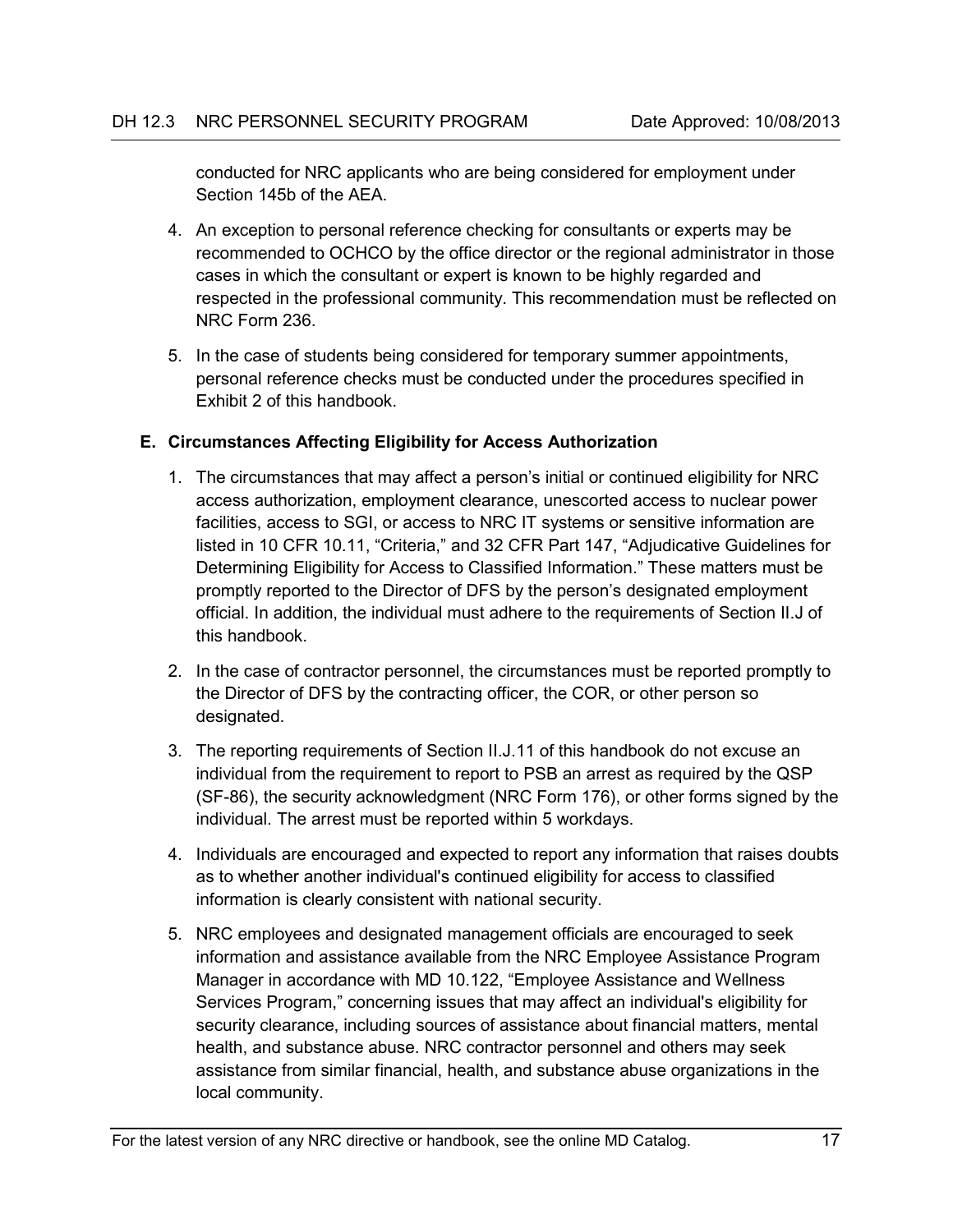#### <span id="page-26-0"></span>**F. Determination of Eligibility for Access Authorization**

- 1. Except as provided for in Section II.I of this handbook, an NRC "L," "L(H)," or "Q" access authorization (security clearance) will be granted only to employees and contractors who are U.S. citizens, for whom an appropriate investigation has been completed, and whose personal and professional history affirmatively indicates: loyalty to the United States, strength of character, trustworthiness, honesty, reliability, discretion, and sound judgment, as well as freedom from conflicting allegiances and potential for coercion, and willingness and ability to abide by regulations governing the use, handling, and protection of classified information. The determination of eligibility for access authorization will be consistent with 10 CFR Part 10.
- 2. Applicants for NRC security clearances at the "L," "L(H)," or "Q" level will be required to sign an SF-312, "Classified Information Nondisclosure Agreement," (available from PSB) before the granting of the security clearance.
- 3. The SF-312 is executed in accordance with Executive Orders (E.O.s) 12968 and 13526. Additionally, 10 CFR 25.23 and 95.33 also apply to licensee personnel. The SF-312 is an agreement between the UNITED STATES and an individual who is cleared for access to NSI. Before an individual is granted a security clearance, he or she must attend a security briefing and execute an SF-312. The term "individual" refers to all NRC employees, contractors, licensees, and those who the Commission deems as needing access to classified information requiring an NRC access authorization. Those requiring a badge will be issued one indicating the level of access granted after they sign the SF-312.
- 4. The determination of eligibility for contractor access will be consistent with 10 CFR Part 10. BA contractors will be afforded due process if derogatory information is developed that could result in BA being denied or revoked. The contractor employee must be provided written notification of the grounds for the denial or revocation by the Chief of PSB. The Director of DFS makes the final determination for BA in the best interest of NRC.

# <span id="page-26-1"></span>**G. Temporary Access to Classified Information**

- 1. Only the Commission may grant temporary access authorization for access to RD.
- 2. Requests for temporary access to classified information must be forwarded to PSB in the same manner as requests for access authorization and must include the forms and information specified in Section I.C of this handbook. These requests also must include a justification from the NRC sponsoring office that a serious delay or interference in an operation or project essential to an NRC program may be experienced unless the designated individual is granted immediate access to classified information.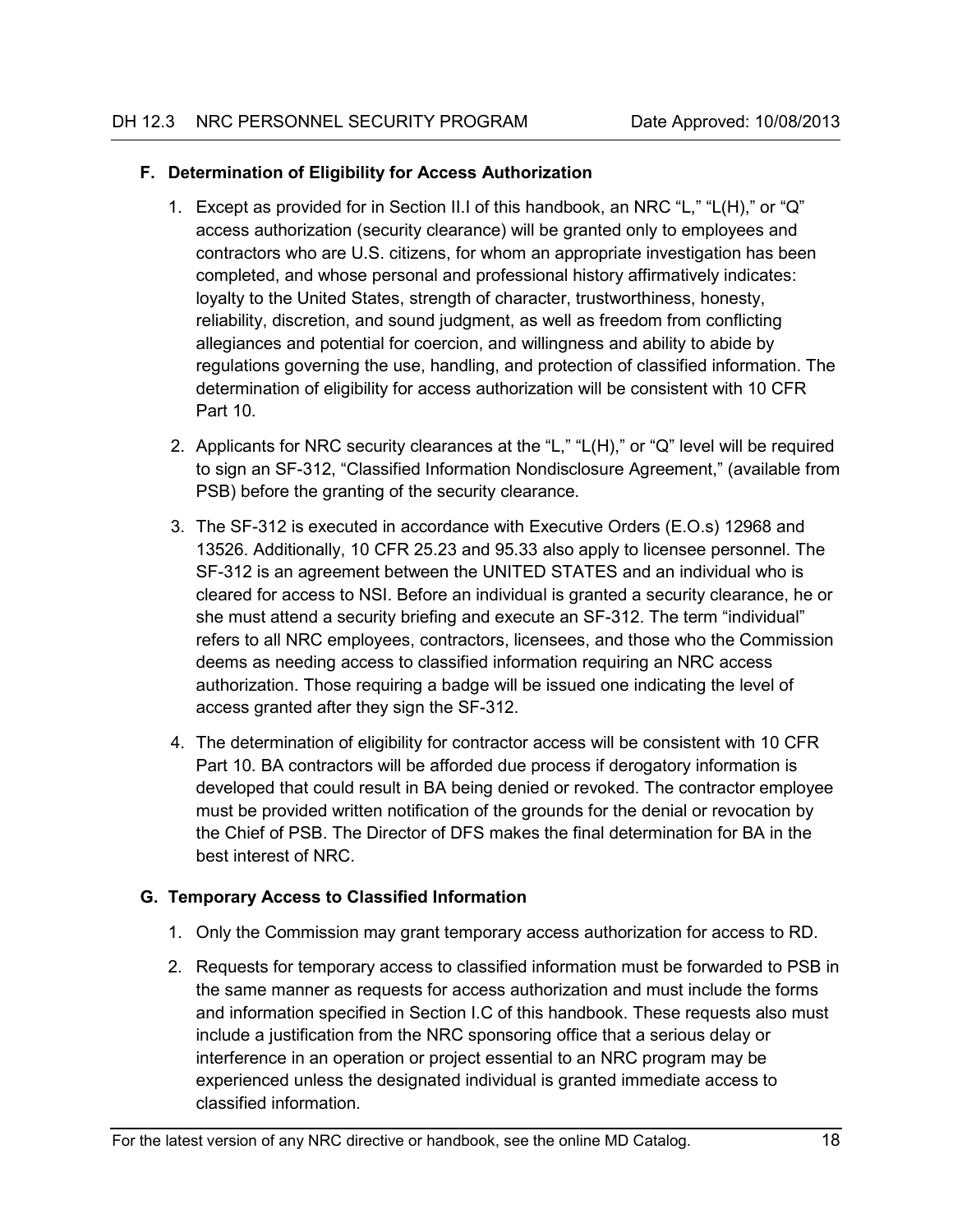- 3. OCHCO or the regional Human Resources Branch, as appropriate, must provide PSB with the results of the pre-employment checks on NRC applicants who are being considered for temporary access to classified information authorization (see Exhibit 2 to this handbook for the scope of the required pre-employment checks).
- 4. If PSB evaluation of the information developed on an individual is unfavorable, PSB will inform the requesting office and, if applicable, OCHCO of its determination in the matter.

### <span id="page-27-0"></span>**H. Access Authorization for Dual Citizens**

A dual citizen is a U.S. citizen who concurrently holds citizenship with a foreign country. When adequately supported, a dual citizen may be processed for an "L," "L(H)," or "Q" access authorization. In addition, the investigative coverage must be obtainable for the immediate 10-year retrospective period.

### <span id="page-27-1"></span>**I. Access Authorization for Non-U.S. Citizens**

- 1. As provided for in E.O. 12968, where there are compelling reasons in furtherance of the NRC's mission, individuals who possess a special expertise may, at the discretion of the DEDCM, be granted an NRC "L," "L(H)," or "Q" access authorization with access to classified information limited to the specific programs, projects, contracts, licenses, certificates, or grants for which there is a need for access. These individuals will not be eligible for access to any greater level of classified information than the U.S. Government has determined may be releasable to the country of which the subject is currently a citizen, and limited access may be approved only if the previous 10 years of the subject's life has been within the United States and can be appropriately investigated. This clearance will only be valid at the NRC as specified in E.O. 12968, Section 2.6.
- 2. An interview with the applicant will be conducted and include the following:
	- (a) The individual's statement and disclosure of national allegiance;
	- (b) The applicant's intent as to permanent residence in the United States;
	- (c) The applicant's general attitude toward the United States versus the other country of the applicant's citizenship;
	- (d) The applicant's eligibility and intention to maintain dual citizenship (if the applicant is a dual citizen);
	- (e) The applicant's previous civilian or military service with a foreign government, if any;
	- (f) The names of the applicant's family or other relatives who live abroad or are employed by a foreign government; and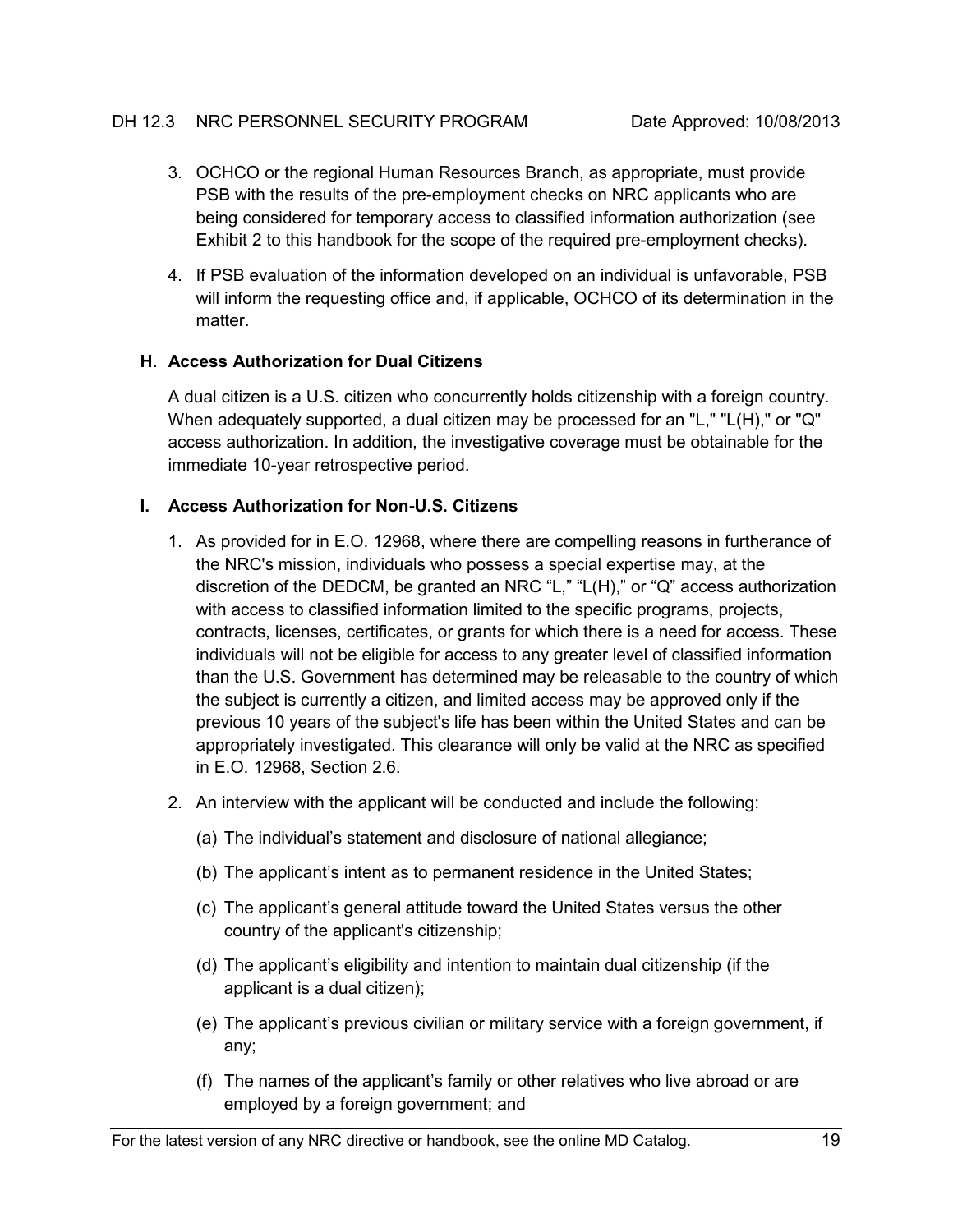- (g) The names and addresses of U.S. citizens who can furnish information as to the applicant's background and activities outside the United States.
- 3. A verbatim transcript or detailed summary of the interview will be maintained and provided to the applicant upon request.
- 4. If PSB concludes that adequate support exists to initiate the investigation, the pertinent record will be forwarded to the investigation agency. An SSBI will be required for an "L" or "Q" access authorization.
- 5. If PSB concludes that there are significant issues in the case that will require further review, the NRC sponsor will be informed.

#### <span id="page-28-0"></span>**J. Personnel Reporting Responsibilities**

- 1. All NRC employees, consultants, experts, panel members, contractors, and licensees are required to abide by the security reporting requirements; the responsibility is an important part of the "continuing evaluation" process to maintain eligibility for an NRC security clearance/access authorization. Individuals must report to PSB the following information 5 days of an event occurring. Failure to timely report the following information could result in disciplinary action and/or affect eligibility for a security clearance:
	- (a) Arrests, charges, or detentions;
	- (b) Involvement in civil court actions;
	- (c) Change in marital status (including legal separation);
	- (d) Change of name;
	- (e) Change in cohabitation;
	- (f) Outside employment that creates a conflict of interest;
	- (g) Foreign national contacts including business or personal contacts;
	- (h) Travel to a foreign country for which the U.S. Department of State has issued a travel warning (travel warnings can be found at [http://travel.state.gov/travel/\)](http://travel.state.gov/travel/);
	- (i) Any arrests and detentions, issues with customs or law enforcement, or concerns that you were being followed or monitored while on official or unofficial travel;
	- (j) Travel to a foreign country where a passport other than a U.S. passport is used to enter or leave the country;
	- (k) Enrollment in a drug or alcohol treatment program;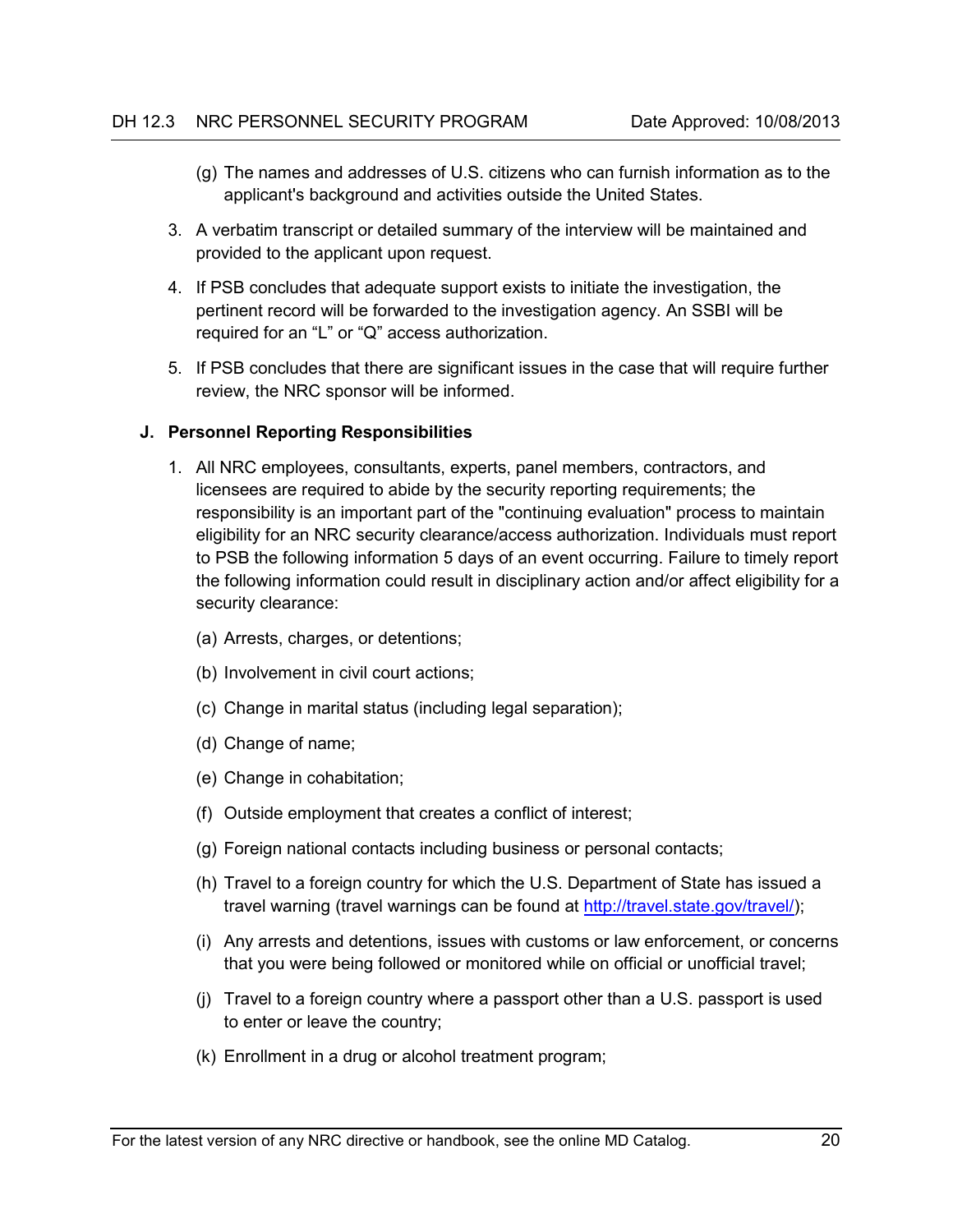- (l) Changes in financial status (notice of debt collection, bankruptcy, collection activity, foreclosure, Federally guaranteed loans, tax liens, or failure to file or pay Federal or State taxes); or
- (m)Treatment for emotional, mental, or personality disorders (except marriage, grief, or family counseling). NOTE: Employees are encouraged to seek help for mental health and/or addictions issues. This treatment is not automatically adverse to maintaining a national security clearance.
- 2. Employees will be required to acknowledge these reporting requirements annually to encourage compliance.
- 3. In addition, employees have an obligation to promptly report any information that raises doubts as to whether someone's continued eligibility for access to classified information is clearly consistent with national security. In addition to the items listed above, reportable information includes, but is not limited to—
	- (a) Use of intoxicating beverages habitually to excess without evidence of rehabilitation or reformation or being hospitalized or treated for alcohol abuse.
	- (b) Use of, trafficking in, sale, transfer, or possession of a drug or other substance listed in the Controlled Substances Act, Title II of the Comprehensive Drug Abuse Prevention and Control Act of 1970, as amended (except as prescribed by a physician licensed to dispense drugs in the practice of medicine), without evidence of rehabilitation or reformation.
	- (c) Commission of, attempted commission of, or conspiracy to commit any act of sabotage, treason, or sedition.
	- (d) Holding membership in, with the intention of furthering the aims of, or actively participating in any foreign or domestic organization or group that advocates the commission of illegal acts by force or violence.
	- (e) Advocating or participating in the activities of a group or organization that has as its goal revolution by force or violence to overthrow the Government of the United States, or the alteration of the form of the Government of the United States by unconstitutional means, with the knowledge that this support will further the goals of the group or organization.
	- (f) Renouncing U.S. citizenship or representing a foreign nation in activities that may be contrary to national security of the United States.
	- (g) Parent(s), brother(s), sister(s), spouse, or offspring living in a nation whose interests may be adverse to the interests of the United States, or in satellite states or occupied areas.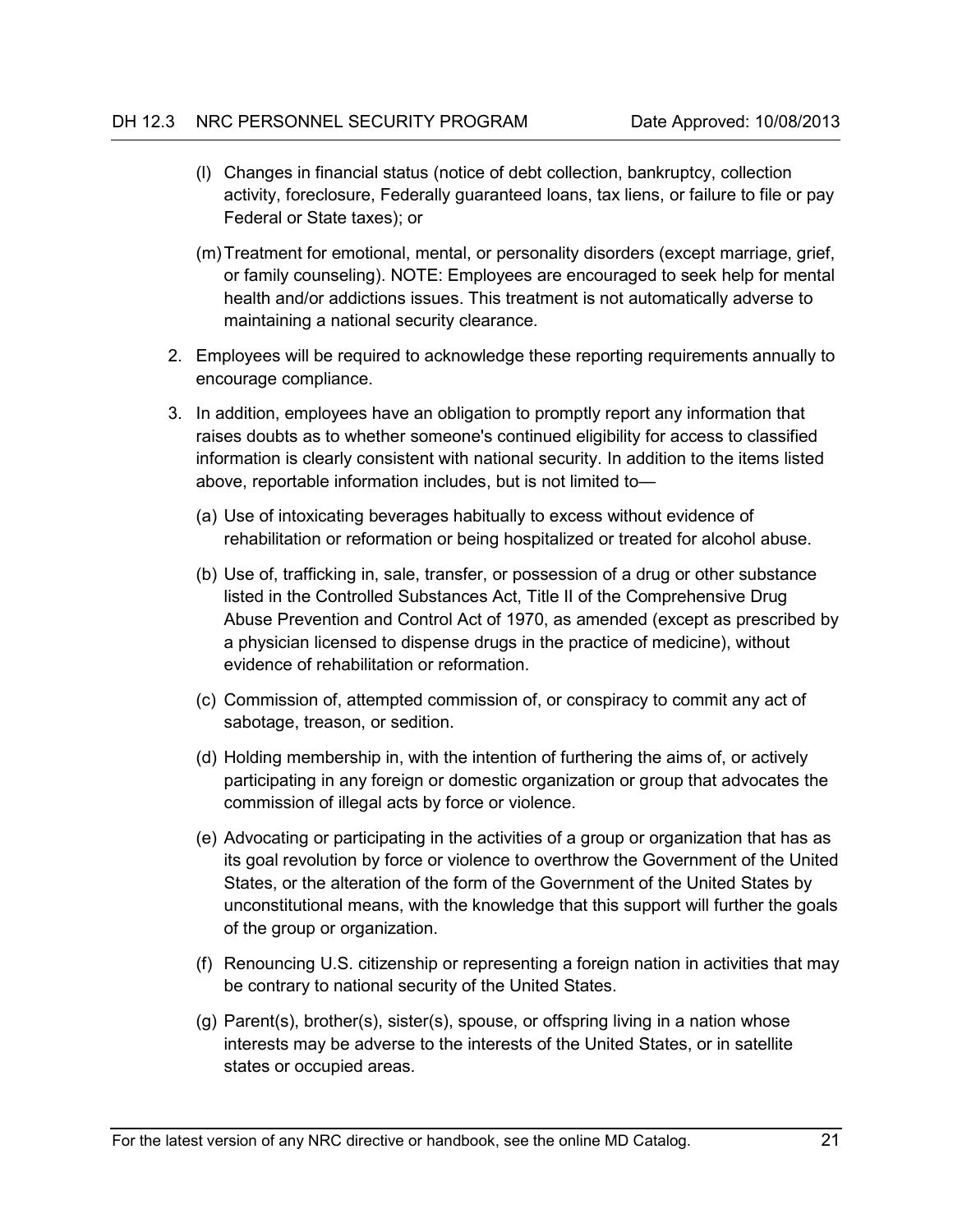- (h) Observing or having knowledge of another individual who willfully violates or disregards security or safeguards regulations.
- (i) Refusing to testify before a congressional committee, a Federal or State court, or a Federal administrative body regarding charges relevant to eligibility for NRC security access authorization.
- (j) Engaging in any conduct or being subject to any circumstances that tend to show the individual is not reliable, honest, or trustworthy and without evidence of reformation.
- (k) Any criminal conduct including arrests, charges (including charges that are dismissed), allegations or admissions of criminal conduct, and/or detentions by Federal, State, or other law enforcement authorities for any violation of any Federal, military, State, county, or municipal law, regulation, or ordinance other than minor traffic violations for which a fine of \$300 or less was imposed, occurring during any period in which they hold an NRC security clearance.
- (l) Being hospitalized or entering an institution for the treatment of a mental or emotional problem, or otherwise being treated for a mental illness or other condition that may cause a significant defect in judgment or reliability.
- (m)Any employment or association or change in employment or association with a foreign or foreign-owned interest or representatives.
- (n) Contact with persons, including foreign nationals, who seek in any way to obtain unauthorized access to classified information.
- (o) Effort by any individual to obtain or gain unauthorized access to classified information or special nuclear material.
- (p) Any financial considerations that indicate an inability or an unwillingness to satisfy debts. Examples include—
	- (i) Not meeting financial obligations, such as a mortgage foreclosure, bankruptcy, debt collections, charge-offs, or failure to pay State and Federal taxes;
	- (ii) Financial problems linked to gambling, drug abuse, alcoholism; or
	- (iii) Other financial issues.
- 4. Not all reportings are deemed derogatory and affect a security clearance.
- 5. Individuals who marry or cohabitate in a spouse-like relationship after they have submitted an SF-86 must furnish PSB with an original NRC Form 354, "Data Report on Spouse," available on the NRC Forms Library on SharePoint.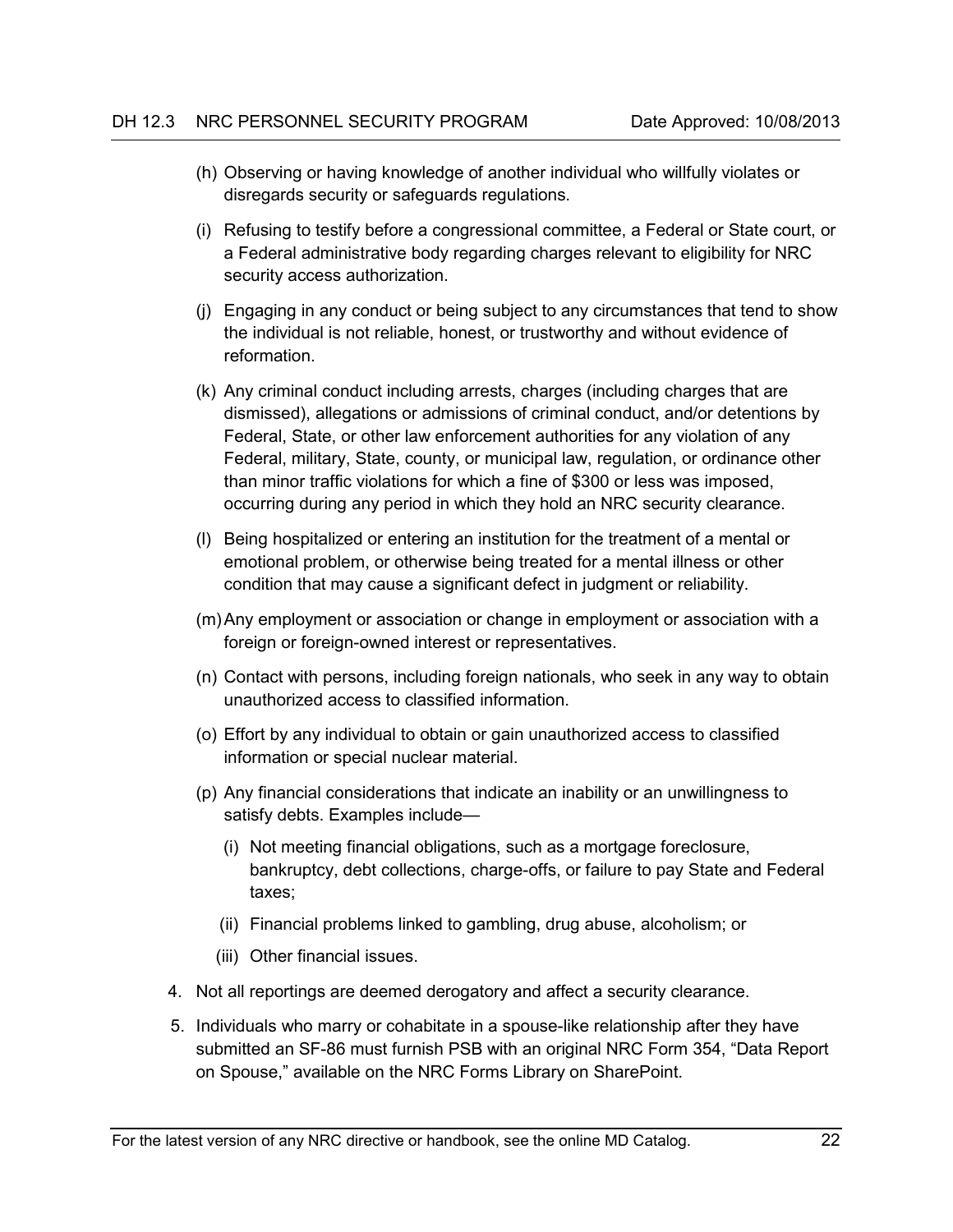#### <span id="page-31-0"></span>**K. Reinvestigation Program**

- 1. The NRC reinvestigation program is designed to ensure the continued eligibility for access authorization of individuals employed by the NRC. The program applies to all those who possess "Q," "L(H)," or "L" access authorization, including—
	- (a) NRC employees, consultants, experts, and panel members;
	- (b) Former Chairman and Commissioners who retain their clearances after terminating their employment when continued access to classified information is required in the conduct of the NRC's activities;
	- (c) Congressional staff members cleared by the NRC;
	- (d) Employees and consultants of NRC contractors and licensees; and
	- (e) All others who possess an NRC access authorization.
- 2. PSB must re-evaluate the continued eligibility of those individuals cleared (see Exhibit 3 to this handbook for "Q" and "L" reinvestigation requirements).
- 3. PSB will initiate a reinvestigation every 5 years for "Q" and "L(H)" (high public trust) clearances and every 10 years for "L" clearances. PSB will notify the individuals who are to be reinvestigated and the dates by which they are to complete the security forms in e-QIP. In addition, PSB will advise the former Chairman and Commissioners who have retained their NRC security clearances, congressional staff members, and contractor organizations directly.
- 4. Each individual must complete the security forms in e-QIP and return the forms to PSB by the specified date. If a Government employee or contract employee fails to submit the forms by the specified date, PSB will take additional steps to further notify the individual, up to and including notification to the division director, who may be administratively terminated.
- 5. Upon favorable review of the investigation, PSB will provide OCHCO with an Official Personnel Folder copy of the certification of investigation to be retained in the employee's personnel file.
- 6. Individuals approved for access authorizations are subject to continuous monitoring requirements as set forth by OPM criteria which is subject to change at OPM's discretion.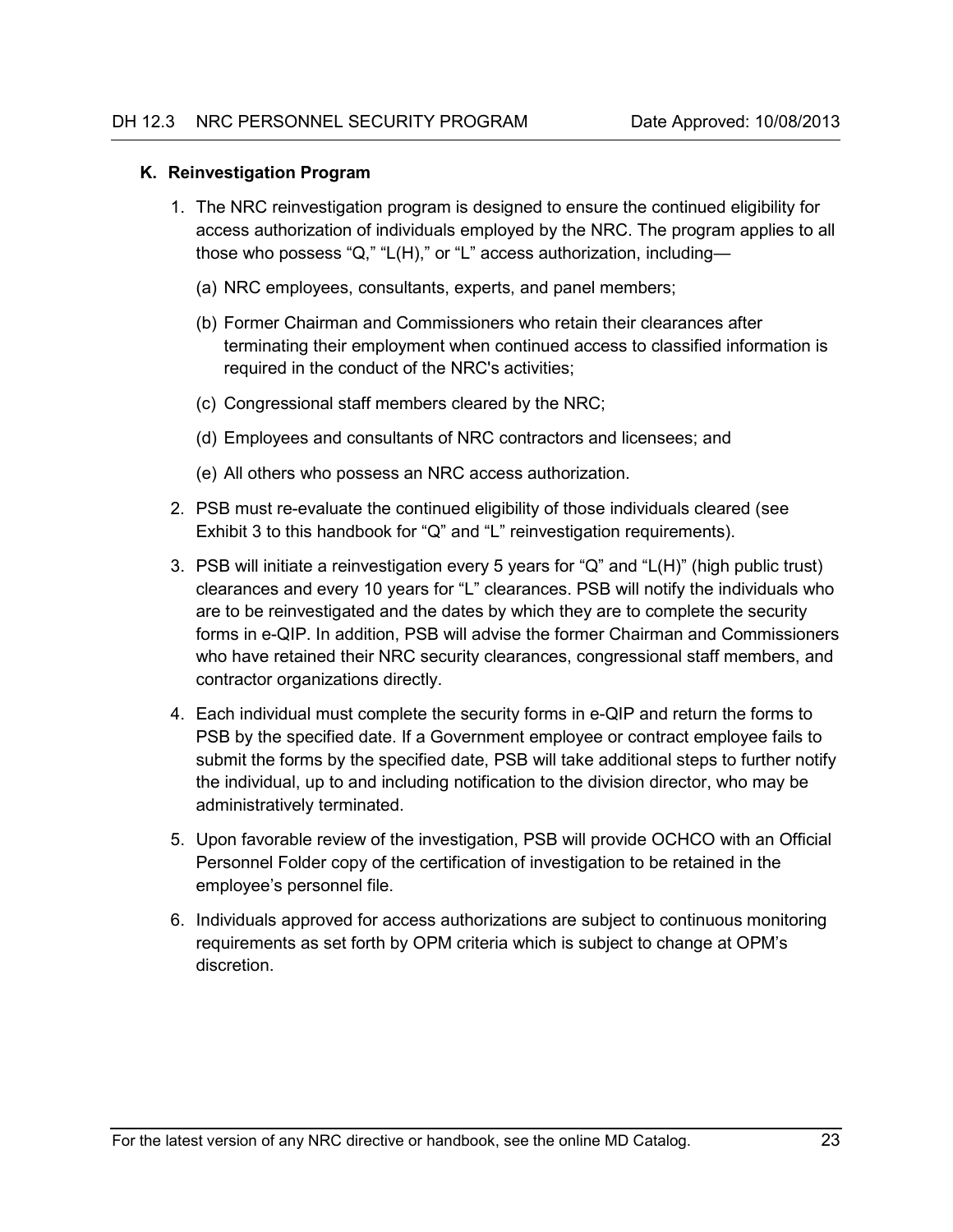#### <span id="page-32-0"></span>**L. Termination of Access Authorization**

- 1. Access authorization will be terminated and a security termination statement (NRC Form 136, "Security Termination Statement") must be signed when—
	- (a) An NRC employee, consultant, or contractor is separated from employment with NRC.
	- (b) A non-NRC employee is separated for a period of over 90 calendar days or more from activities for which he or she was granted an access authorization.
	- (c) Access authorization is no longer required.
- 2. Upon the voluntary or involuntary separation (for example, death) from employment or the revocation of clearance of a person who holds an NRC access authorization, the employing office at headquarters or the regional office or facility (for example, an NRC contractor) must, at a minimum—
	- (a) Provide prompt notification of the termination of employment to PSB.
	- (b) Ensure that all classified and sensitive unclassified documents charged to the person are accounted for and properly disposed of.
	- (c) Arrange for the immediate return of badges, passes, and other forms of official identification to the responsible NRC security point of contact.
	- (d) Notify PSB to remove the individual's name from all access lists.
	- (e) Ensure that combinations to which the person had access are changed.
	- (f) Arrange for the person's name to be removed from access permissions to critical or sensitive areas, such as telephone closets and computer rooms.
- 3. The completed and signed security termination statement must be forwarded to PSB for retention.
- 4. In the case of the disability of a person when it is apparent that the disability will render the individual unable to perform his or her duties for at least 6 months, the sponsoring office or COR must promptly notify PSB. Measures similar to those specified in Sections II.L.2(b) through (f) of this handbook, determined on a case-bycase basis, must be used.

#### <span id="page-32-1"></span>**M. Clearance Suspension and Revocation**

The process for clearance suspension and/or revocation is contained in 10 CFR Part 10.

1. An NRC employee whose clearance has been suspended is subject to indefinite suspension pending a final determination on eligibility for continuance of his or her security clearance.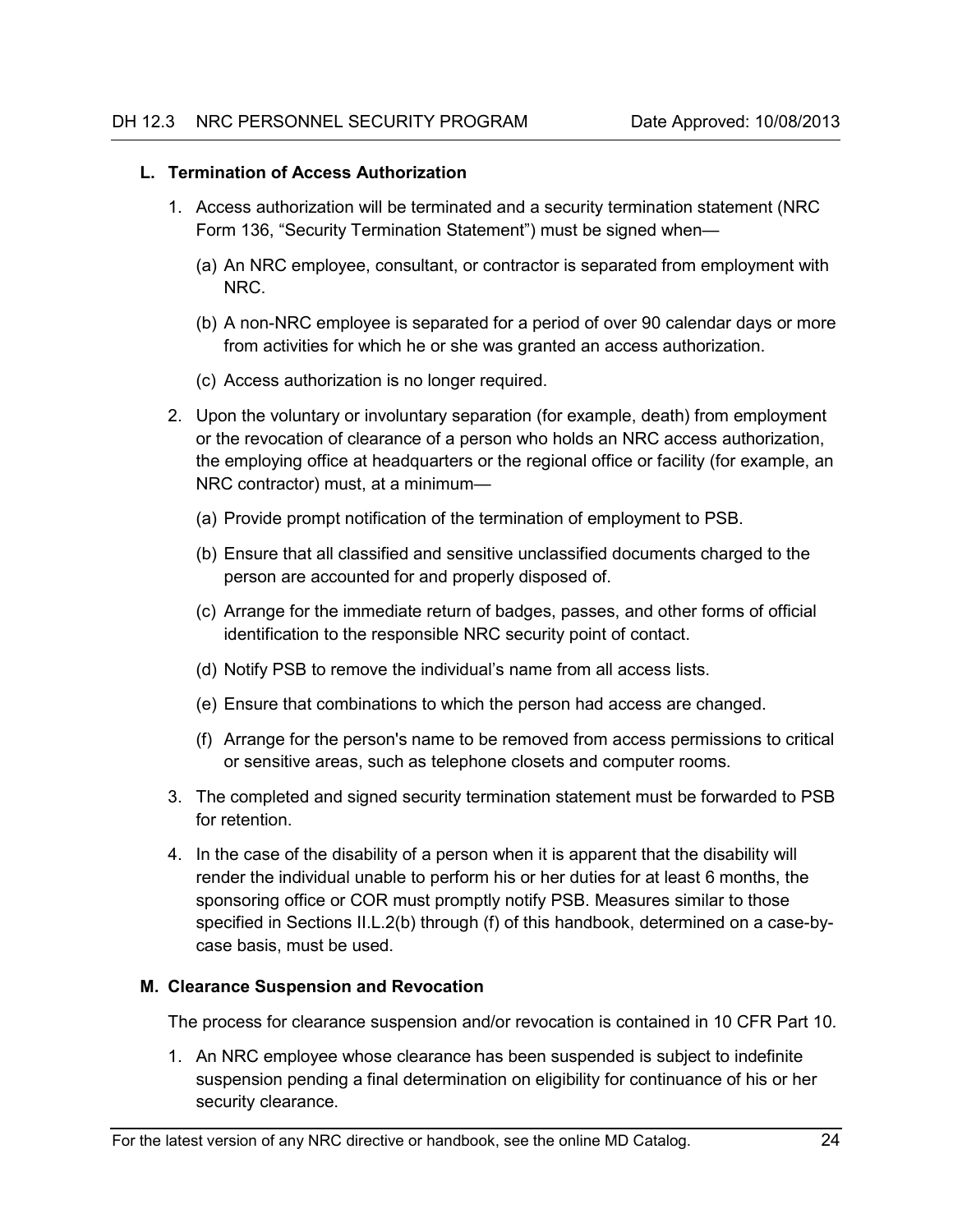- 2. A contractor whose clearance has been suspended will be removed from the NRC contract pending the outcome of the suspension review and the final determination.
- 3. When a licensee employee's clearance is suspended, the licensee is notified of the suspension. Continued employment of the individual is at the licensee's discretion, barring any access to classified information.
- 4. Any individual whose clearance has been suspended may not access any level of classified information or NRC sensitive information until a final determination is reached.
- 5. In accordance with Presidential Policy Directive (PPD) 19, "Protecting Whistleblowers with Access to Classified Information," signed by President Obama on October 10, 2012, the U.S. Nuclear Regulatory Commission (NRC) has instituted a review process that permits employees to appeal actions affecting eligibility for access to classified information (i.e., adversely affecting their security clearance) that they allege have been taken in retaliation for protected disclosures (whistleblowing).

# <span id="page-33-0"></span>**N. Termination of Contractor Unescorted Building Access (BA), Information Technology (IT) Access, Power Reactor Access, and Safeguards Information (SGI) Access**

The NRC sponsoring office or COR must immediately notify DFS in writing when a contractor employee no longer requires unescorted access to nuclear power facilities, NRC headquarters, or regional office facilities; or access to SGI, NRC IT systems, or sensitive information.

# <span id="page-33-1"></span>**O. Badging Requirements in Homeland Security Presidential Directive-12 (HSPD-12)**

As a condition of being issued an NRC Personal Identity Verification Badge (PIV), Homeland Security Presidential Directive 12 (HSPD-12) requires new employees and contractor employees to provide two forms of identification at the time of fingerprinting and photo collection for the NRC badge. More detailed information can be found on the NRC internal Web site at [http://www.internal.nrc.gov/ADM/index.html.](http://www.internal.nrc.gov/ADM/index.html)

# <span id="page-33-2"></span>**III. CONTROL OF VISITS INVOLVING CLASSIFIED INFORMATION**

# <span id="page-33-3"></span>**A. Introduction**

This section provides standards and procedures for the protection of classified information involved in the course of visits to NRC, or visits by NRC employees and NRC contractors to other Government agencies and contractors.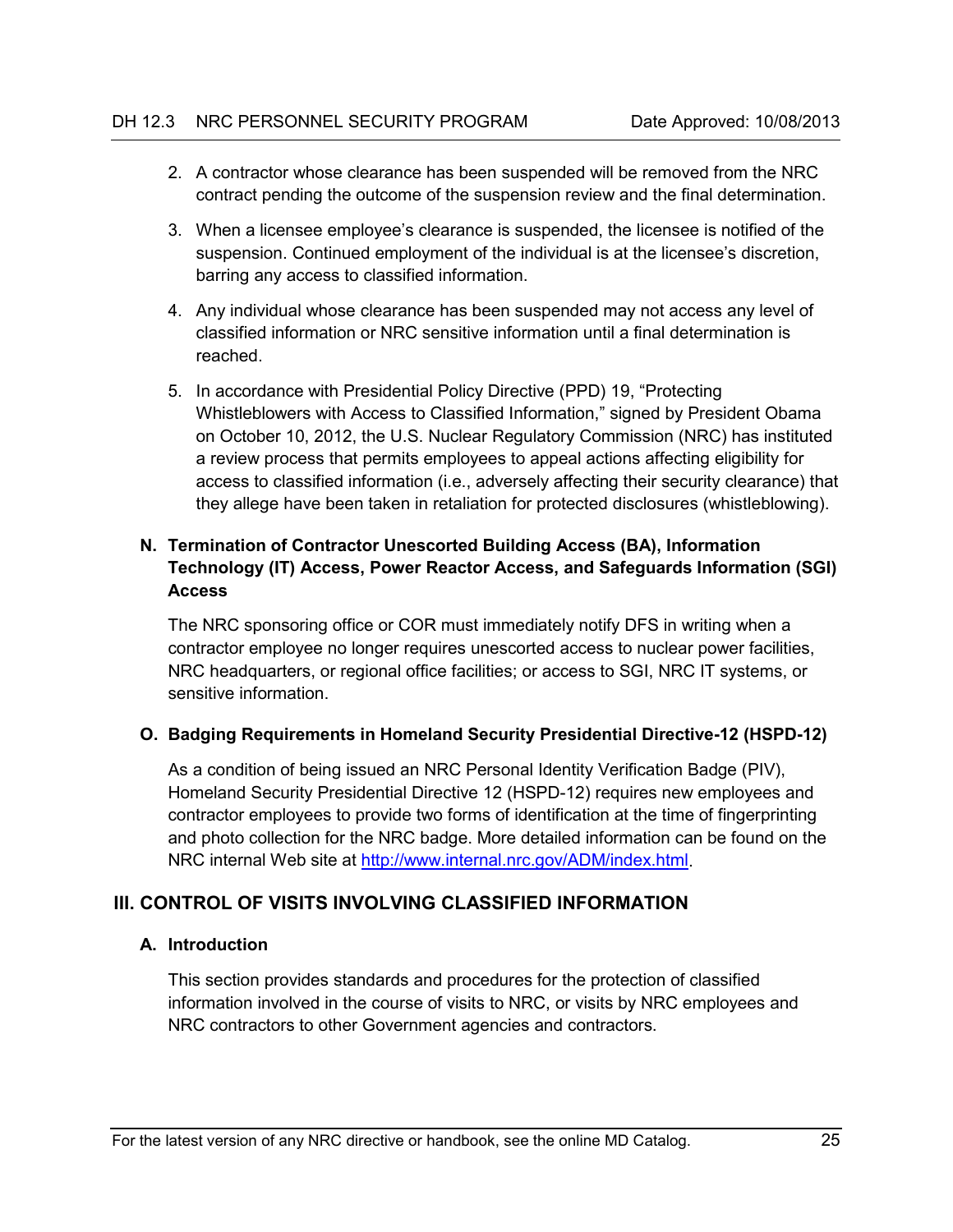#### <span id="page-34-0"></span>**B. General**

- 1. Before disclosing classified information to any visitor, the sponsoring office must confirm the visitor's identity, need-to-know, and level of access authorization.
- 2. NRC or contractor officials (for example, supervisors) must ensure that visit requests are submitted at least 7 workdays before the visit to allow for timely notification of the person or facility to be visited.
- 3. Continuing visit approval for 1 year or less may be granted for repeated visits to the NRC, the U.S. Department of Energy (DOE), or other facilities. A single visit request form may be used if the repeated visits are to the same facility and involve the same individuals, the same level of classified information (for example, Secret), and the same type of classified information (for example, RD).
- 4. Visit requests of an unusual or emergency nature for which timely notification cannot be given may be transmitted to PSB by facsimile, telephone, or e-mail. Telephone arrangements must be immediately confirmed with PSB in writing. Visit requests that are not in writing or that do not provide timely notification may not be accepted at some facilities.
- 5. Classified information must not be given to individuals who possess a no clearance (NC) HSPD-12 badge.
- 6. Access to classified information other than that authorized in the visit request must not be granted, regardless of the level of access authorization stipulated for the visitor.
- 7. The NRC office, NRC contractor, or other NRC activity visited must establish appropriate administrative controls over the activity of approved visitors to ensure that they are given access only to the authorized classified information.
- 8. Neither classified nor unclassified naval nuclear propulsion information may be disclosed to individuals who are not U.S. citizens or to others not authorized access to this information.
- 9. If appropriate, the visitor should confirm in advance with the facility to be visited that necessary approvals have been received.
- 10. Access to RD requires a "Q" or "L" access authorization, depending on the classification level of the RD, except as provided in Section I.D.1 of this handbook.
- 11. Visits to NRC offices or divisions, except as indicated in Section I.C.1(a) of this handbook, to NRC contractors, to other NRC facilities, or to other Government agencies involving classified information must be requested on NRC Form 277, "Request for Visit or Access Approval," or in an appropriate written request containing the following information: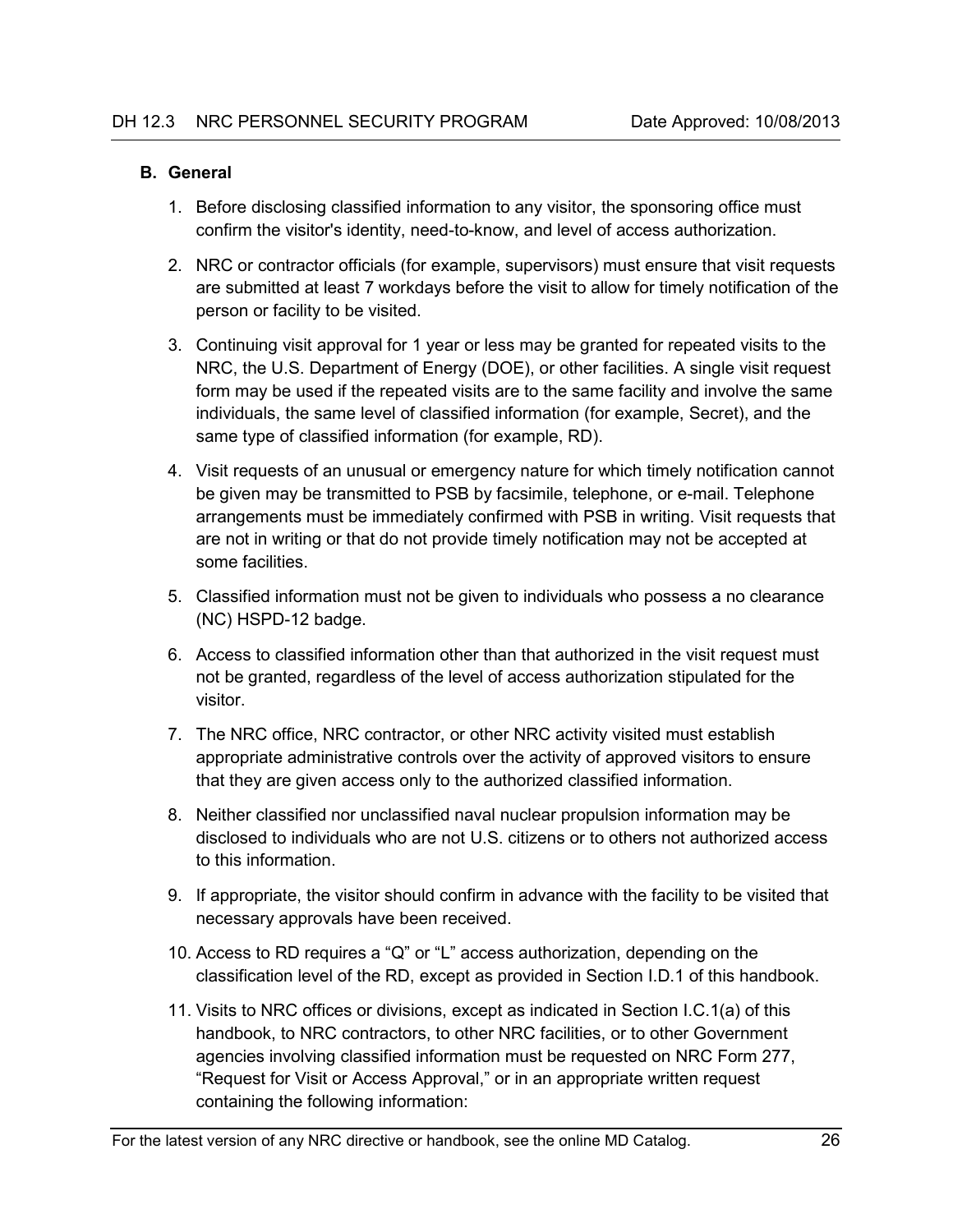- (a) Identity of each visitor, including full name, social security number, citizenship, date of birth, place of birth, and organization with which the visitor is affiliated.
- (b) Access classification level and type of information (for example, RD or NSI).
- (c) Access authorization level ("Q," "L," Top Secret, Secret, or Confidential) and the need-to-know of each person certified by an appropriate official.
- (d) Purpose of the visit.
- (e) Name and location of facility(ies) to be visited.
- (f) Anticipated dates of visit and names of persons to be visited. (If a conference is involved, provide the date, place, and sponsor of the conference.)
- (g) Name, title of position, organization, and telephone number of the person who prepared the request.
- 12. Requests for visits to the NRC, NRC contractors, or other NRC facilities by individuals outside NRC should be faxed to (301) 415-0245 or sent to the following address:

U.S. Nuclear Regulatory Commission Chief, Personnel Security Branch Division of Facilities and Security 11555 Rockville Pike Rockville, MD 20852

13. Classified notes or other classified records must not be released to a visitor to take outside the facility without the express permission of the person visited. If the visit is concerning a conference or other such activity, the express permission of the person responsible for the activity must be obtained. Also, records that are released must be protected in accordance with MD 12.2, "NRC Classified Information Security Program," and the Freedom of Information Act of 1966 (5 U.S.C. 522).

#### <span id="page-35-0"></span>**C. Outgoing Visits by NRC Employees, Contractors, and Licensees**

- 1. For visits by NRC employees, contractors, and licensees to NRC headquarters, regional offices, and the Technical Training Center, a request for visit or access approval (NRC Form 277) is not necessary. The NRC cleared individual's HSPD-12 photo-identification badge will serve to identify the individual and the access authorization held.
- 2. For visits to NRC contractors, licensees and their related facilities, and other Government agencies or their contractors, NRC cleared individuals should submit NRC Form 277 to PSB at least 7 workdays before the initial date of the visit. When acting as representatives of the Federal Government in their official capacities, NRC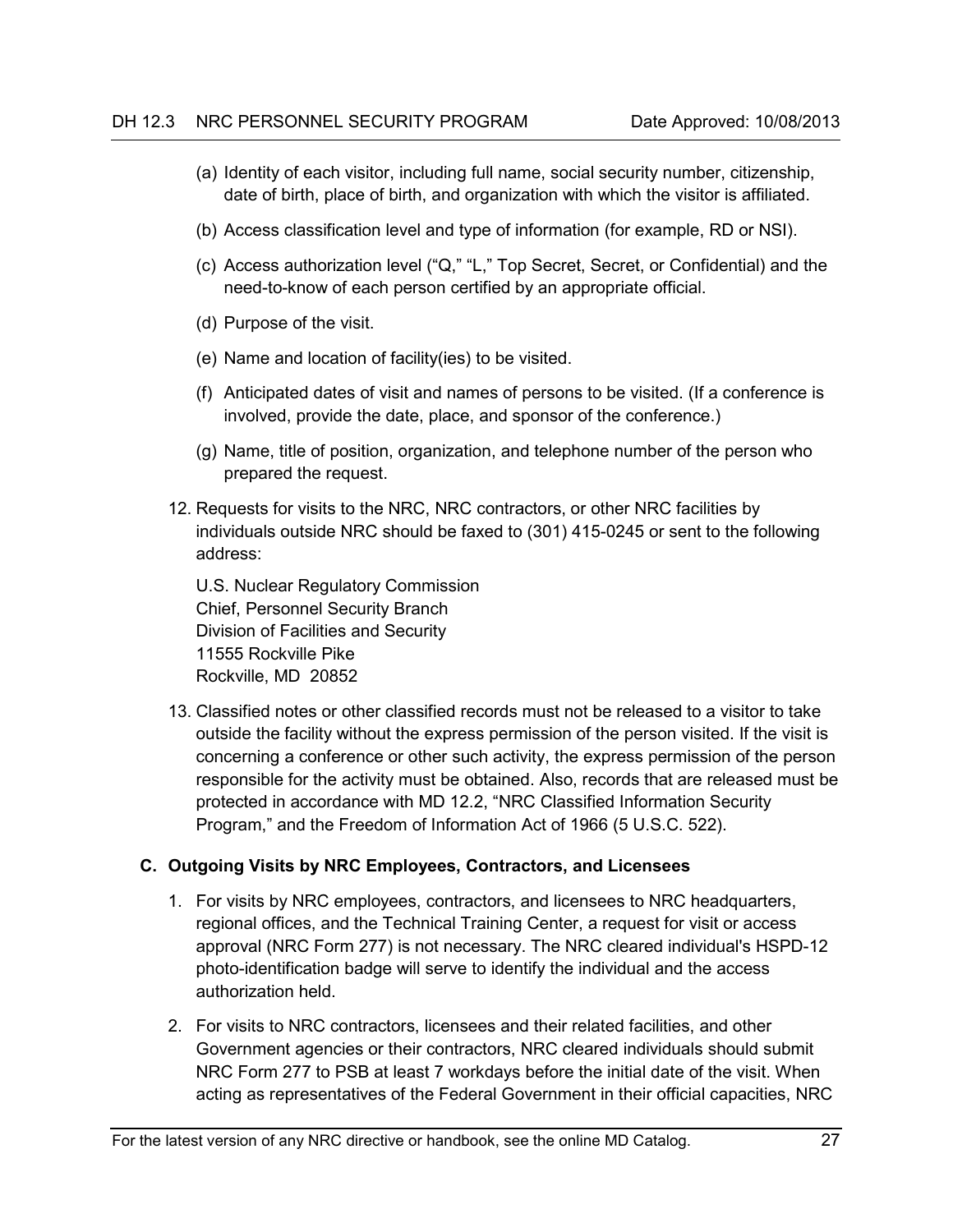regional inspectors, Office of Investigations (OI) and OIG investigators, and OIG auditors may visit a contractor or licensee facility without furnishing advance notification, provided these employees present appropriate NRC credentials upon arrival.

- 3. Access to weapons data, sensitive nuclear material production information, inertial fusion data, advanced isotope separation technology, uranium enrichment technology, or naval nuclear propulsion information requires special processing and approval by DOE. For this reason, NRC Form 277 should be submitted to PSB at least 15 workdays before the initial visit date.
- 4. For visits to facilities performing work on naval reactors for DOE, NRC Form 277 should be received at least 15 workdays before the initial visit date, especially for visits that do not involve inspections.
- 5. For visits to non-NRC facilities, an NRC Form 277 or other written request for visit or access approval should be completed by the NRC office or division establishing the individual's need-to-know and purpose of the visit, then submitted to PSB for verification of access authorization. PSB forwards the visit request to the facility to be visited. At those contractor or licensee facilities at which the NRC is not the CSA, the visit control procedures of the CSA will be followed.
- 6. NRC consultants who plan to visit NRC employees directing or monitoring their consultant interests will not be required to submit NRC Form 277. The person visited must confirm the NRC consultant's need-to-know and required access authorization level before classified information is disclosed to the visitor.

#### <span id="page-36-0"></span>**D. Incoming Visitors**

#### **NOTE: THE NRC DOES NOT ACCEPT INTERIM CLEARANCES.**

1. Required Information

The information listed below must be provided to the NRC from the visitor's employing agency on that agency's letterhead or on a form signed by that agency's security officer. The following information is required for incoming visitors:

- (a) The visitor's full name,
- (b) The visitor's social security number,
- (c) The visitor's date of birth,
- (d) The visitor's place of birth, including the city and state,
- (e) The visitor's agency affiliation,
- (f) The purpose of the visit,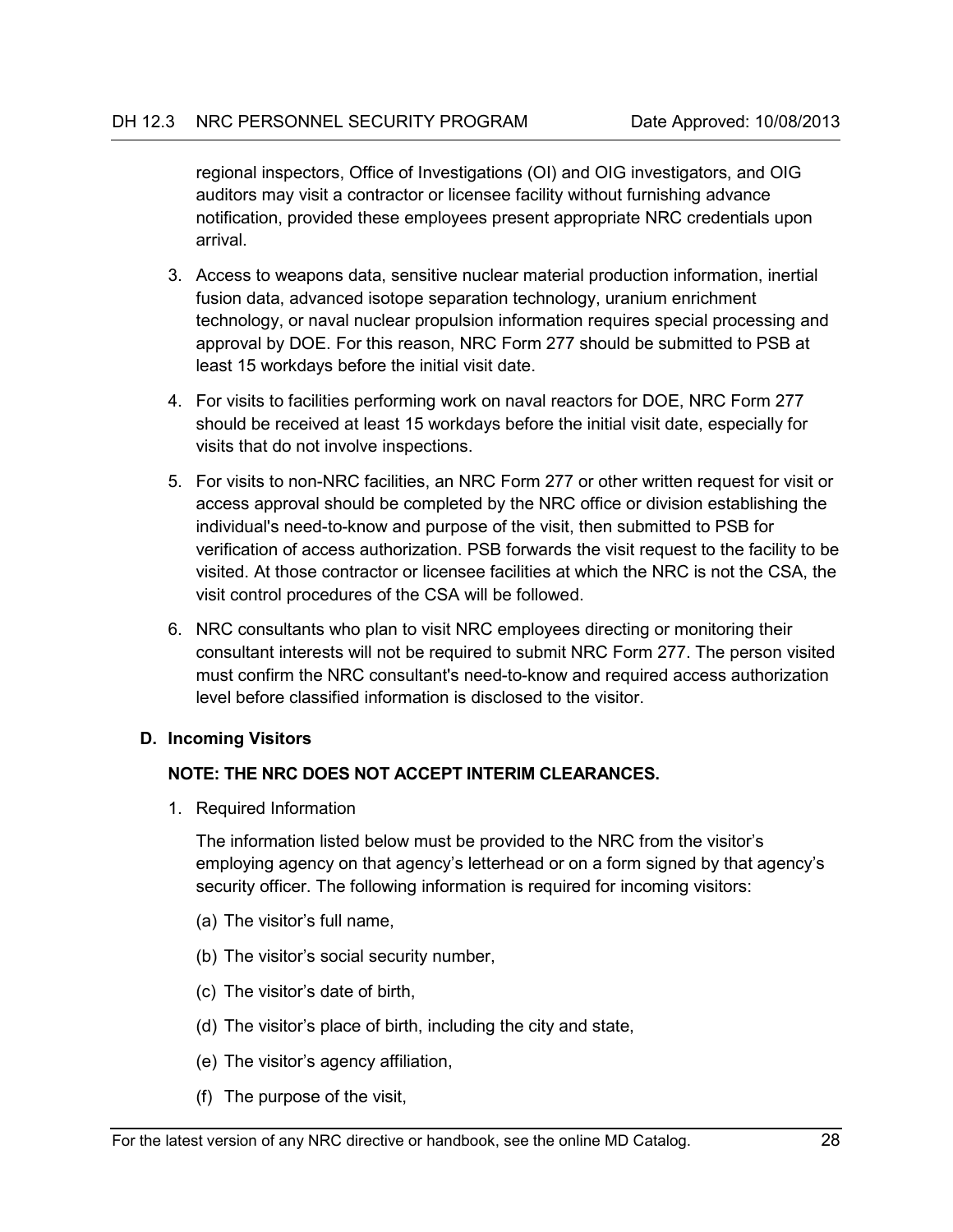- (g) The date of the visit,
- (h) The name of the person to be visited,
- (i) The type of access required,
- (j) The level of clearance, and
- (k) The last investigation date and type.
- 2. Restricted Data (RD)

RD in the possession of the NRC, its contractors, or in NRC facilities must not be released to an individual unless the individual has the appropriate NRC or DOE access authorization, and the need for access has been properly certified by the security office.

3. National Security Information (NSI)

Classified information (NSI), other than RD, may be furnished to individuals when they have the required access authorization and their need for access is confirmed by the NRC program office to be visited.

4. Other Classified Information

For incoming visitors requiring access to classified information, including RD, a memorandum signed by a security office representative from the requesting agency should be submitted to PSB for processing and approval.

5. Representatives of Other Agencies

If authorized by the Director of DFS, representatives of other agencies (for example, the FBI or OPM) acting in their official capacities may, upon presentation of proper credentials, be granted access to classified information. In case of doubt about identity or the level of access authorized, PSB will verify these credentials or the level of access by contacting a security official of the agency or activity involved.

6. Members of Congress and Congressional Staff

Visits to the NRC, NRC contractors, or other activities associated with NRC programs involving access to RD or other classified information by members of Congress may be approved by headquarters office directors, headquarters division directors, or by regional administrators. The identity of the visitors and their need-toknow must be established by the responsible congressional official. The proposed visit must be coordinated with the Director of DFS to certify access authorization and with the NRC Director of the Office of Congressional Affairs.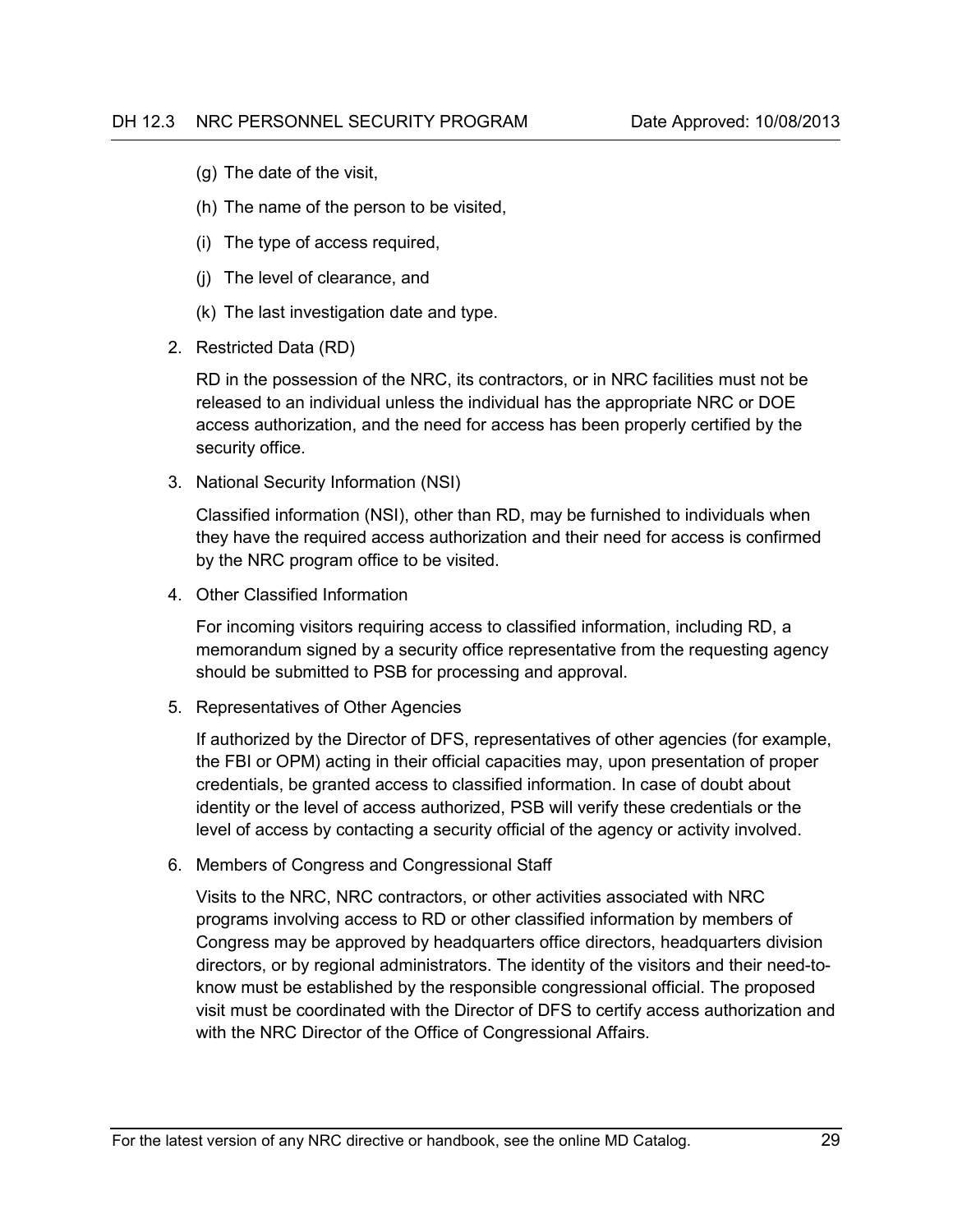### <span id="page-38-0"></span>**E. Visits Involving Access to Sensitive Compartmented Information (SCI)**

- 1. Visitors to the NRC must have their SCI access authorization and need-to-know forwarded to the special security officer in NSIR. At a minimum, the information required for these visits should include the full name of the visitor, agency affiliation, purpose and date of the visit, name of the person to be visited, and the SCI compartments involved. This information may be provided by secure fax, telephone call from a known or verifiable special security officer of the agency or department requesting the visit, or by memorandum. If access to classified information other than SCI is involved, the need for this access must be certified and the required access authorization must be verified.
- 2. NRC employees visiting other Government agencies or departments, or their contractors, must contact the special security officer in NSIR to have their SCI access authorization properly forwarded to the agency to be visited. A request for access to classified information other than SCI may be included with the request for SCI or may be processed separately in accordance with the procedure specified in Section III.C.2 of this handbook.

# <span id="page-38-1"></span>**F. Visits Involving Access to Classified Information by Foreign Nationals Sponsored by Foreign Governments or International Organizations**

- 1. Requests for foreign nationals to visit the NRC, NRC contractors, or other activities associated with NRC programs must be forwarded to the Director of DFS by NSIR, Division of Security Operations (DSO). Any foreign national possessing a security assurance (i.e., clearance) from his or her government must be officially certified to NSIR/DSO by an authorized official of the foreign government sponsoring the visit, with the assistance of the Office of International Programs (OIP), if necessary
- 2. If the foreign nationals do not possess security assurance, OIP will request NSIR/DSO, conduct investigative checks. For further guidance on the disclosure of classified information to foreign nationals refer to MD 12.2.
- 3. Representatives of the International Atomic Energy Agency (IAEA) who are authorized to make visits to or inspect NRC-licensed facilities in accordance with the Agreement Between the United States of America and the International Atomic Energy Agency for the Application of Safeguards in the United States (and Protocol Thereto), November 18, 1977, available at [http://www.state.gov/t/isn/5209.htm,](http://www.state.gov/t/isn/5209.htm) may be authorized access to classified information, except for RD, on the basis of a DFSissued disclosure authorization letter (DAL). The DAL will specify the names of the IAEA representatives and the classified information authorized, in addition to other relevant information. For further guidance on the disclosure of classified information to IAEA representatives, refer to MD 12.2.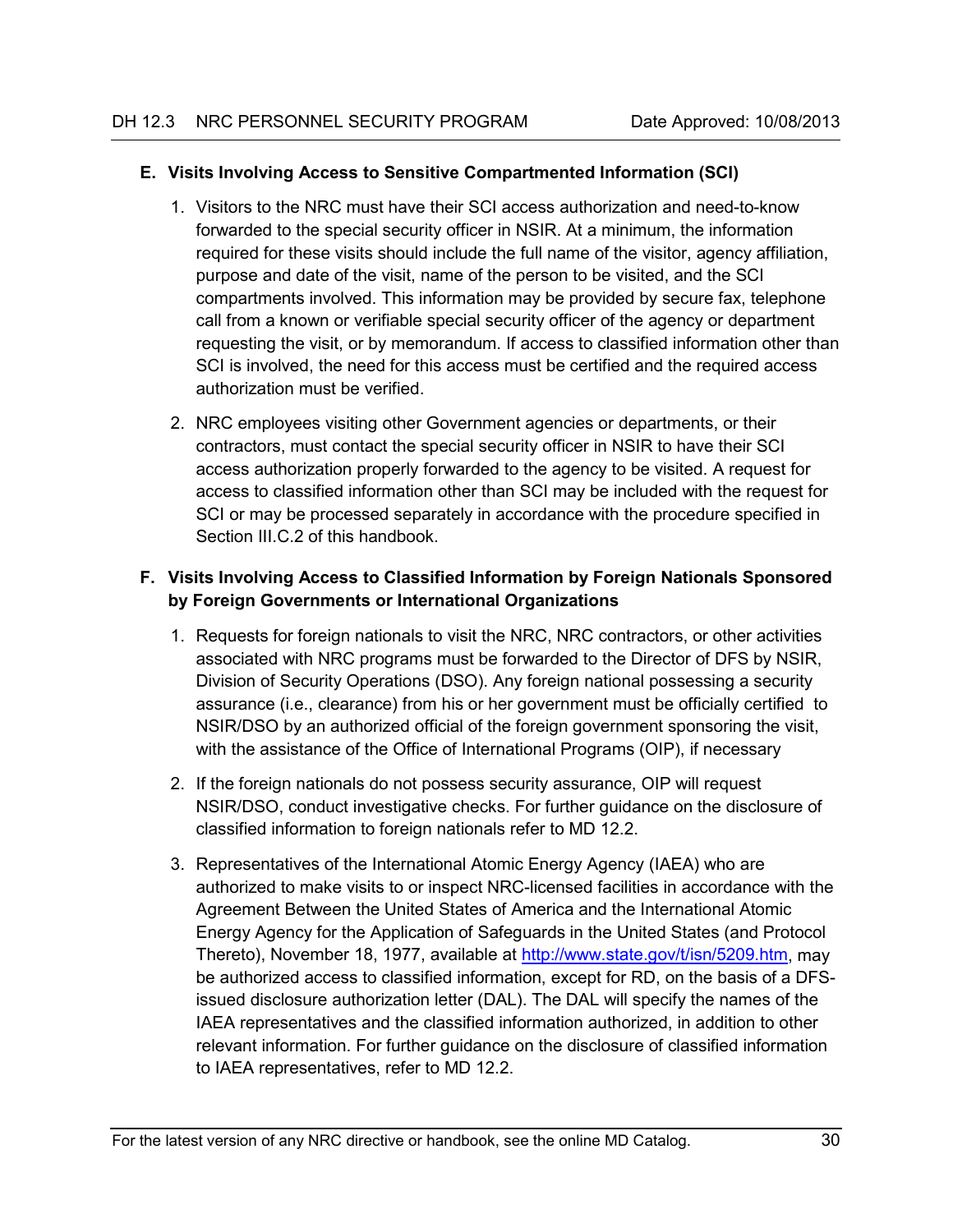#### <span id="page-39-0"></span>**G. Visits to Foreign Governments or Activities by NRC Personnel**

- 1. For visits to foreign governments or activities by NRC personnel, NRC Form 277 should be submitted to PSB for processing and coordination with OIP when classified information is involved. If NRC Form 277 is not available, the information listed in Section III.D.1 of this handbook should be submitted to PSB.
- 2. These visit requests should be submitted at least 30 calendar days in advance of the initial visit date.

#### <span id="page-39-1"></span>**H. Records of Visit Requests**

Records of visit requests consisting of NRC Form 277 or its equivalent, and any related correspondence, must be retained for 2 years after the expiration date of the visit authorized by the requesting office and the office of the facility visited.

# <span id="page-39-3"></span><span id="page-39-2"></span>**IV. ASSIGNMENT OF FOREIGN REGULATORY EMPLOYEES TO THE NRC**

#### **A. Introduction**

Guidelines are given for the prevention of unauthorized access to classified information or sensitive unclassified information by foreign regulatory employees assigned to the NRC. The responsibilities of OIP; ADM, DFS; supervisors; and employees are outlined below.

#### <span id="page-39-4"></span>**B. Activity Plans**

OIP, in cooperation with DFS, will establish and coordinate the assignee program and individual assignee activity plans that enumerate the variety of activities in which the assignee is expected to participate.

#### <span id="page-39-5"></span>**C. Assignments**

- 1. Consideration for assignments will be given in the following order:
	- (a) Nationals from developing countries building or operating U.S.-type light-water reactors.
	- (b) Nationals from other countries with which the NRC has entered into information exchange and cooperation arrangements.
	- (c) Nationals from the IAEA member states sponsored in accordance with the IAEA Fellowship Program, if different from Sections IV.C.1(a) and IV.C.1(b) of this handbook.
	- (d) Other foreign nationals as decided on a case-by-case basis.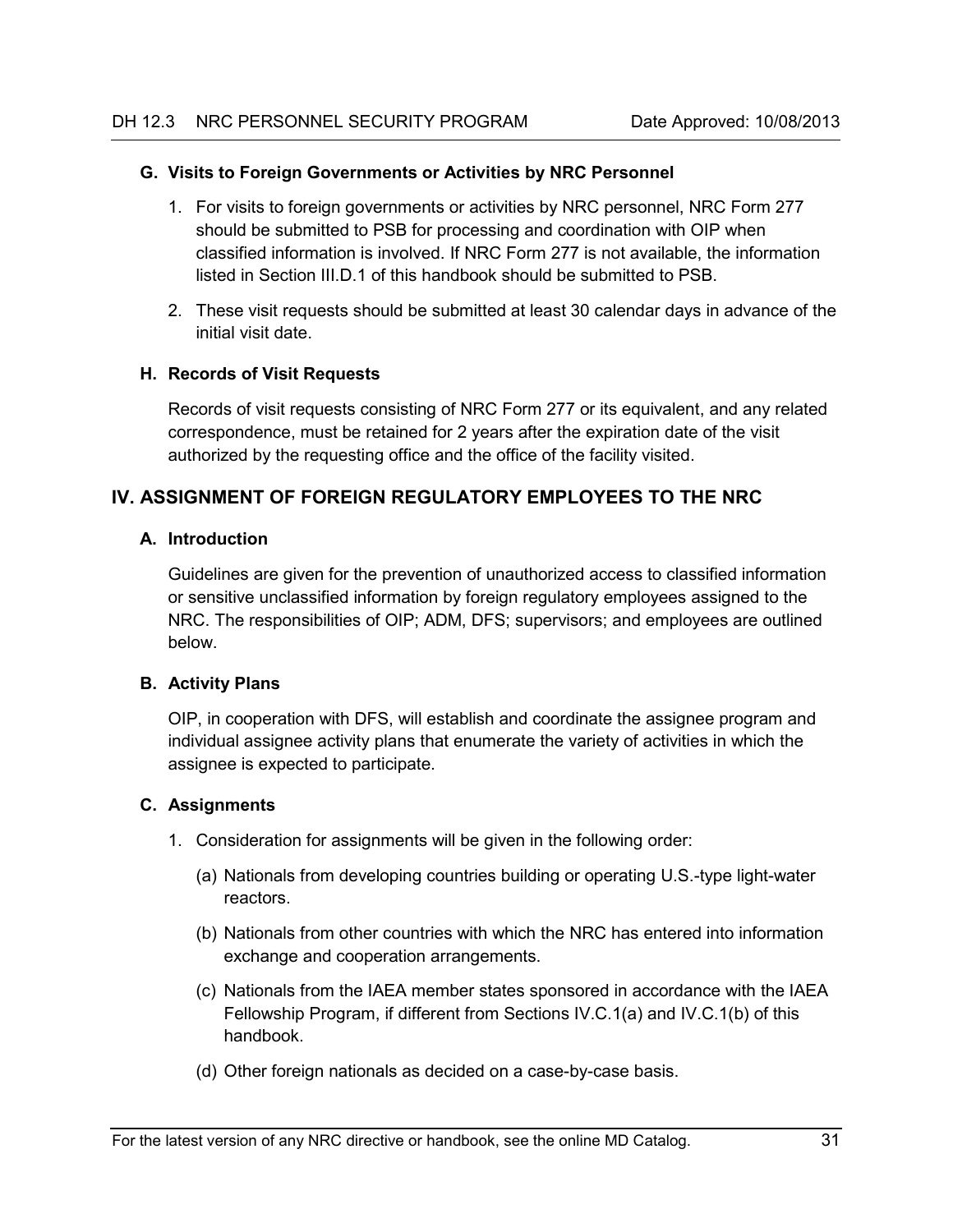- 2. Within each of these categories, preference will be given, in general, to nationals from countries that are parties to the Treaty on the Non-Proliferation of Nuclear Weapons. Foreign nationals actively engaged in unsafeguarded nuclear activities in non-nuclear weapons states will not normally be selected.
- 3. All personnel accepted for NRC assignments of should—
	- (a) Be fluent in English;
	- (b) Have successfully completed an NRC-approved English language foreign competency examination;
	- (c) Have professional training, experience, or education; and
	- (d) Be certified as regular employees of either their national regulatory agencies or of other institutes or organizations responsible for performing domestic regulatory and safety functions.
- 4. The sponsoring government, institute, or other organization must bear all costs associated with the assignment, including, but not limited to, the assignee's salary, travel, and per diem. Any questions about costs should be referred to OIP. Assignees should be largely self-sufficient after orientation to minimize the impact on NRC employees. Personal services such as assistance with housing and other orientation briefings will be handled by the embassy of the assignee's country or by local representatives of the assignee's institution. Assignees will normally be given duties similar to those of NRC employees, without special "diverse experience" assignments (i.e., the assignment will not be tailored diversify the assignee's skills, but rather, duties will be similar to NRC employees who have the same position), except when convenient to the NRC.
- 5. OIP must notify the Commission promptly whenever an application from a sensitive country is received to allow the Commission the opportunity to request any action they believe necessary while the staff is attempting to arrange placement and before any commitment is made. Another notification to the Commission must be prepared as soon as details of the proposed assignment are confirmed by the staff and at least 5 workdays before the assignment is formally approved. Special care must be taken in regard to security considerations in selecting and screening foreign nationals, placing them within the staff, monitoring them closely, and educating their supervisors and co-workers.
- 6. OIP will forward all formal NRC letters of invitation accepting proposed assignments to the U.S. Department of State in conformance with and in furtherance of U.S. laws, regulations, and policy directives and objectives. Letters of invitation must be countersigned and returned to OIP 4 weeks before the assignee's expected arrival at NRC.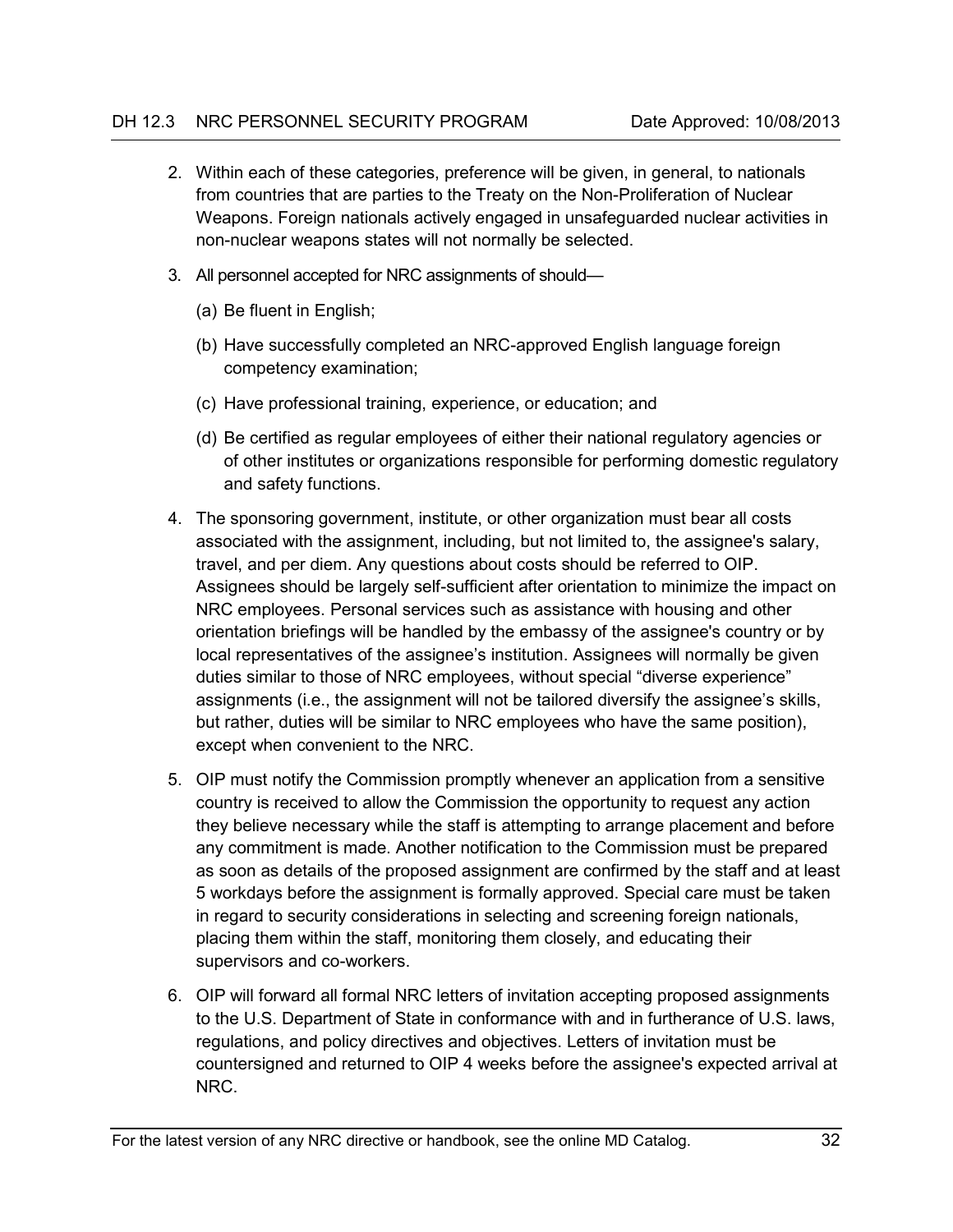- 7. OIP approves or disapproves the assignment of a foreign national to the NRC and designates the office to which the foreign national will be assigned subject to the concurrence of the cognizant office director or regional administrator and DFS.
- 8. Foreign nationals will not be assigned to the Commission, the Office of the Secretary, the Office of the Executive Director for Operations, office directors, or offices in which classified information or other sensitive information is often in use. Generally, assignments will not be made to branches in which large amounts of classified or other sensitive unclassified information is processed or stored, or to areas near these branches.

# <span id="page-41-0"></span>**D. Background Check**

Before inviting the foreign regulatory employee to join the NRC, OIP will obtain the required background and biographical data and submit the data to PSB with a request that the appropriate indices checks be conducted by the appropriate agencies (the Central Intelligence Agency, the FBI, and the U.S. Department of State). Information that creates a question as to whether assignment of the foreign national is consistent with national interest will be evaluated by PSB and forwarded with a recommendation to OIP.

### <span id="page-41-1"></span>**E. Assignee Agreements**

Foreign assignees will be required to sign a commitment patterned after the agreement signed by Government contract consultants agreeing not to take any proprietary documents away from their proper place of use and storage and not to disclose proprietary information or otherwise violate the conditions under which NRC employees receive and use this information. The signing of the confidentiality agreement by the assignee is a condition of the assignment in accordance with the terms of the agency-toagency agreement that both the NRC and the foreign regulatory agency sign. Specific procedures are as follows:

- 1. The supervisor of an assignee will make a determination of the need for an assignee to have access to proprietary information. A separate determination of need will be made for the proprietary information related to each program area in which the assignee is authorized to work. The supervisor will prepare a note concerning this access and will maintain a listing of documents to which the assignee has access. Whenever work on a program area is terminated, and at the end of each assignment, the assignee will return all proprietary documents. The supervisor of the assignee will ensure that all documents on the assignee's list are returned.
- 2. Access to special classes of information, including details of facility security plans, material control and accounting information, and SGI that is subject to 10 CFR 73.21, must not be granted unless approved by NSIR.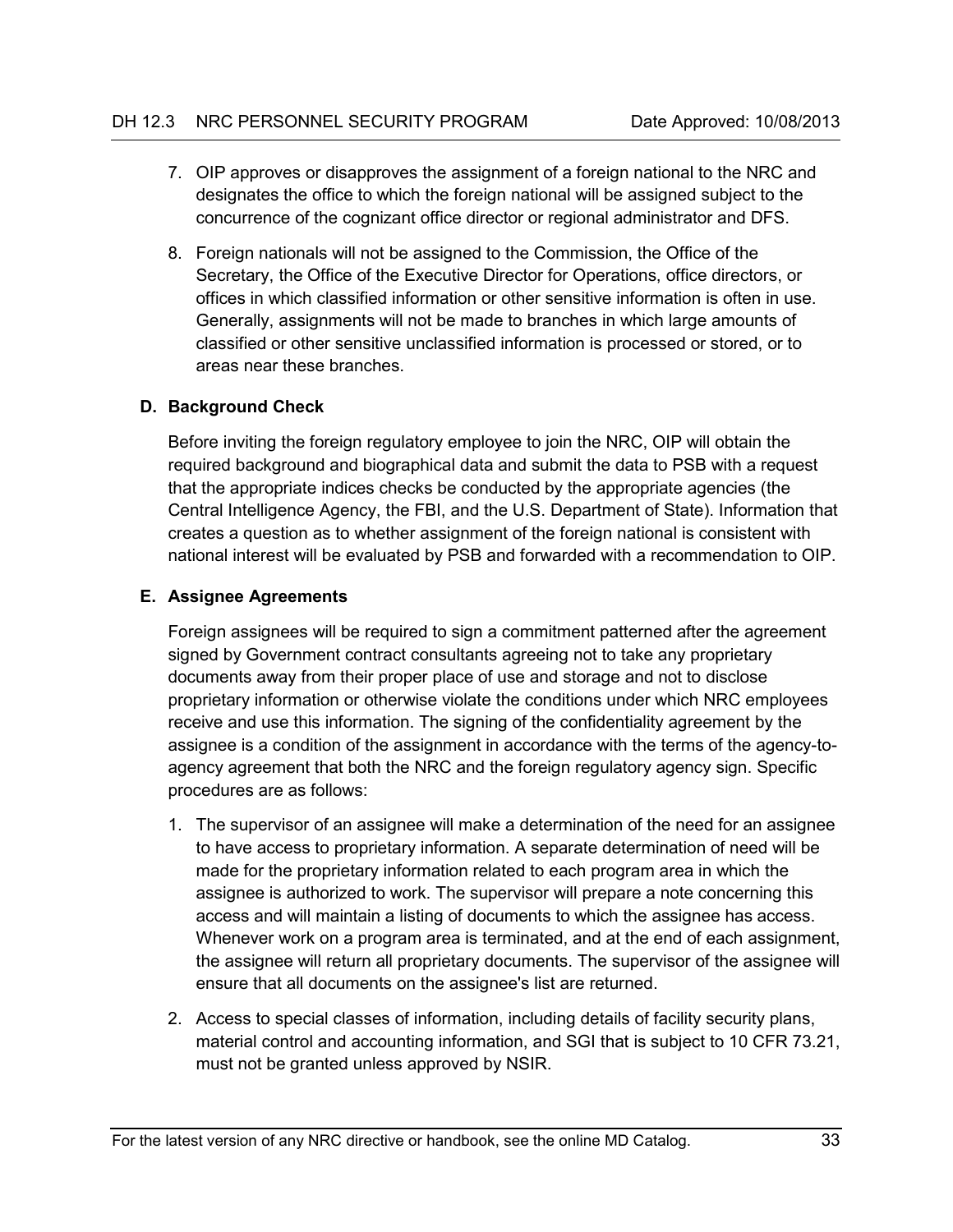#### <span id="page-42-0"></span>**F. Security Plans**

- 1. Representatives from DFS, OIP, and the office to which the foreign employee will be assigned will work together to define the assignment and to develop a security plan for each assignee. This task will be completed before the invitation letter is issued. The host office will be responsible for developing the plan. This plan must be developed and approved before the assignee arrives. Each foreign assignee will be required to read, agree to, and sign the security plan. The plan will require the approval of OIP, the host office, and DFS, and must include the following elements:
	- (a) Description of the physical location of the assignment within NRC, a licensee facility, or another facility.
	- (b) Identification of specific areas to which the assignee is to be given unescorted access to perform essential responsibilities. (The assignee's access should be consistent with the requirements of DFS and the assignments of the host office.)
	- (c) Explanation of special badging required and associated restrictions.
	- (d) Explanation of restrictions on the use of, or connection to, NRC computing resources such as LANs, other NRC computing systems, document management systems, and sensitive data.
	- (e) Discussion of the ways in which commercial or foreign proprietary information must be protected if the assignment requires access to this information. (Assignments should normally be tailored so that they do not require access to this information.)
	- (f) Instructions on alerting co-workers about an assignee's presence and the assignee's restricted access, both physical and informational, including a DFS counterintelligence-type briefing.
	- (g) Assignment of a supervisor and an alternate to monitor the assignee's day-to-day activities.
	- (h) Requirement for monthly or quarterly progress reports from the assignee. (Copies of the report are to be sent to the supervisor and other appropriate persons in the office to which the foreign national is assigned.)
	- (i) Requirement for a mid-point (or more frequent) interview by DFS of the assignee, the assignee's supervisors, and, as appropriate, the assignee's co-workers to ensure that the assignee and supervisors are continuing to comply with the approved security plan. (Any problems will be reported to OIP and any other appropriate office.)
- 2. If later experience indicates that the security plan requirements cannot be met, or conditions change that warrant a possible change in requirements, or if any other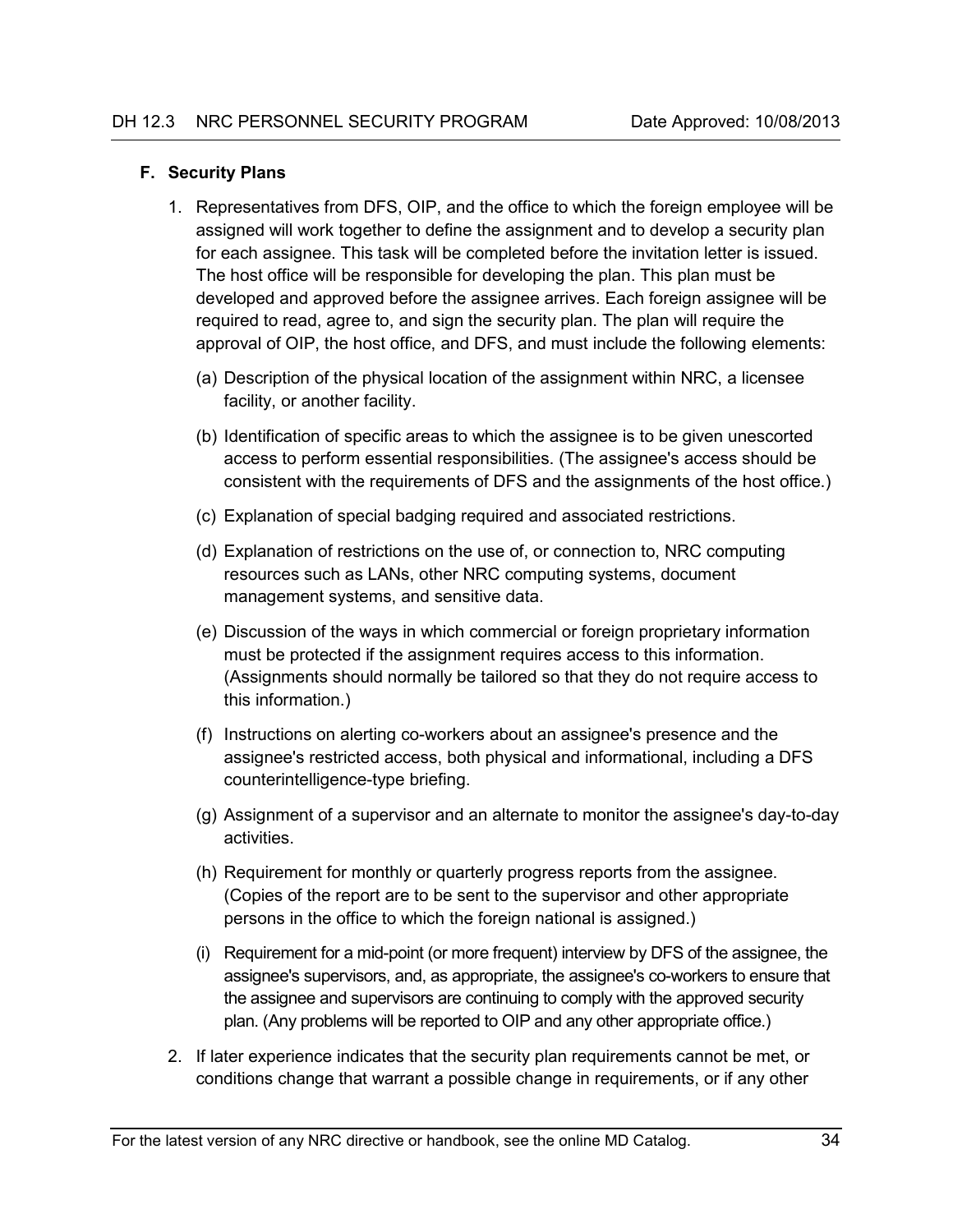problems arise, the supervisor will immediately advise OIP and DFS. Any changes in the security plan must be approved by DFS and OIP.

- 3. DFS will issue assignees special identification badges. These badges, while allowing assignees unescorted access to specific areas, are prominently marked "Assignee" and are color-coded red for "no access." Foreign assignees will be required to wear their badges at all times.
- 4. Co-workers and other NRC employees in the assignee's area also will be made aware of the requirement for the assignee to wear the badge at all times. Access by the assignee into other areas not specified in the plan will require that the assignee be escorted by a cleared NRC employee designated by the assignee's supervisor.
- 5. The assignee's supervisor will make an initial evaluation of an assignee's work area, as well as a reevaluation at the midpoint of the assignment and at any time the security plan is amended. Any recommendations should be given to DFS for action at this time.

### <span id="page-43-0"></span>**G. Assignee Responsibilities**

- 1. Assignees will not authorize visits by other individuals to the NRC, NRC contractors, or other NRC facilities.
- 2. Assignee duties are to be limited to those that do not require representing the NRC in public or acting as an official representative in meetings with NRC licensees.
- 3. Assignees will be responsible for obtaining and making whatever copies of records or documents they wish to take with them before completion of their assignments. Assignees will be required to obtain the supervisor's approval before copying these records and will also be required to provide a list of these records to their NRC supervisors, OIP, and DFS.

#### <span id="page-43-1"></span>**H. Evaluation of Assignees**

Upon completion of the assignment, OIP will provide an evaluation form to the supervisor. The supervisor will complete the form and send copies to OIP, DFS, and the cognizant office director or regional administrator.

# <span id="page-43-3"></span><span id="page-43-2"></span>**V. NRC'S DRUG-FREE WORKPLACE PLAN**

# **A. General**

1. NRC's Drug-Free Workplace Plan sets forth objectives, policies, procedures, and implementation guidelines to achieve a drug-free Federal workplace consistent with the following:

(a) Executive Order 12564 and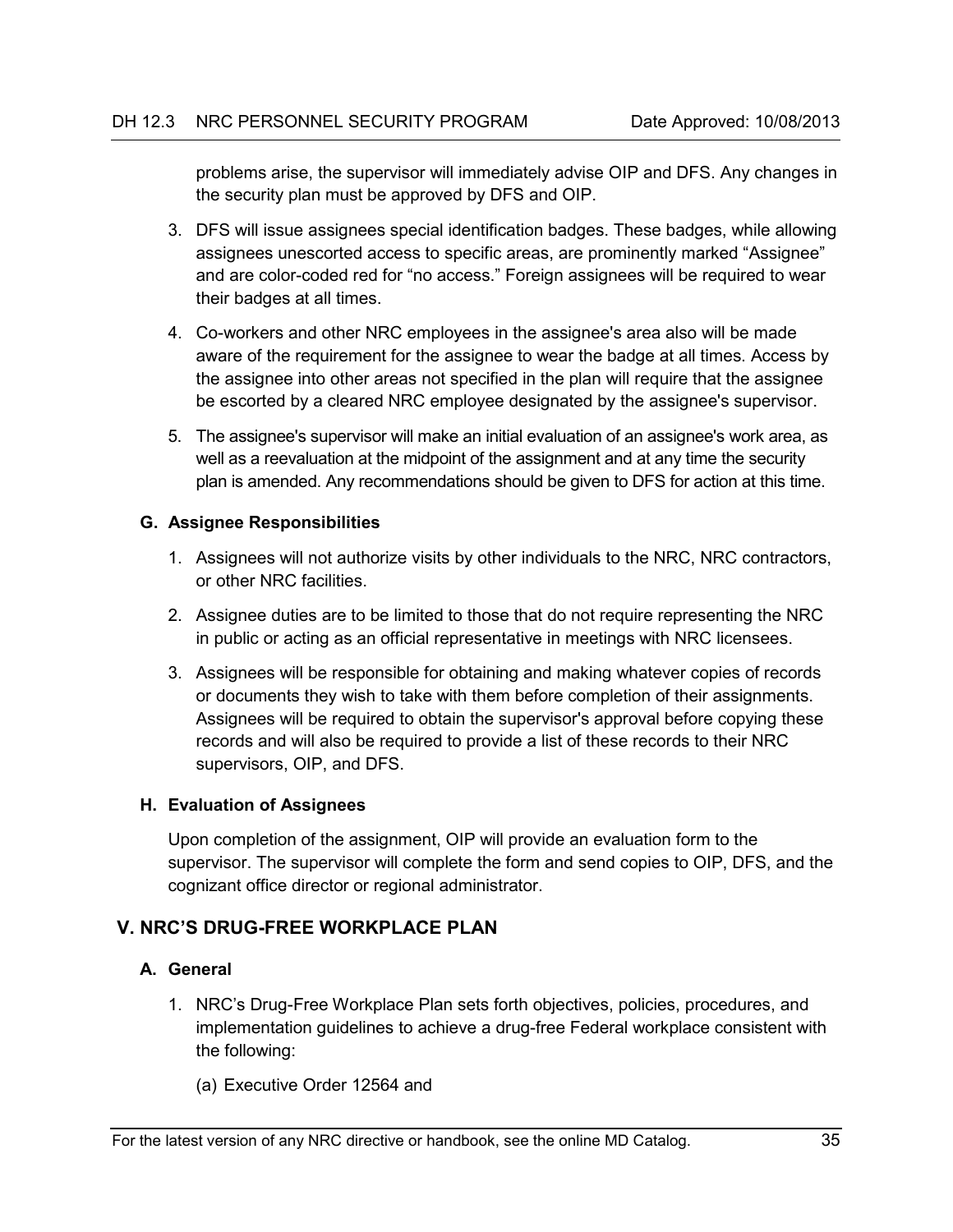(b) Section 503 of the Supplemental Appropriations Act of 1987 (Public Law 100-71).

- 2. NRC's program consists of the following:
	- (a) An Employee Assistance Program,
	- (b) Supervisory training,
	- (c) Employee education, and
	- (d) Random drug testing.
- 3. NRC's drug testing follows procedures specified in the Department of Health and Human Services (HHS) Mandatory Guidelines for Federal Workplace Drug Testing Programs (available at [http://www.internal.nrc.gov/announcements/yellow/2010/2010-122.html\)](http://www.internal.nrc.gov/announcements/yellow/2010/2010-122.html). Current HHS guidelines supersede all previous issues of guidance.

### <span id="page-44-0"></span>**B. NRC's Drug Testing Program**

- 1. NRC's Drug Testing Program, which is administered by PSB includes the following types of testing:
	- (a) Random,
	- (b) Applicant,
	- (c) Reasonable suspicion,
	- (d) Post-accident,
	- (e) Voluntary, and
	- (f) Followup.
- 2. All NRC employees and any individuals who are tentatively selected for employment at the NRC and who have not, immediately before selection, been subject to random drug testing, are included in the random drug testing pool.
- 3. Specific policies and procedures are reflected in the following:
	- (a) NRC Drug-Free Workplace Plan, available at NUREG/BR-0134, Rev. 2, dated March 2007, and at Yellow Announcement 08-040, "General Notice of NRC Drug Testing Program Changes and Notice of Employee Awareness Sessions," as the revised NRC Drug-Free Workplace Plan, dated August 2007, and
	- (b) NRC Drug Testing Manual, NUREG/BR-0136, August 2008.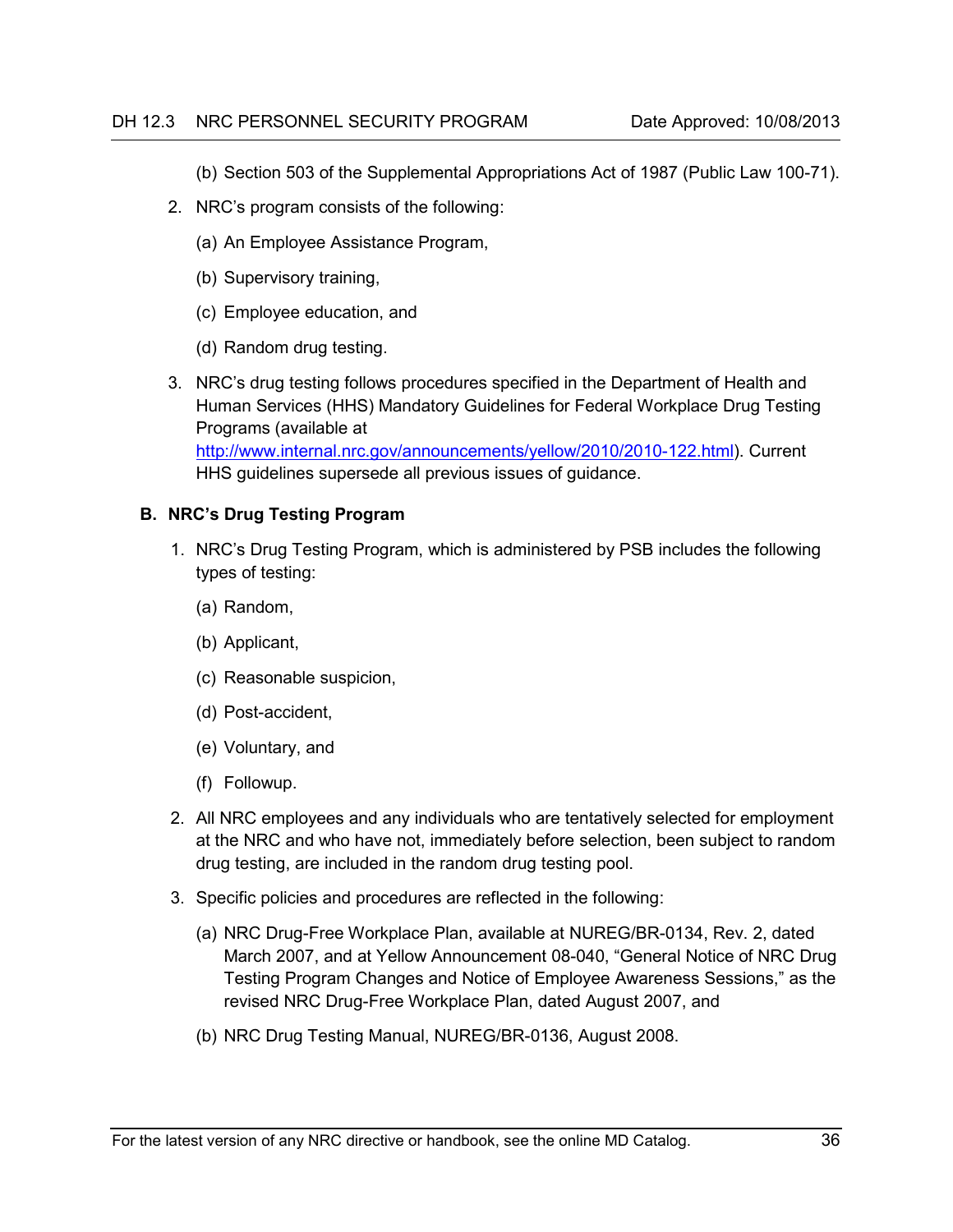#### <span id="page-45-0"></span>**C. Deferral of Drug Testing**

According to the NRC Drug-Free Workplace Plan, an employee randomly selected for drug testing may be deferred from testing that day if the employee meets one of the following criteria:

- 1. The employee is in a prior approved leave status.
- 2. The employee is in official travel status away from the test site.
- 3. The employee is about to embark on official travel which was scheduled before testing notification.

#### <span id="page-45-1"></span>**D. Drug Testing when an Employee is Working under the NRC's Flexiplace Program**

- 1. When an employee is working from a non-NRC worksite under the NRC's Flexiplace Program, they continue to be subject to random drug testing. If notified, the employee is required to report to the designated drug testing office on the day of notification. A reasonable timeframe will be established and agreed upon by the Drug Testing Program manager and the donor's supervisor.
- 2. Employees working full-time under the NRC's Flexiplace Program may be directed to report to a preapproved subcontractor drug testing facility. Usually, the subcontractor drug testing facility is within a 2-hour drive from the employee's duty location.

#### <span id="page-45-2"></span>**E. Positive Drug Test Result**

- 1. An employee who tests positive for illegal drugs shall be subject to the provisions of Part VIII of the NRC's Drug-Free Workplace Plan.
- 2. A contractor who tests positive for illegal drugs is immediately physically removed from NRC-controlled space. The contractor's badge shall be de-activated and LAN access denied, and he/she may not work on any NRC contract for a period of not less than 1 year from the date of the failed drug test. In addition, the contractor will not be considered for reinstatement unless the NRC's Medical Review Officer (MRO) determines there is evidence of rehabilitation.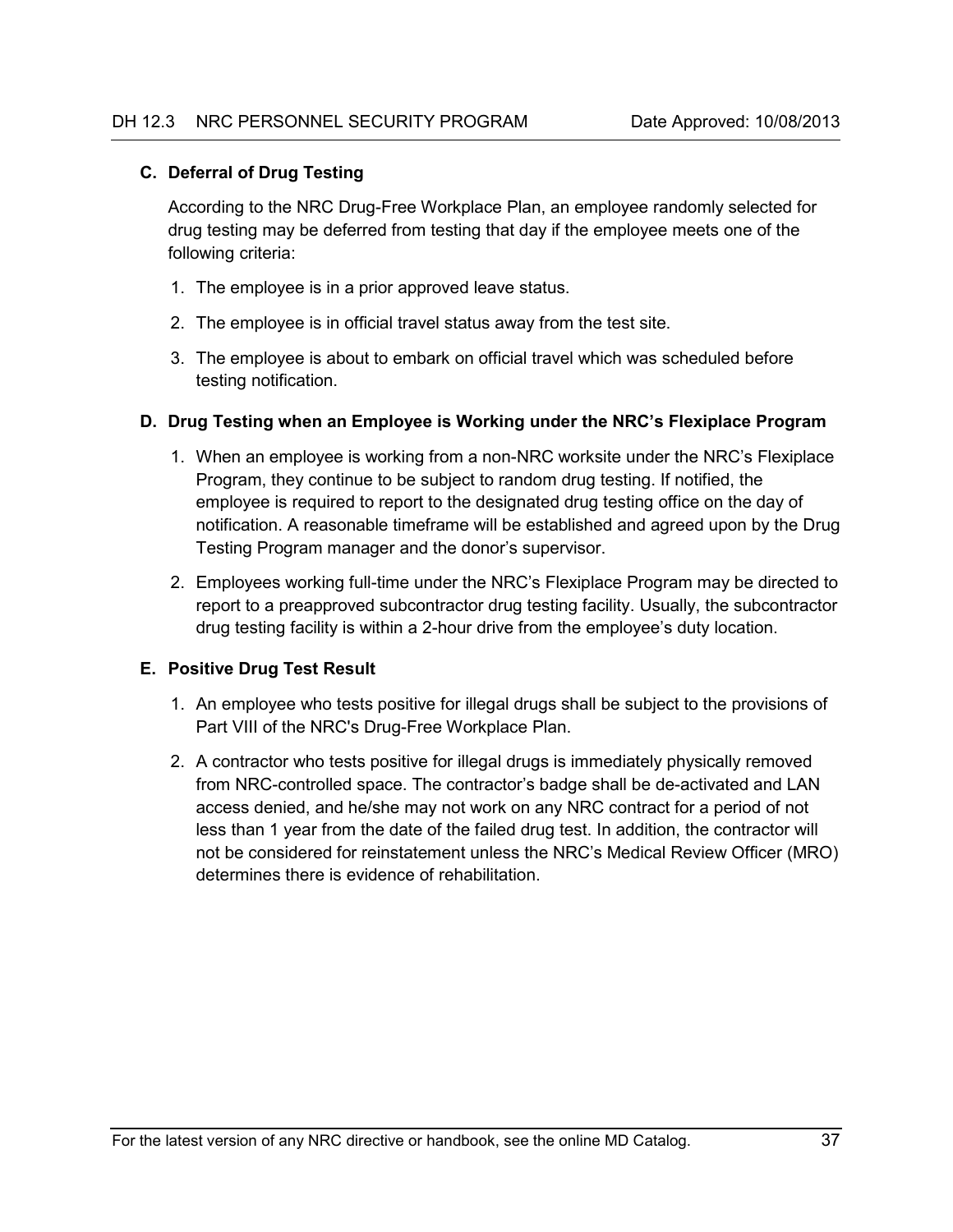#### <span id="page-46-0"></span>**Exhibit 1 Security Orientation Briefing for New NRC and Contractor Employees**

A security orientation briefing must be given to NRC national security information (Q, L(H), L) employees, consultants, and contractors requiring access authorizations when they enter on duty status. This briefing will normally be given by a representative of the Division of Facilities and Security (DFS), Office of Administration (ADM), or in a regional office by a regional security representative. The briefing will include the following:

- 1. Information about the type of security clearances and access approvals granted by the NRC and the access those clearances and approvals afford after an official need-to-know has been established.
- 2. Information about the personnel security reporting responsibilities of each individual.
- 3. Prescribed procedures for the storage and handling of classified information and sensitive but unclassified information and the importance of protecting this information.
- 4. Information about physical security aspects, the importance of visitor control, and the types of procedures of the particular facility for protecting Government property. Contractors are not allowed to escort visitors unless prior approval has been granted by DFS.
- 5. Notification to all NRC employees in regard to the random drug testing pool and the requirements to comply with the NRC's Drug-Free Workplace Plan.
- 6. Notification of the responsibilities associated with the issuance of a government photo identification badge (HSPD-12).
- 7. Information on where to obtain further guidance or assistance.

Those individuals granted access authorizations are required to complete SF-312, "Classified Information Non-Disclosure Agreement," which is maintained by the Personnel Security Branch, DFS, ADM.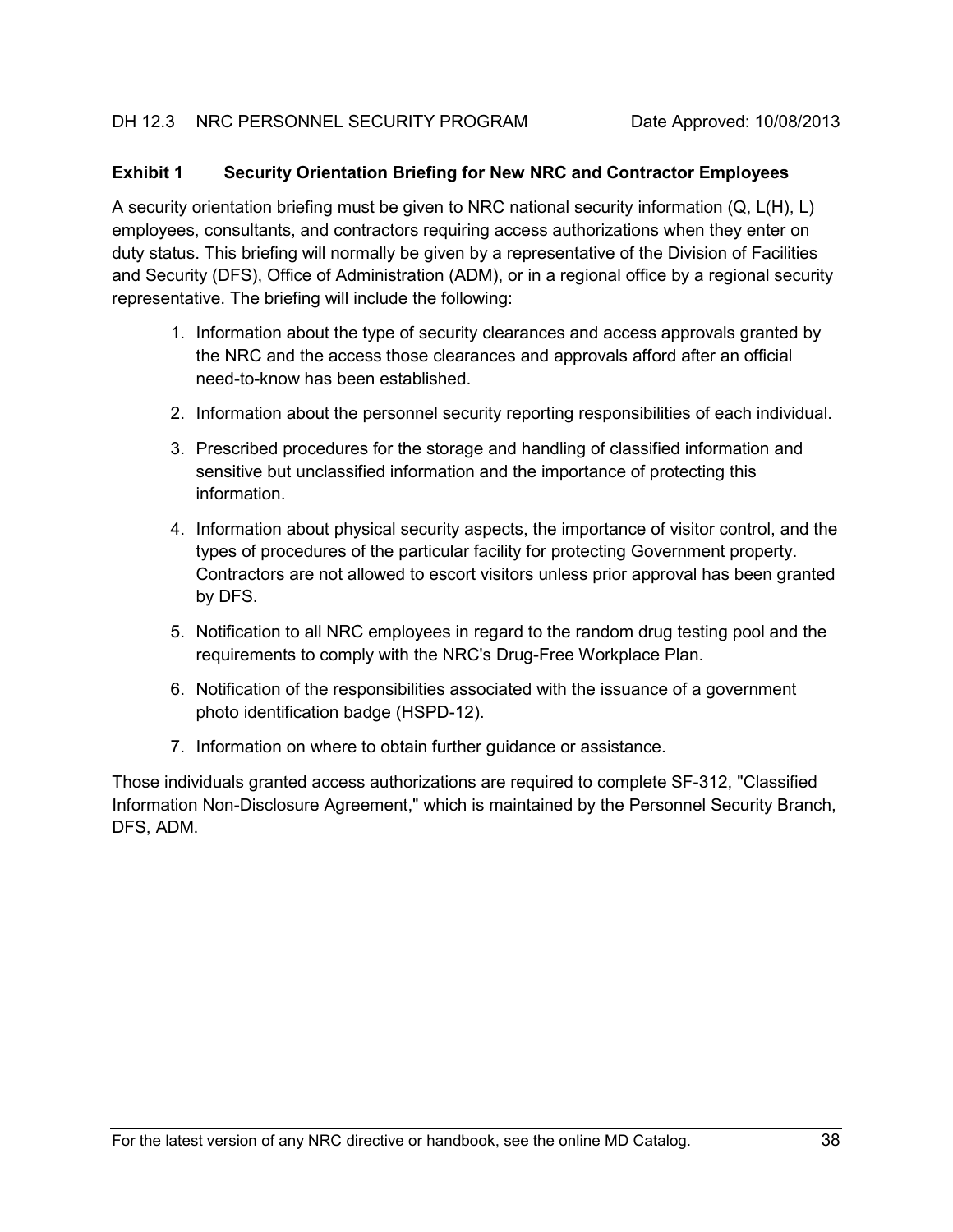### <span id="page-47-0"></span>**Exhibit 2 Standard Operating Procedures for Pre-Employment Screening of NRC Applicants**

- **A.** The headquarters Office of the Chief Human Capital Officer (OCHCO) specialist or the regional HR Officer (HRO) will obtain a current resumé and the following security forms:
	- 1. Signature pages from the Questionnaire for National Security Positions (e-QIP, SF- 86, "Questionnaire for National Security Positions" (QSP)) (initiated by the Office of Administration (ADM), Division of Facilities and Security (DFS), Personnel Security Branch (PSB) in e-QIP);
	- 2. Two fingerprint charts;
	- 3. NRC Form 236, "Personnel Security Clearance Request and Notification";
	- 4. NRC Form 176, "Security Acknowledgement/Access Authorization";
	- 5. OF-306, "Declaration for Federal Employment" (available from OCHCO or PSB); and
	- 6. The Fair Credit Reporting Act (FCRA) release.
- **B.** The OCHCO specialist or the regional HRO will ensure that appropriate reference checks are conducted using the resumé as the source document. Once the security package is complete, OCHCO will forward it to PSB for processing.
- **C.** The following additional requirements apply and will be conducted by OCHCO and submitted to PSB:
	- 1. All personnel conducting reference checks must be thoroughly familiar with the reference check process and appropriate reference check techniques.
	- 2. In all cases, OCHCO will verify dates of attendance at the educational institution, the highest educational level attained, and the type and year of degree.
	- 3. In cases where applicants are naturalized citizens, include a legible copy of the Naturalization or Citizenship Certificate.
- **D.** The OCHCO specialist or the HRO will review the results of all the reference checks to determine acceptability of the applicant. If either the OCHCO specialist or the HRO has any doubt as to the applicant's suitability, then OCHCO and the program or regional office will render a determination that will be forwarded to PSB along with the rest of the security forms.
- **E.** Upon receipt of the security forms, PSB will—
	- 1. Request fingerprint and credit checks on the selectee.
	- 2. Conduct applicable database checks of the selectee.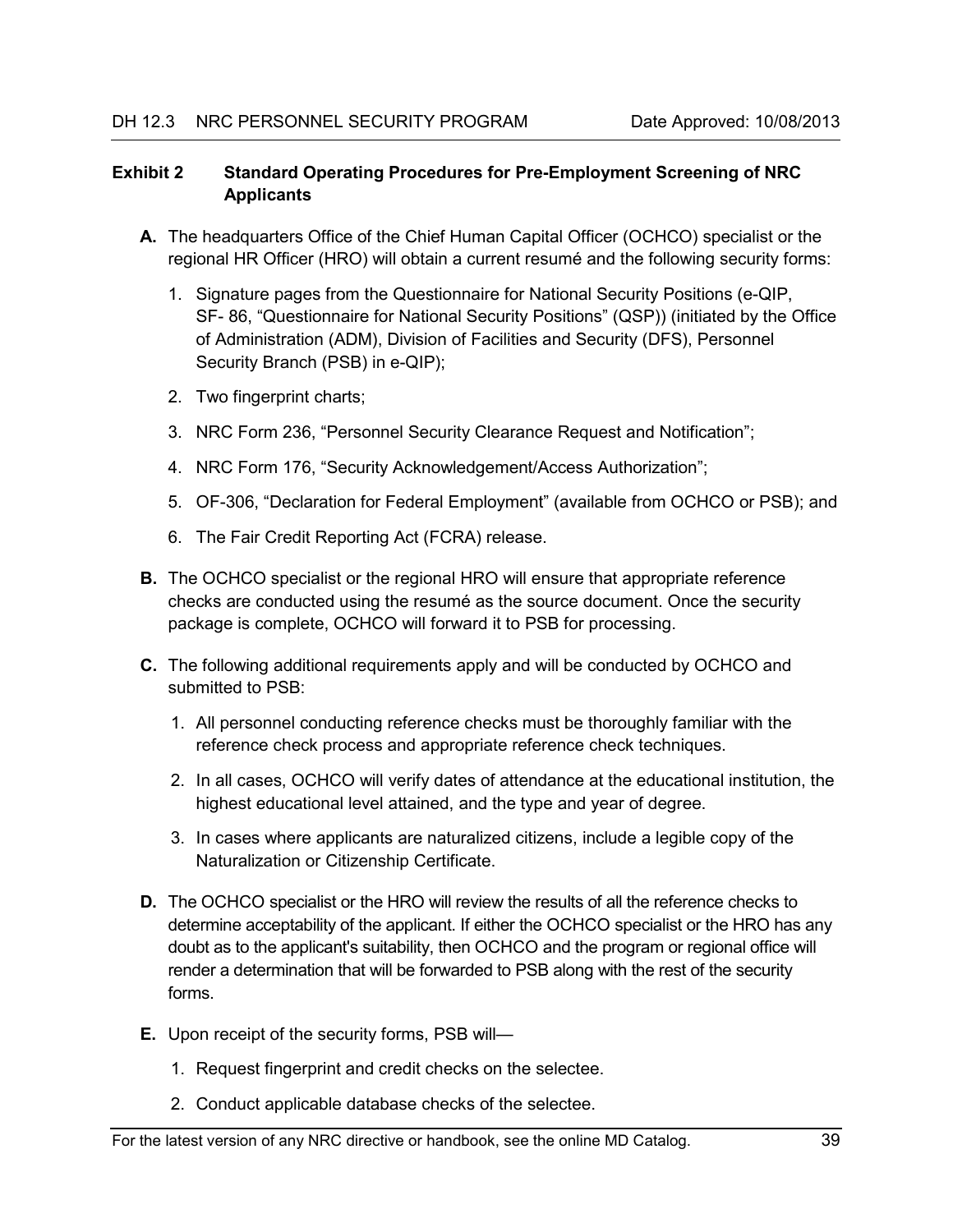- 3. If deemed necessary, contact the selected applicant to discuss in detail the answers provided on the SF-86, as well as any other matters of security concern.
- 4. Evaluate the eligibility of the applicant for a Section 145b of the Atomic Energy Act (AEA) employment waiver on the basis of a review of the security package and the results of the applicable checks and the security interview, if conducted, and recommend approval or disapproval.
- 5. If the result of the pre-employment review does not warrant a Section 145b approval, OCHCO is notified to take appropriate action to determine whether to rescind the offer or authorize PSB to continue processing the request to OPM for the background investigation. Upon receipt of the report of investigation, PSB will review the report to mitigate any security concerns identified during the pre-employment review and determine the outcome of the clearance request.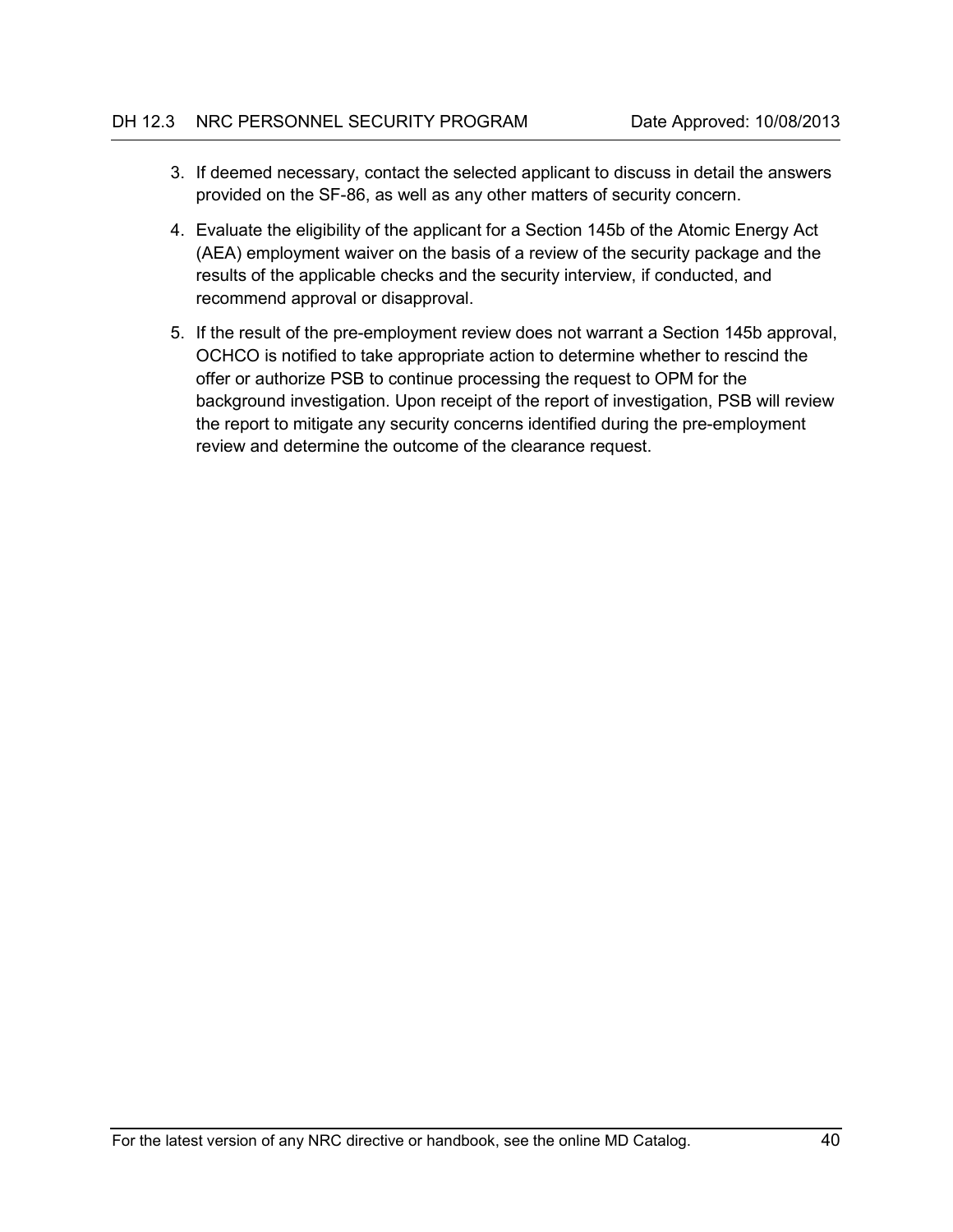#### <span id="page-49-0"></span>**Exhibit 3 "Q," "L(H)," and "L" Reinvestigation Program Requirements**

**A.** "Q" and Sensitive Compartmented Information (SCI) Reinvestigation Requirements

For employees, consultants, experts, panel members, former senior NRC officials, contractors and agents of the NRC, and congressional staff members—

- 1. Each individual to be reinvestigated must submit a new Questionnaire for National Security Positions (QSP) (e-QIP, Standard Form 86) and related forms. These forms will be the basis for an investigation as specified below.
- 2. An Office of Personnel Management (OPM) single-scope background investigation or a periodic reinvestigation (SSBI-PR or a Phased Periodic Reinvestigation (PPR)) will be conducted for "Q" cleared individuals other than the following:
	- (a) The Chairman,
	- (b) The Commissioners, and
	- (c) The Inspector General.
- 3. The Chairman, the Commissioners, and the Inspector General are subject to a Federal Bureau of Investigation (re)investigation concerning their Presidential appointment.
- 4. Further investigative coverage may be undertaken on a case-by-case basis if the scheduled coverage is insufficient to obtain the required information.
- **B.** "L(H)" and "L" Reinvestigation Program Requirements

Each individual to be reinvestigated must submit a new QSP via e-QIP and related forms. These forms will be the basis for an investigation as follows:

- 1. A national agency check with law and credit (NACLC) will be conducted. The investigation may be expanded as necessary to determine if access is clearly consistent with national security.
- 2. Further investigative coverage may be undertaken on a case-by-case basis if the scheduled coverage is insufficient to obtain the required information.
- **C.** OPM Reinvestigation Requirements

Individuals approved for access authorizations are subject to continuous monitoring requirements as set forth by OPM criteria which is subject to change at OPM's discretion.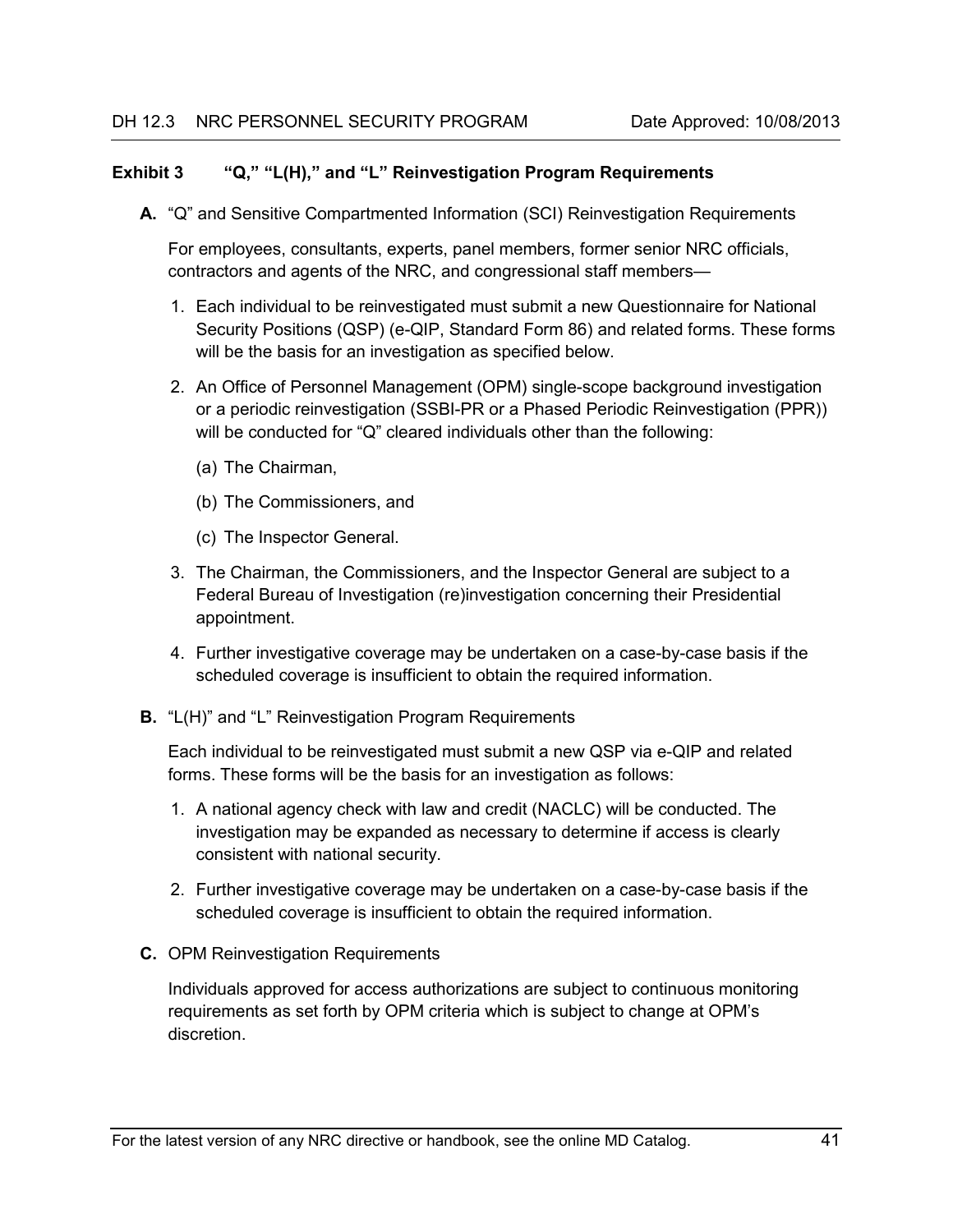### **D.** Fingerprints Requirement

Although not normally required for "Q," "L(H)," or "L" reinvestigations, a new set of fingerprint cards will be requested every 10 years or on a case-by-case basis.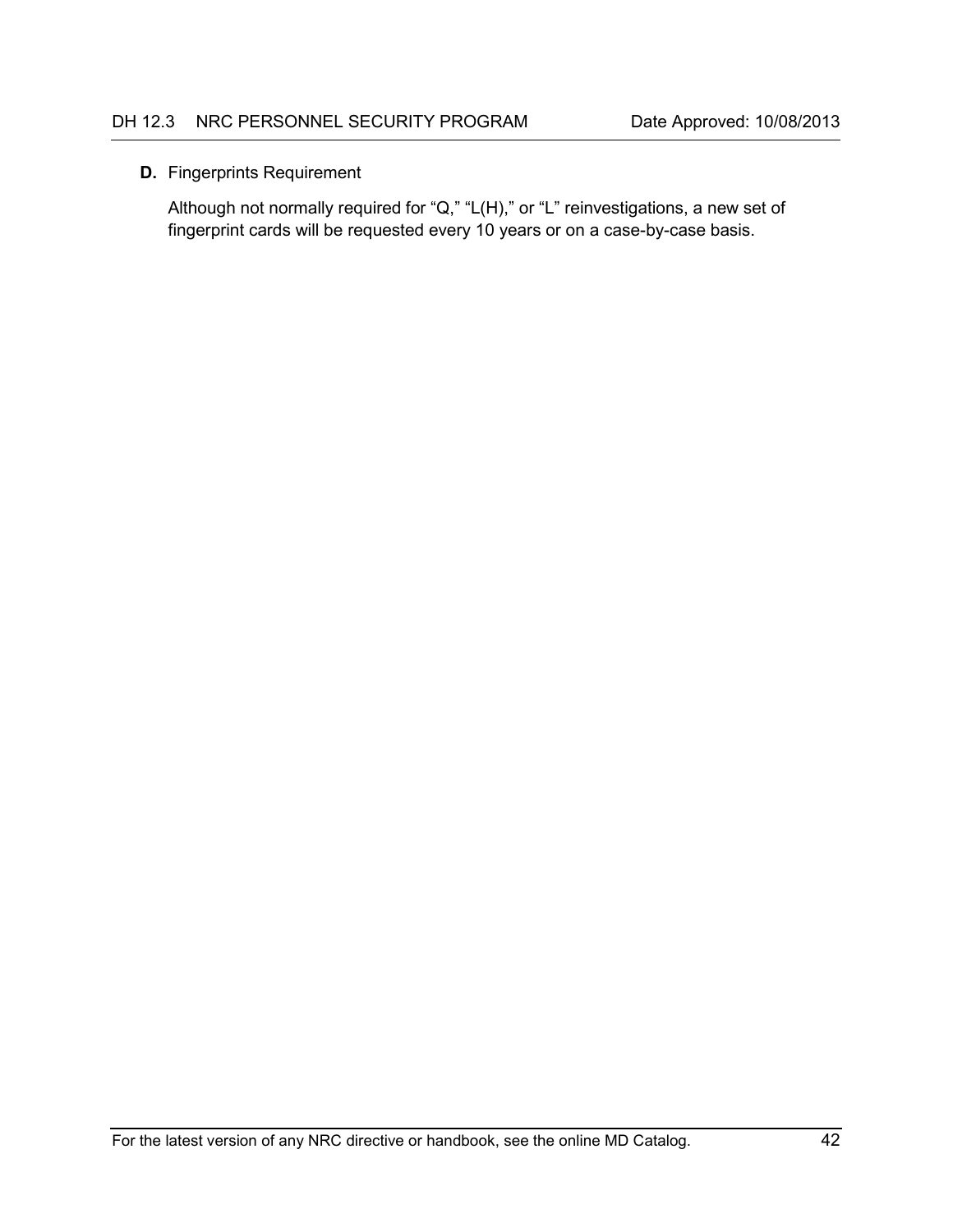<span id="page-51-0"></span>

| <b>Exhibit 4</b> | <b>Security Clearances/Access Types</b> |  |
|------------------|-----------------------------------------|--|
|------------------|-----------------------------------------|--|

| <b>SECURITY</b><br><b>CLEARANCES/</b><br><b>ACCESS TYPES</b> | <b>INVESTIGATION</b><br><b>REQUIRED</b>                                                                                                                                       | <b>AUTHORIZES ACCESS</b><br>TO THE FOLLOWING<br><b>INFORMATION</b><br>(WITH AN ESTABLISHED<br><b>NEED-TO-KNOW)</b>                    |
|--------------------------------------------------------------|-------------------------------------------------------------------------------------------------------------------------------------------------------------------------------|---------------------------------------------------------------------------------------------------------------------------------------|
| Q - Top Secret (TS)                                          | <b>Office of Personnel</b><br>Management (OPM)<br>Single-Scope Background<br>Investigation (SSBI), with<br><b>SSBI-Periodic</b><br>Reinvestigation (SSBI-PR)<br>every 5 years | TS/S/Confidential (C) National<br>Security Information, Restricted<br>Data                                                            |
| L- High Public Trust (L(H))<br>(Secret)                      | OPM SSBI, with National<br>Agency Check with law<br>and credit (NACLC) every<br>5 years                                                                                       | S/C National Security Information<br>C - Restricted Data                                                                              |
| L - Secret (S)                                               | <b>Access National Agency</b><br>Check with Inquiry<br>(ANACI) and NACLC for<br>reinvestigations every<br>10 years                                                            | S/C National Security Information<br>C - Restricted Data                                                                              |
| U - Top Secret                                               | OPM SSBI, with SSBI-PR<br>every 5 years                                                                                                                                       | Special Nuclear Material in support<br>of the Material Access<br>Authorization Program (MAAP)                                         |
| $R -$ Secret                                                 | NACLC, with NACLC<br>reinvestigations every<br>10 years                                                                                                                       | Special Nuclear Material in support<br>of the MAAP                                                                                    |
| <b>Information Technology</b><br>(IT) Level I Access         | Minimum Background<br>Investigation (MBI), with<br><b>NACLC</b> reinvestigations<br>every 10 years                                                                            | NRC Sensitive IT Systems or Data<br>for the development, direction,<br>implementation, and administration<br>of NRC computer programs |